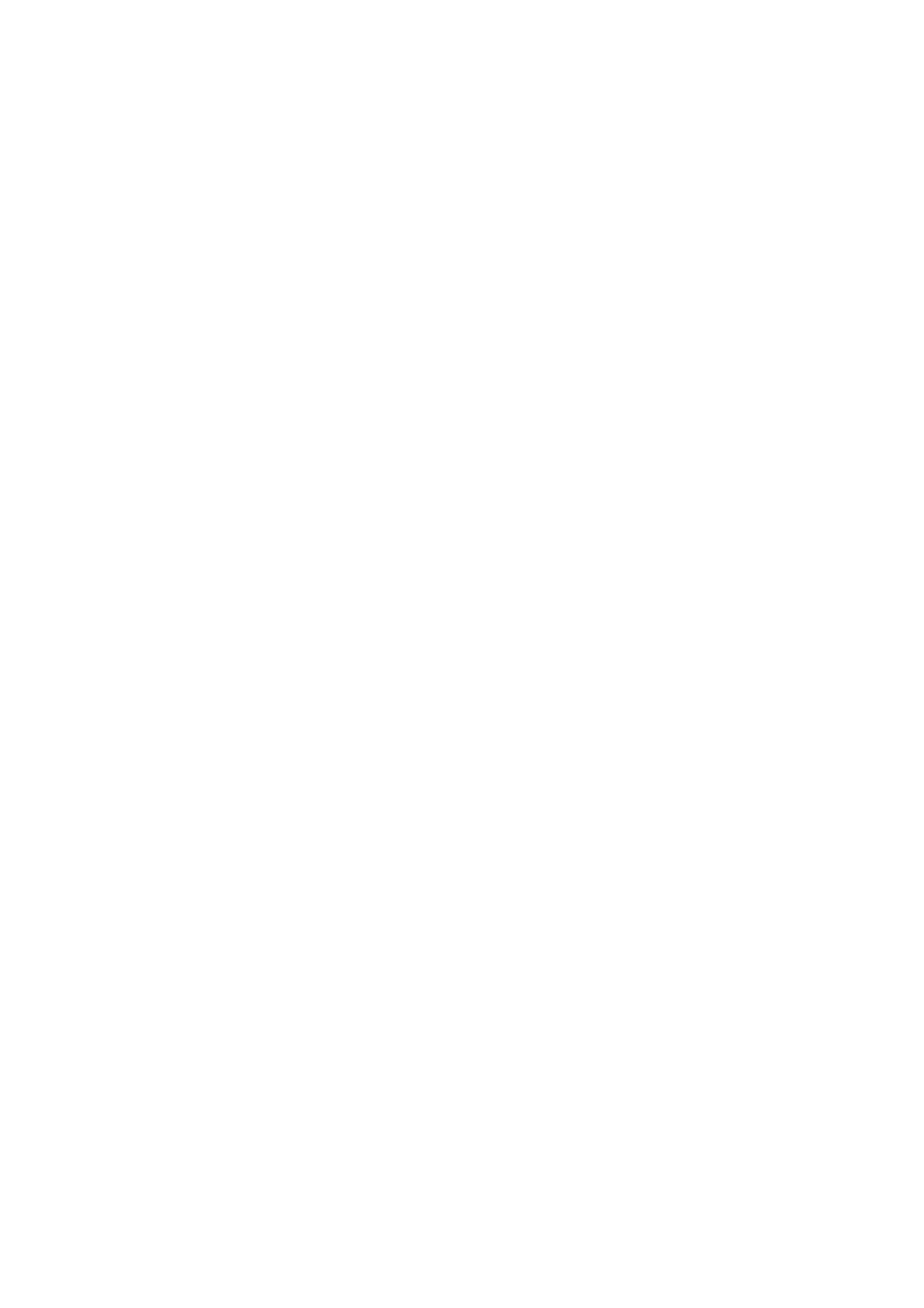Index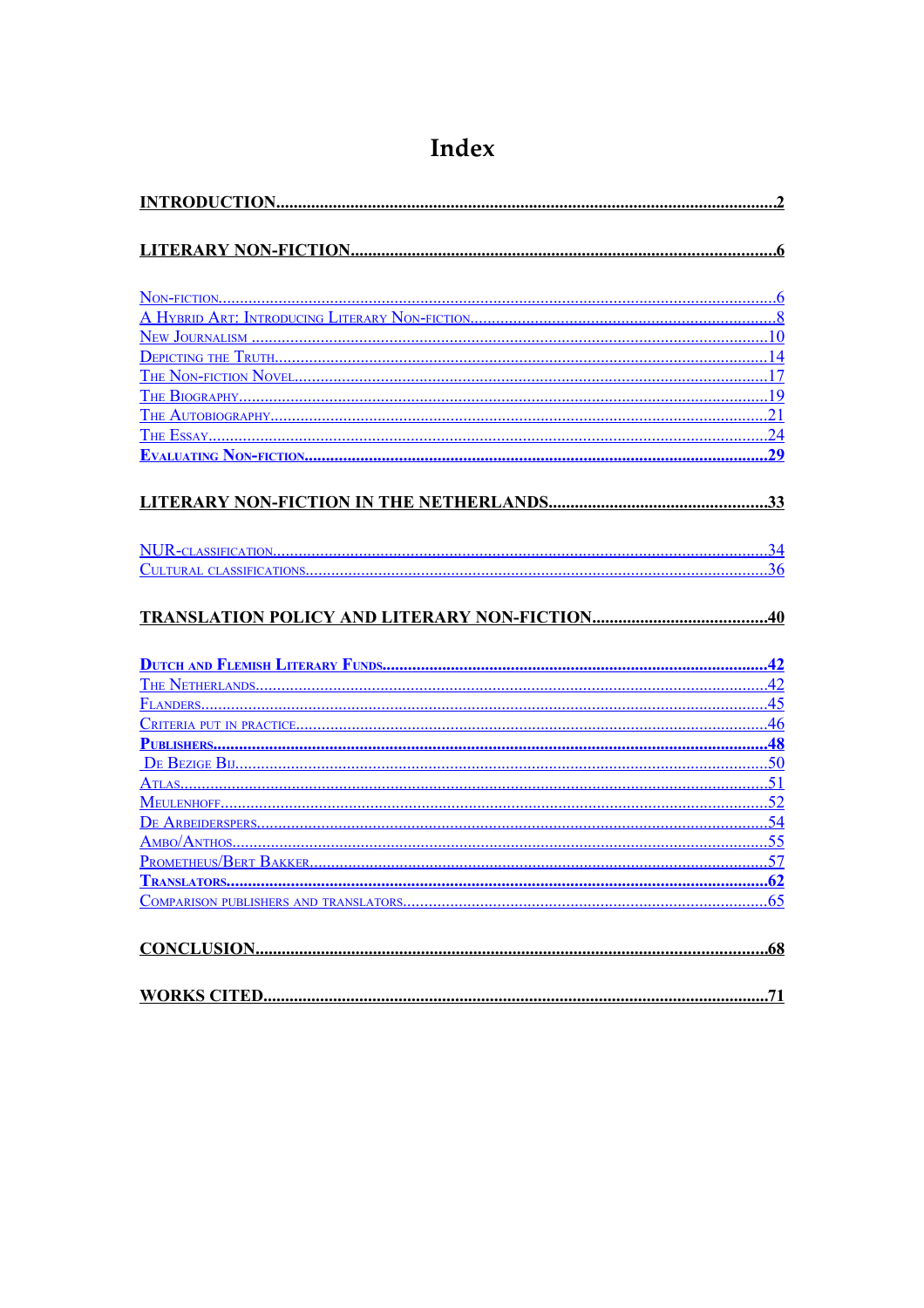

## **Introduction**

In the Netherlands, non-fiction is quickly gaining ground. The reading public seems to be developing an increasing interest in non-fiction, and the genre is taking up a substantial part of publishers' title lists in the Netherlands. Because of the expansion of the genre, literary translators are more likely to come in contact with the translation of non-fiction during their translating career. The governmental body that subsidises literary translators in the Netherlands is the Dutch Foundation of Literature (Fonds voor de Letteren) and they – in reaction to the expansion of the non-fiction genre – want to reassess their subsidiary policy for the translation of cultural important nonfiction. To develop a fitting policy for non-fiction, the foundation has requested me to reassess their policy, examine the policies of other literary funds regarding non-fiction and the policies of several literary publishers, and to interview non-fiction editors at literary publishers and send questionnaires to literary translators to see how actors within the literary field deal with nonfiction. This study $^1$  $^1$  was carried out from May to August 2009, is presented to the foundation in Dutch and is part of this thesis.

The primary focus of the Dutch Foundation of Literature is the stimulation of quality and availability of Dutch and Frisian literature. This quality is assessed based on the literary importance of the works for which subsidiaries are requested, but this procedure creates problems for the evaluation of non-fiction. The literary quality of non-fiction seems to be more difficult to assess than the literary quality of fiction. Since the non-fiction genre envelopes everything from computer manuals to historical biographies, the scope of this thesis is limited to literary non-fiction.

<span id="page-3-0"></span><sup>&</sup>lt;sup>1</sup> Titled: "Cultureel belangrijke non-fictie en vertaling: een studie naar het beleid van fondsen en uitgeverijen van cultureel belangrijke non-fictie en non-fictievertalers"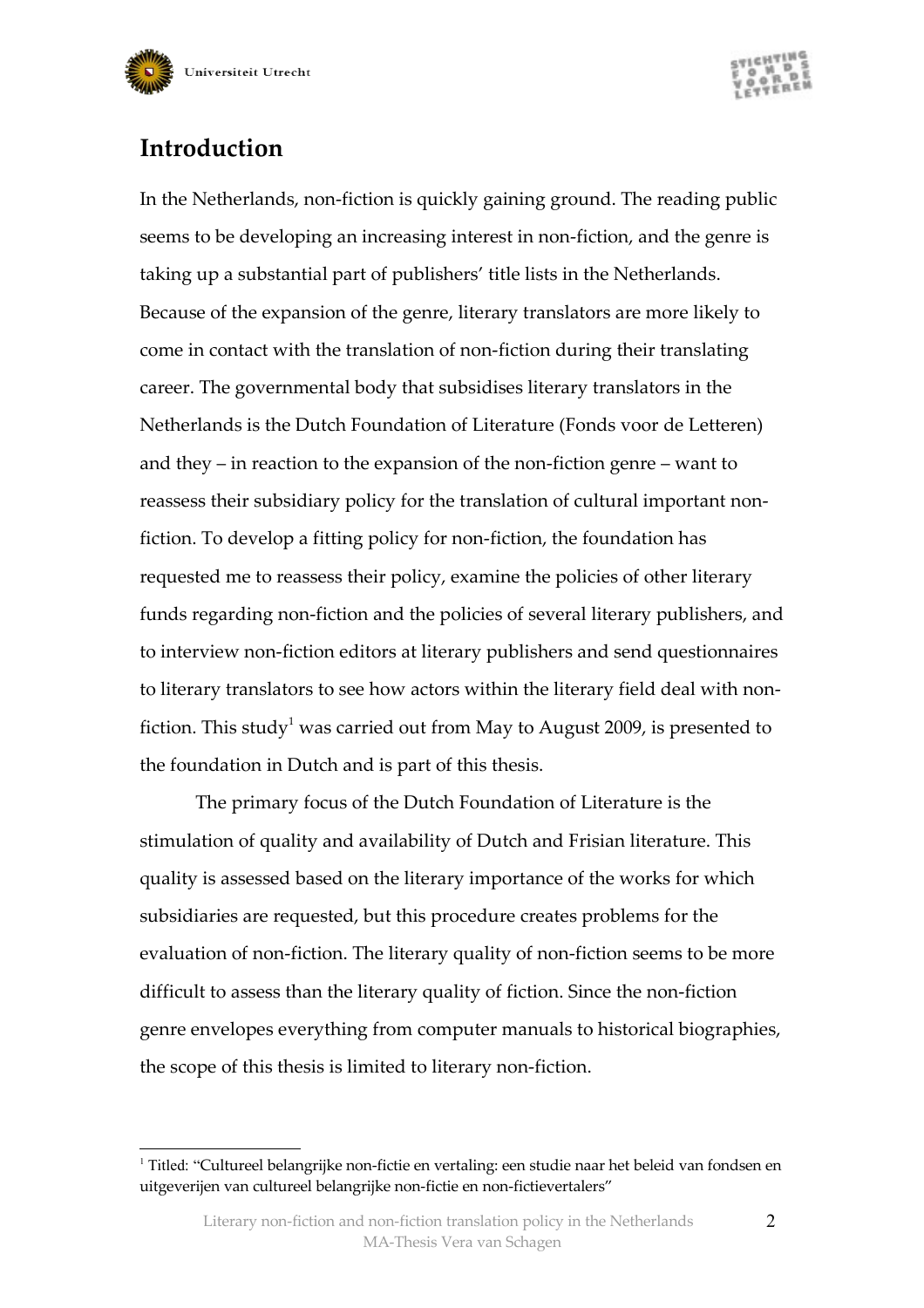

Literary non-fiction seems to correspond to both fiction and non-fiction and has been a topic of discussion ever since the term was coined. Subgenres overlap and reveal the hybrid nature of literary non-fiction, and different terms seem to refer to the same genre. By re-evaluating literary non-fiction as a genre, looking at how literary non-fiction is evaluated in The Netherlands and abroad and regarding how classifications are made and by whom, the problematic nature of literary non-fiction is portrayed. This forms the framework of the study carried out for the Dutch Foundation of Literature. This examination of literary non-fiction does not lead to clear definition of the genre, but is used as a point of reference of the problems relating to the nonfiction policy of the Dutch Foundation of Literature.

It is often claimed that the roots of literary non-fiction have sprung from journalism. The genre is often considered a product of the social reforms in the 1960s and the radical changes within journalism as a reaction to these reforms. In the sixties, journalists began turning to fictional devices to spice up their journalistic stories, and the border between fiction and non-fiction became clouded. This change in journalism is often referred to as *New Journalism.* This development was initially visible in the United States and remarked upon by literary scholars in the 1970s. The historical discussion of literary non-fiction will focus mainly on Anglo-Saxon sources. The United States is regarded the 'birthplace' of literary non-fiction, which evolved from new journalistic texts.

When regarding non-fiction as a genre, fiction has to be defined first. Fiction can be easily explained as a 'made up' or 'imagined' text. But despite the fact that fiction is the product of the author's imagination, it can still hold true elements. The opposite seems more problematic: if the text is labelled non-fiction, the readers are expecting to read something 'true'. But as all art forms, non-fiction is merely a representation of reality, and not reality itself. So the author could be wrong, their research inadequate or the author could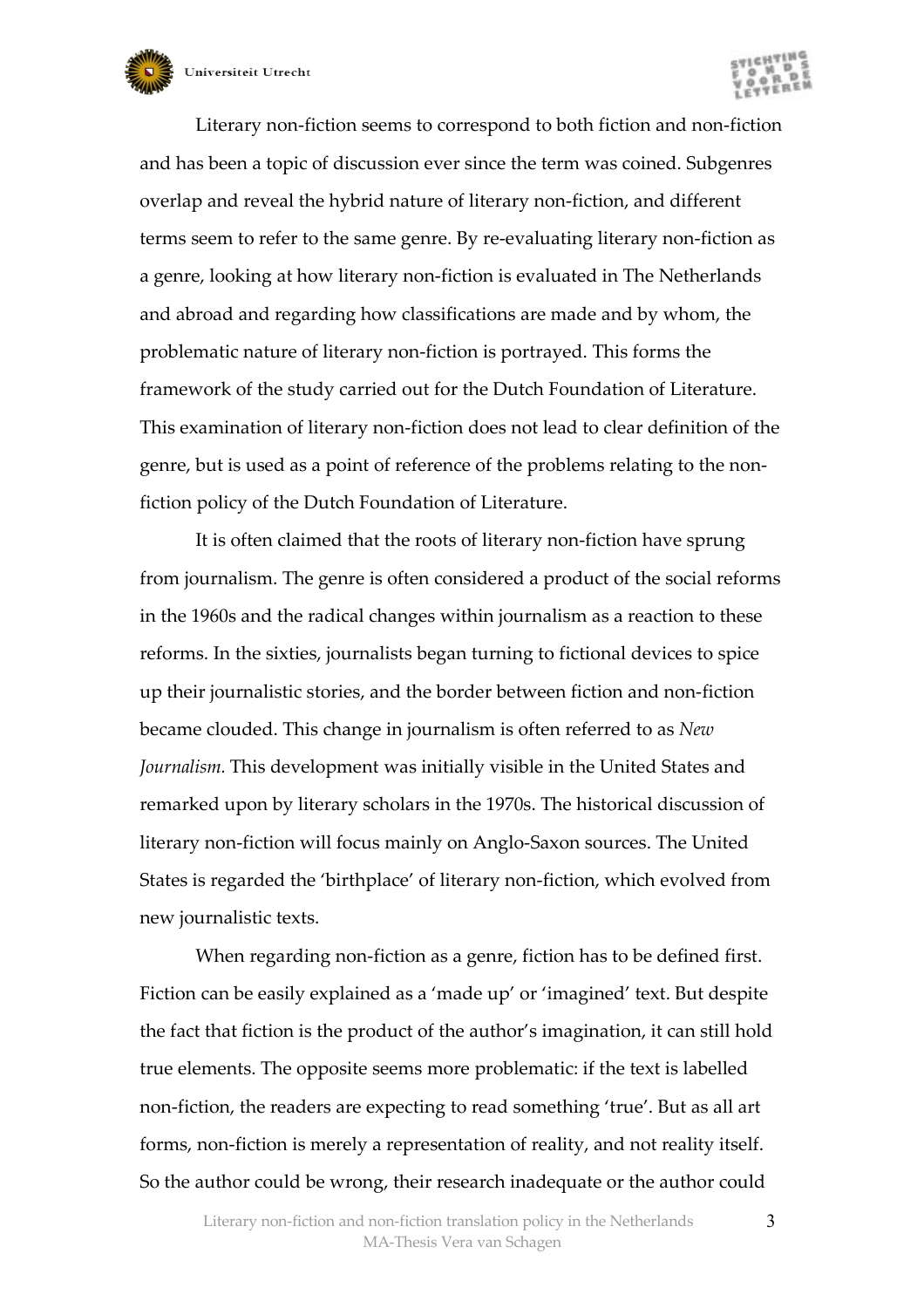

simply regard reality in a different way than the reader does. All these issues are found in the four subgenres presented in this thesis, which are the nonfiction novel, the autobiography, the biography and the essay.

The non-fiction novel is a product of *New Journalism.* The new journalists were writing more personal articles in which they were using fictional devices, such as dialogue or the portrayal of thought. The next development were novels which were thoroughly researched. A well-known non-fiction novel is *In Cold Blood* by Truman Capote, who, by writing a thoroughly researched account of the brutal murder of a family of four, offered a compelling story that was stranger than fiction. The use of fictional devices can also be seen in the biography and the autobiography. The essay is an example in which the commitment and opinion of the author is easily shown, but the genre is not as straightforward as it may seem. This genre also seems to overlap with journalism, and the aspect of 'truth' is also an important focus of discussion.

The non-fiction novel, the biography, the autobiography and the essay are not well-defined subgenres in themselves, which only adds to the problematic discussion of literary non-fiction. Tom Wolfe, an influential American new journalist has said: "Nonfiction is not a stable set of texts easily and readily subordinate to our illustrations of rhetorical categories. Literary nonfiction opens up on a whole set of vexing, disturbing, frustrating epistemological and ontological questions" (Anderson, xxi). This thesis does not aspire to give a definition of literary non-fiction, but merely addresses the problems surrounding the genre and the opinions of literary critics and scholars. Since literary non-fiction is such an ill-defined genre, many discussions about the evaluation of non-fiction seem to get entangled in a discussion about what defines literature. This is also the case in discussions of literary non-fiction in the Netherlands. Non-fiction is becoming increasingly visible within the Dutch literary tradition, and since the mid-nineties the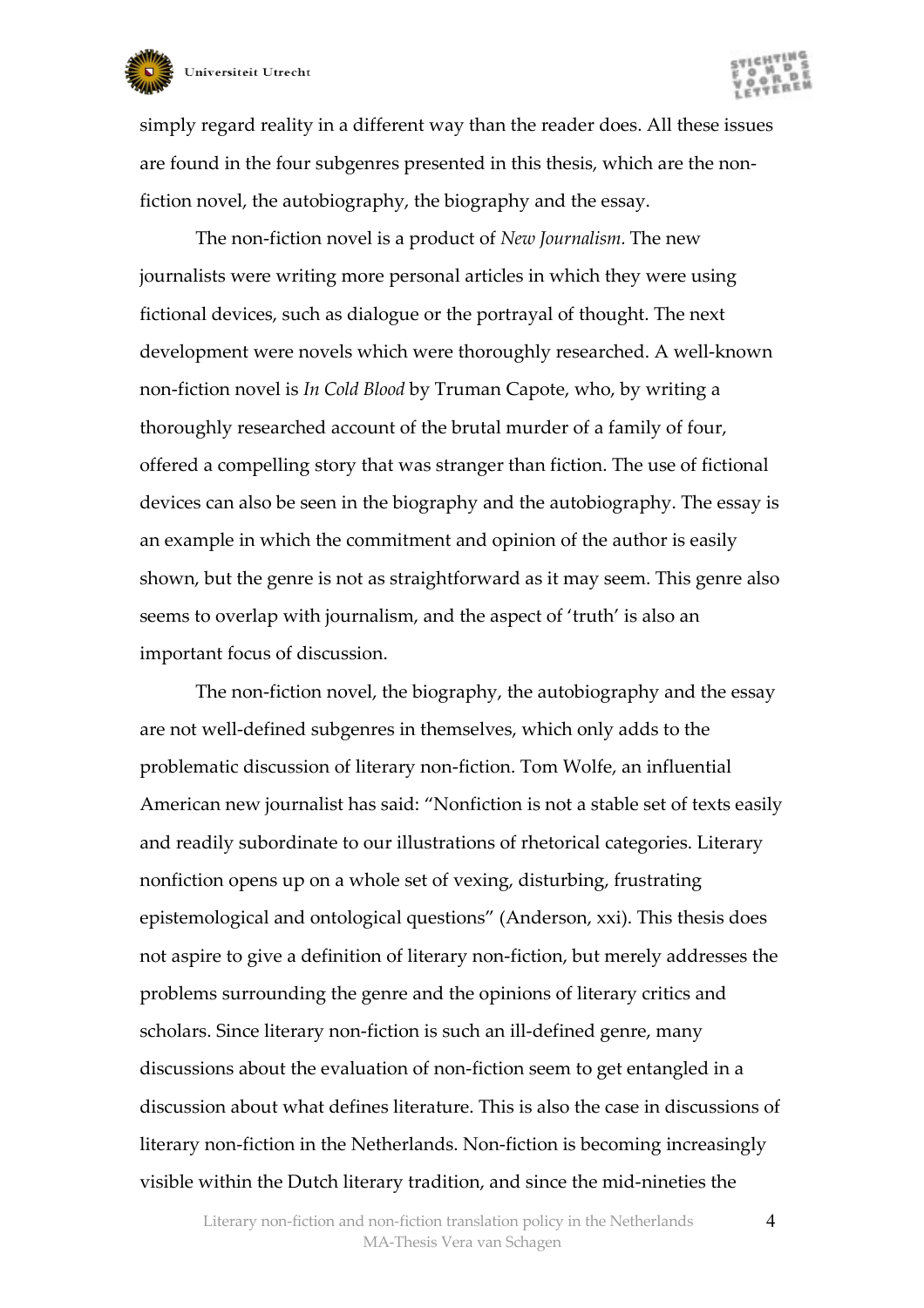

importance of literary non-fiction has become apparent. Opinions expressed by Dutch authors and by critics in literary magazines give shape to the current literary climate in the Netherlands.

Literary critics and authors are not the only actors that shape the literary climate. Society itself changes overtime which influences public opinion, but the publishers and the literary funds also steer the classification of literature. By addressing the complex process of cultural classification and the classification of literature in the Netherlands, the scope of the study for the Dutch Foundation for Literature becomes clear. The most important actors which are involved in the process of subsidising translated culturally important non-fiction are other literary funds, the publishers and the literary translators. To make this English thesis as complete as possible, the study for the Dutch Foundation for Literature is presented in English as well, although the Dutch version offers a more complete view by including appendixes of the interview of non-fiction editors for example. I recommend regarding this thesis as the first of two volumes, of which the first offers the background material and the literary discussion useful for understanding the second volume; the Dutch study.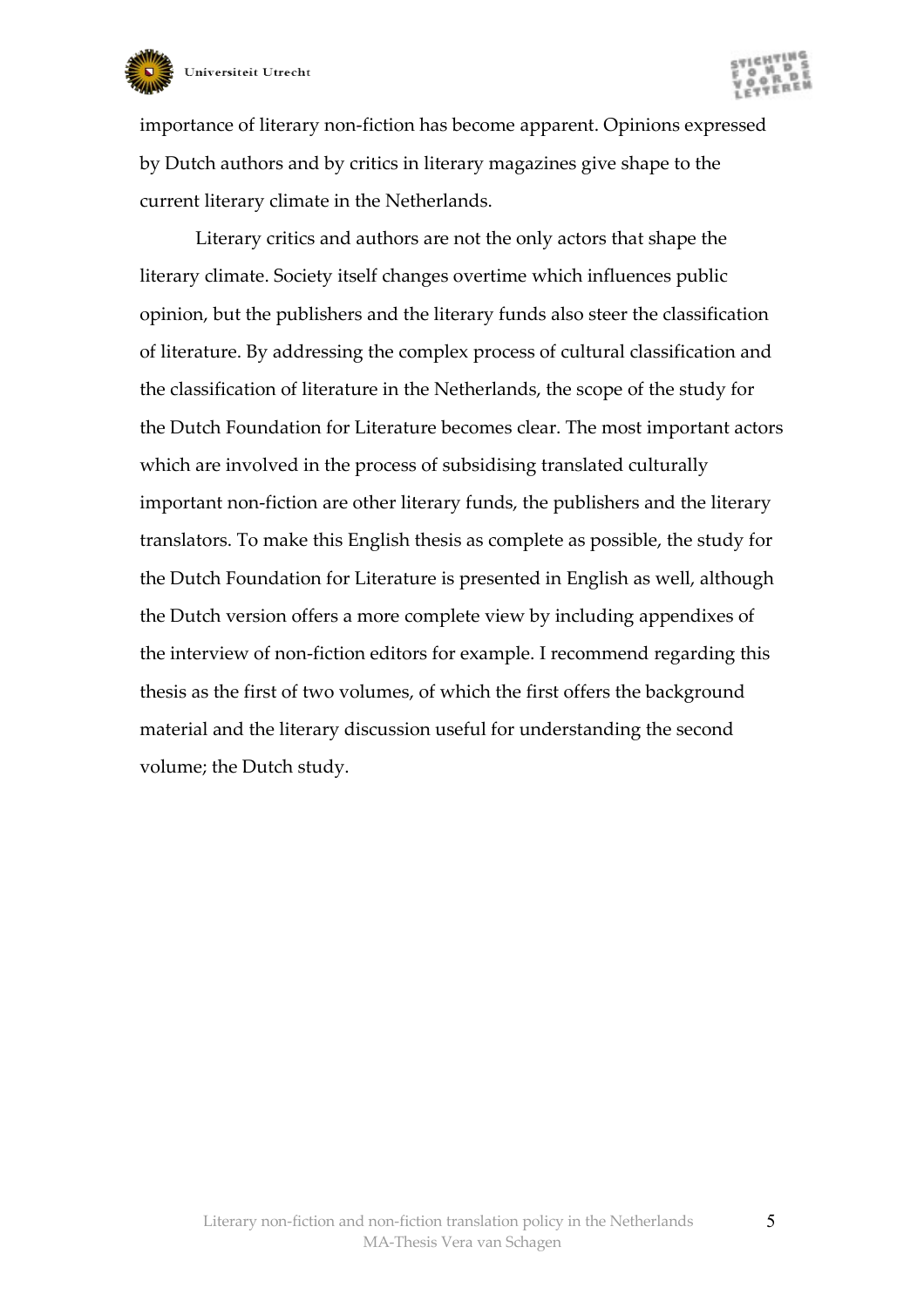

## **Literary Non-fiction**

The process of discussing literary non-fiction consists of several obstacles. By discussing this genre, one does not only need to know what non-fiction is, but also what is implied by the term *literature* and subsequently, what is meant when those two confusing terms are put together. When do we consider something literature? What are the characteristics? It seems that several scholars have tried to escape those problems by renaming the genre. For example the term *creative non-fiction* is often used, but also *new journalism*. The link with journalism and literature initially seems strange, since it implies that the text will expose the truth, while literature is often regarded a product of the author's imagination and requires a different attitude of the reader. The boundaries, however, are not always easy to define. The attempt to define the contents of any text as 'the truth' can be met with scepticism, but another problem is that literature is not by definition fictive; can hold 'true' elements. The characters can be well researched and based on actual living persons, or the setting may exist as it is described in the book. It may even a complete account of the truth, written in a literary style. This is often regarded as literary non-fiction. Often, the boundary between fiction and non-fiction seems to be based on the intention of the author. It is the choice of the author to present something as true, or, as will be discussed, his version of the truth.

#### <span id="page-7-0"></span>**Non-fiction**

It immediately becomes clear that when trying to define literary non-fiction the initial response is to try to define the two separate terms *literary* and *nonfiction.* Non-fiction is simply said all texts that are not considered fiction. Fiction is an expression of creativity that is essentially imagined, whereas non-fiction refers to reality, and the transfer of information of that reality.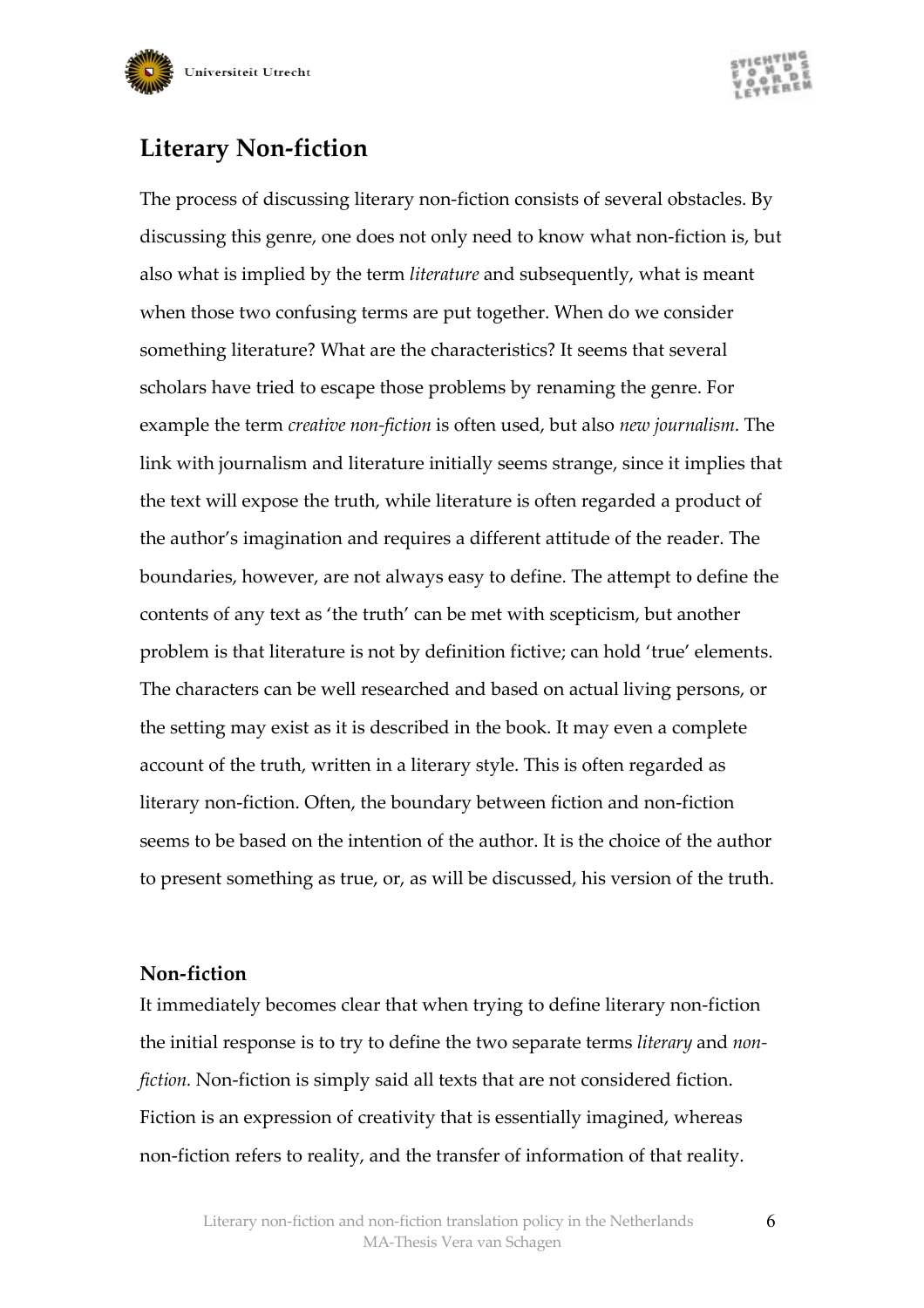

Non-fiction, therefore, is a genre in which the transfer of information is central. Academic texts and other informative textbooks are clear examples, as are all texts that are written to evoke a reaction from the reader, such as manuals, cookbooks or travel guidebooks. These are non-fiction genres that can easily be defined. Other genres, such as narrative history, journalism, essays and biographies, are more problematic. These refer to a reality, but this reality is more personal and often portrayed from the author's viewpoint.

When discussing the transfer of information, journalism plays an important role. Journalism is a field in which the transfer of information is essential. Therefore, journalism can be regarded as non-fiction. The reader uses newspapers, television or the internet to construct an opinion of current events. Our world-view is mainly constructed by the processing of our personal observations and the information offered by the media regarding national and international events. However, reporting this information often requires an initial interpretation by journalists. This is not just the case with journalism, but also with academic texts and historical writing, such as biographies. In all cases, the information is processed and interpreted by humans who, often subconsciously, leave their mark.

Most non-fiction texts bear no mark of their maker. The reader wants to be informed and has no interest in finding out who the author is. A reader is not interested in the person who created the dictionary or the television manual. There are, however, different levels of visibility of the author. Sometimes the reader does want to know who is teaching them English grammar in their textbook, or who is giving them dietary advice in a book about losing weight. There is also a whole range of non-fiction texts that consciously bear the mark of its maker, such as autobiographies and memoires or collected letters. The transfer of information is intrinsically linked to the author. This can also be the case with journalism. Sometimes the presented information is equally important to the person who supplies that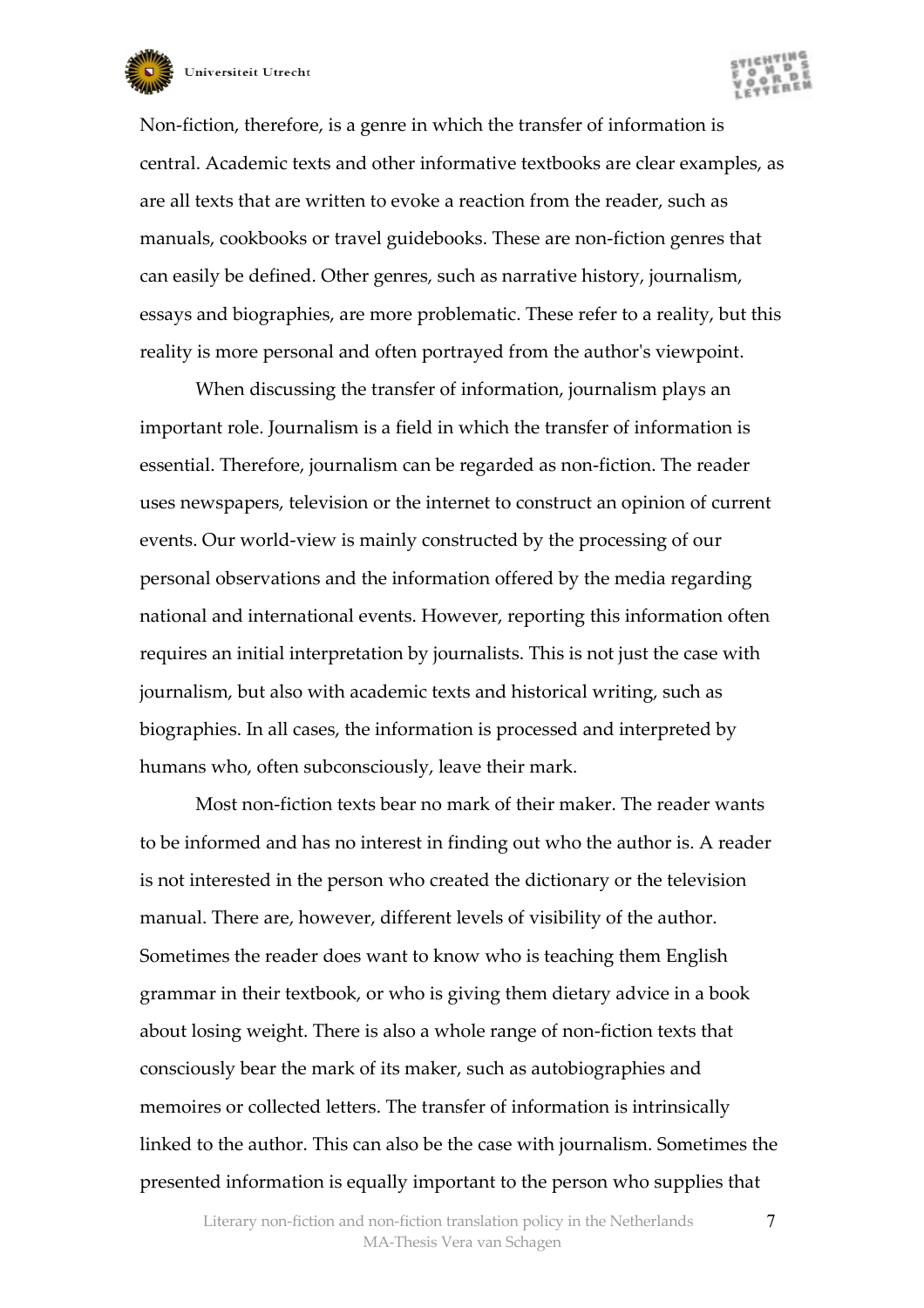

information, and sometimes even more important. This is where the definition of the genre of non-fiction becomes problematic, when the interest of the reader shifts from information alone, to the subjective and personal account of that information, and of reality. This is also where *non-fiction* can become *literary*.

#### <span id="page-9-0"></span>**A Hybrid Art: Introducing Literary Non-fiction**

The United States was the initial birthplace of literary non-fiction when, in the 1960s, journalists began writing accounts of their personal experiences in novel form. These novels were thoroughly researched and were reminiscent of journalistic writing. Literary critics became aware that the development in journalism could also be considered a development in literature, since it also worked the other way around: novelists turned to a more journalistic approach in their fiction. The interest in this new literary development becomes visible in the studies by American literary scholars such as John Hollowell in his 1977 study *The New Journalism and the Nonfiction Novel,* Michael L. Johnson's *The New Journalism* from 1971 and the collection of texts in *New Fiction, Non-Fiction* by editors John Mahoney and John Schmittroth also from 1971. The influence of new journalism and the further development of literary non-fiction is visible in Chris Anderson's *Literary Nonfiction, Theory, Criticism, Pedagogy* from 1989, which demonstrates how literary non-fiction should be incorporated into literary studies. Both Hollowell and Johnson attribute the development of literary non-fiction to a more journalistic approach of literature, while Mahoney and Schmittroth and Anderson do not really address the journalistic quality, but merely base their examination on literature alone.

All studies do express a search for a useful term for this new literary mode. New journalism and the most important product of new journalism,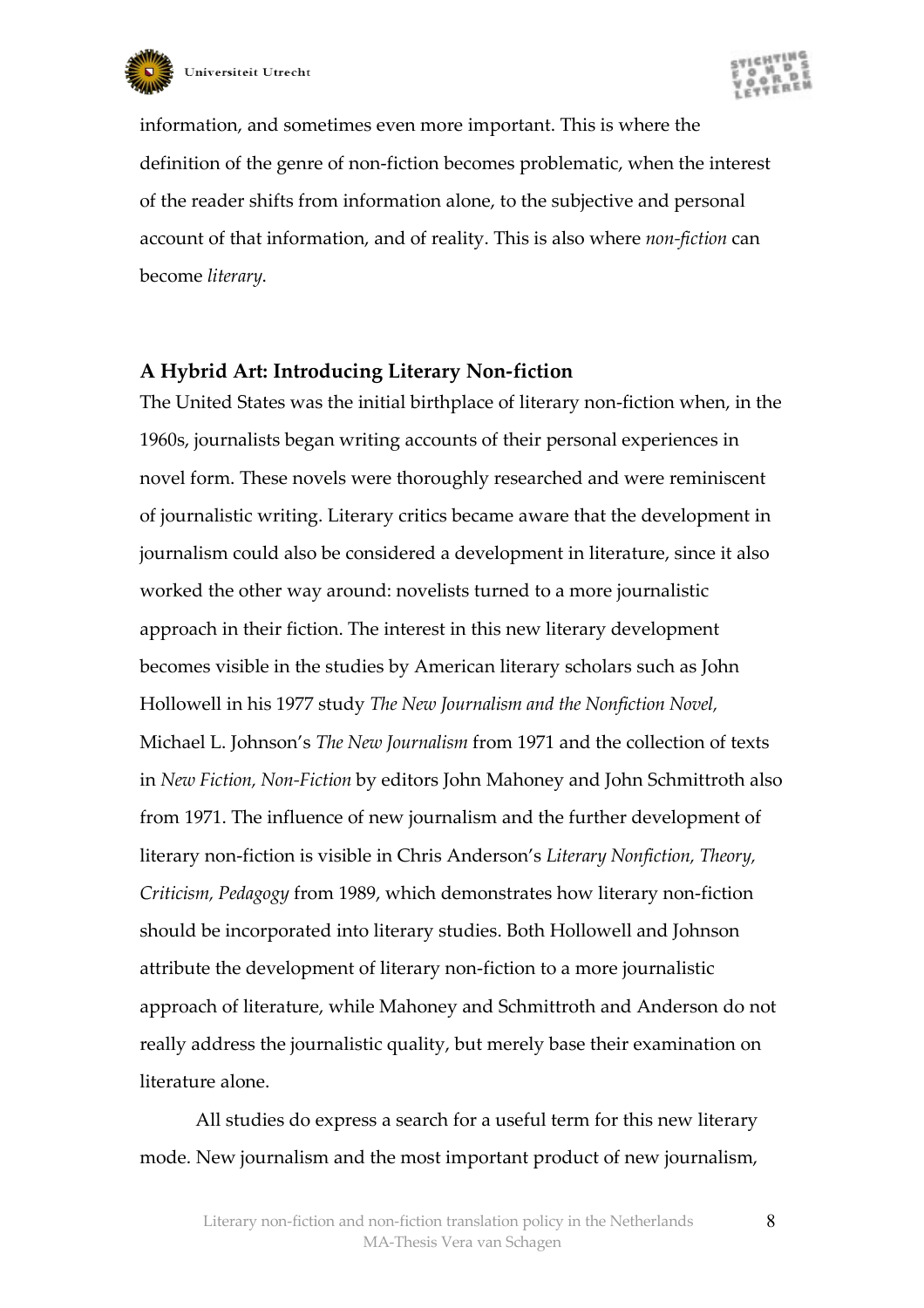

the non-fiction novel, are probably the least clear-cut of the discussion of different literary non-fiction. Other names are being used in the literature about this subject. The most important one is 'creative non-fiction', but since this refers to both newspaper articles as novels, this study will only focus on the non-fiction novel to indicate that this refers to literary non-fiction in novel form. However, in the discussion of the non-fiction novel and literary nonfiction, it is sometimes impossible to refrain from using the term creative nonfiction. Important similarities between creative non-fiction and the non-fiction novel are used to clarify the specific characteristics of the genre.

Hollowell mentions in the preface of *The New Journalism and the Nonfiction Novel* that the blending of journalistic and fictional techniques in the form of a novel can be considered a hybrid art. According to Hollowell, literary non-fiction consists of "books and articles that blend the empirical sense of the journalist and the fictional technique of the novelist" (ix). Anderson in his introduction to *Literary Nonfiction, Theory, Criticism, Pedagogy* also reflects on the hybrid nature of literary non-fiction, but this hybrid nature is not due to the blending of journalistic tactics and fictional techniques, but based on the problematic barrier between fiction and non-fiction. He says: "it's difficult to tell the difference between the fictive and nonfictive, since we can never apprehend reality without bias" (ix). Thus, if something is considered non-fiction, it does not necessarily mean that the 'truth' is portrayed, since this is always someone's truth; a subjective view of reality and a personal interpretation of events. Despite the problematic definition and hybrid nature of non-fiction texts, Anderson argues that literary nonfiction is a useful term. In his study, he tries to "break down discipline barriers", and use both "literary criticism, and rhetoric and composition" (x) in the discussion of literary non-fiction.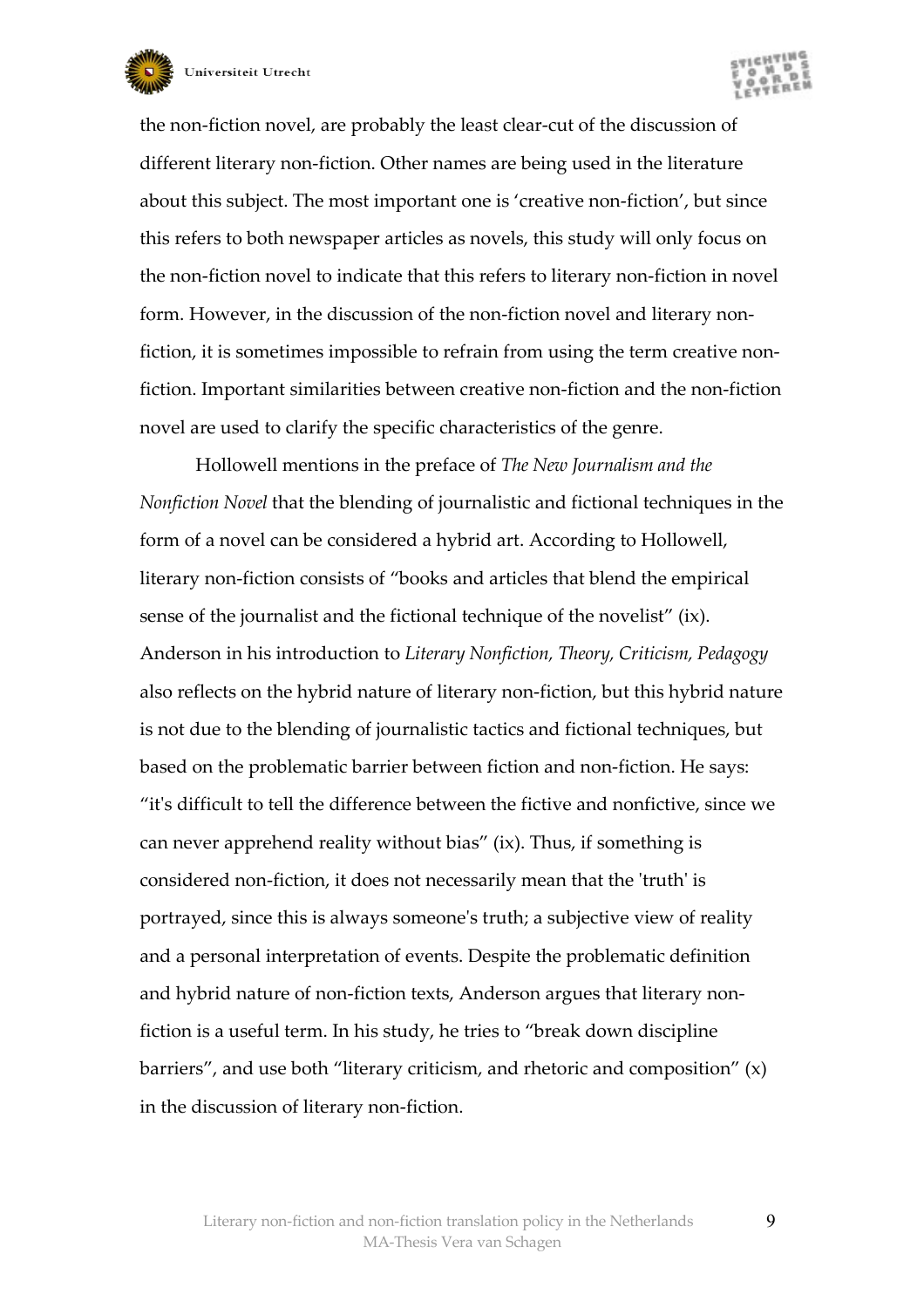

#### <span id="page-11-0"></span>**New Journalism**

The overlap between journalism and literature has lead to the term *new journalism.* The development in both literature and journalism demonstrated a different form to report stories from a fast changing society in the 1960s. Both Hollowell in *Fact and Fiction* and Michael L. Johnson in his study *New Journalism* refer to the extraordinary speed in which social life and culture changed in the 1960s, and its response in the form of literary non-fiction. Not only were journalists exploring the boundaries between fiction and nonfiction; novelists were also adopting journalistic tactics to write their fiction. The transfer of information is subordinate to the style of the article or novel. Also, the representation of the experience of the author in the article or novel was more important than the information it transferred. Michael L. Johnson explains in *New Journalism* that the development can be regarded as a "change in journalism during the 1960's" (xii) in which "the writing itself – its style and technique, its expression of the writer as a person, and its record of human events – that is central" (xii). He presents Truman Capote (*In Cold Blood*), Tom Wolfe (*The Electric Kool-Aid Acid Test*) and Norman Mailer (*The Armies of the Night*) as three major stylists, which are exemplary for new journalism. These three authors are also discussed by John Hollowell, for they are, as he explains his preface, "fairly representative of the themes that such books present" (Hollowell, x). The popularity of authors like Capote is due to the fact that "these nonfiction works have successfully conveyed the national confusion and the cataclysmic tenor of American life" (10).

Hollowell says that for novelists "to direct confrontations with social reality" it is no longer necessary to invent plots and characters (10), though other narrative devices are used in the new journalistic novels. They are

1. Portraying events in dramatic scenes rather than in the usual historical summary of most articles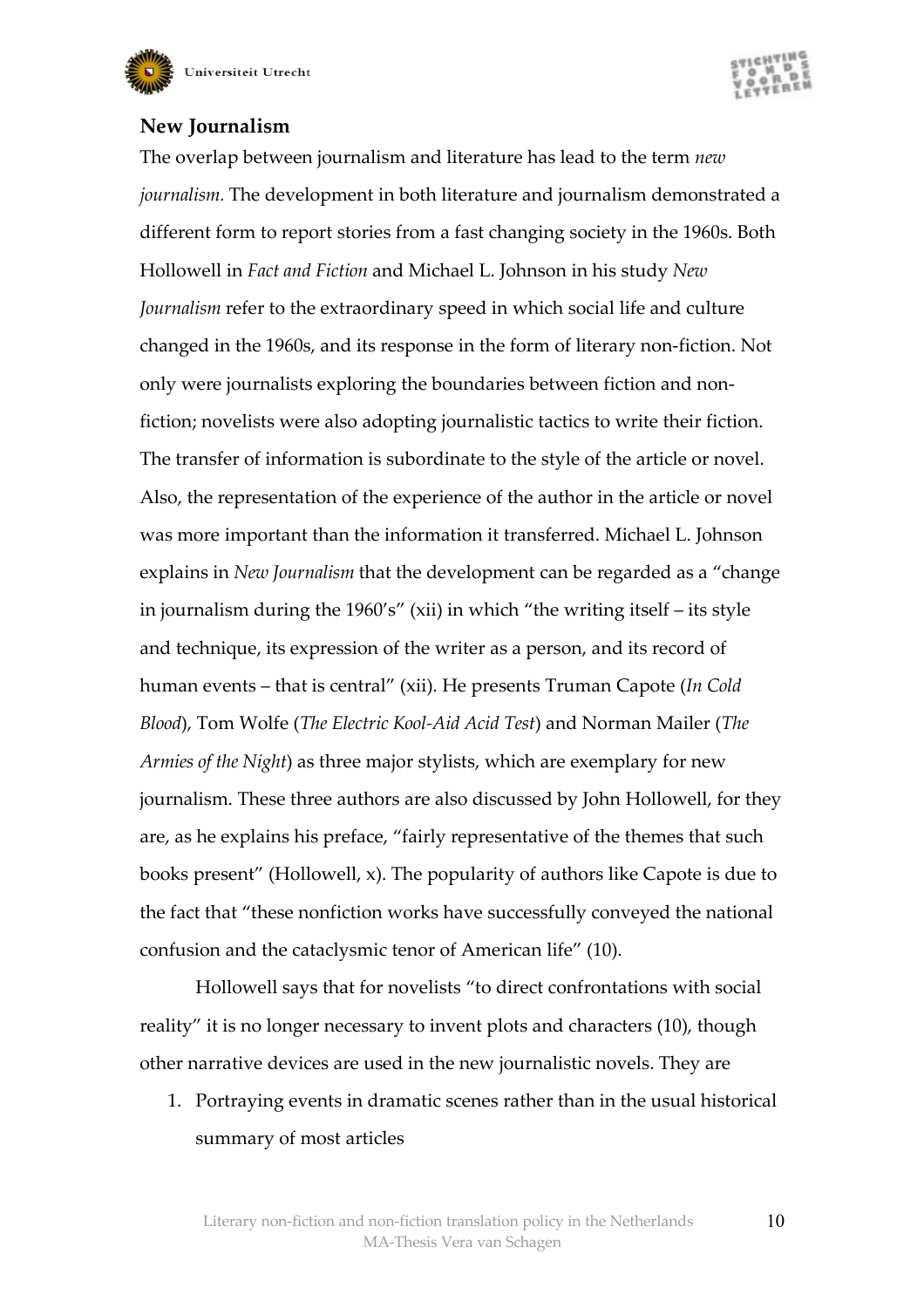

- 2. Recording dialogue fully rather than with the occasional quotations or anecdotes of conventional journalism
- 3. Recording 'status detail', or the 'pattern of behavior and possessions through which people experience their position in the world'
- 4. Using point of view in complex and inventive ways to depict events as they unfold
- 5. Interior monologue, or the presentation of what a character thinks and feels without the use of direct quotations
- 6. Composite characterization, or the telescoping of character traits and anecdotes drawn from a number of sources into a single representative sketch. (25-26)

The first four narrative devices are coined by Tom Wolfe, who were initially published in the *New York Times Book Review* in his article "The Birth of New Journalism". The last two are added by Hollowell himself. Pegi Taylor refers to the first four devices more extensively in her 2002 article "Creative Nonfiction" in *Writing*. She says:

Wolfe defined New Journalism as appropriating four specific fictional devices: 'scene-by-scene construction'; recording the dialogue 'in full'; and taking advantage of the third-person point of view, 'presenting every scene to the reader through the eyes of a particular character.' (…) [and] the fourth element [is] 'Recording the everyday gestures, habits, manners, customs, styles of furniture, clothing, decoration, styles of traveling, eating, keeping house, modes of behaving toward children (...) and other symbolic details that might exist within a scene'. (29)

The ultimate goal of these fictional devices is to "enhance the narrative's realism" (29), Taylor argues.

In Johnson's *New Journalism*, the focus lies on the difference between the old journalistic style in newspapers and magazines, and the change since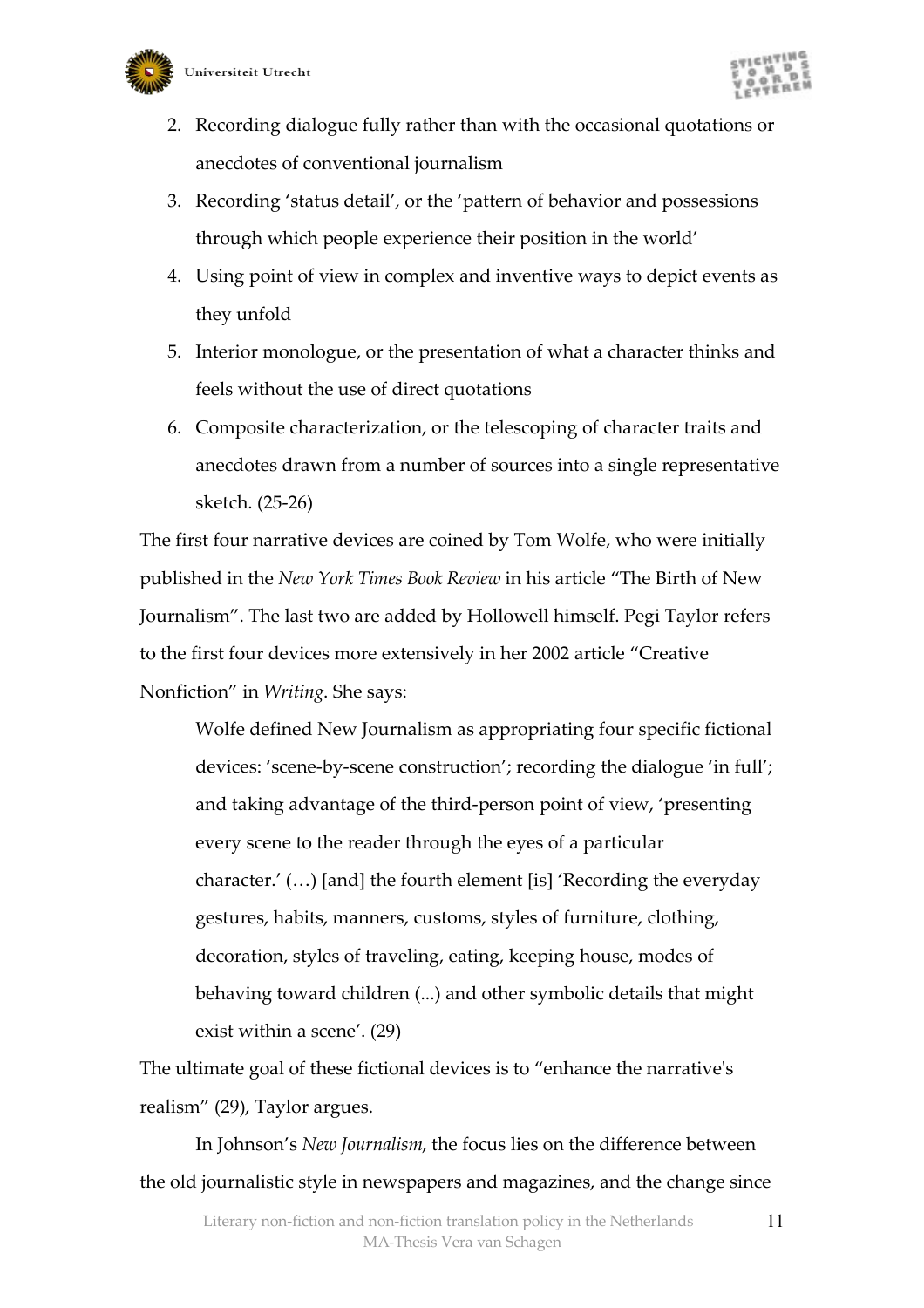

the 1960s that has lead to new journalism. He explains the foremost distinction between 'old' and new journalism as the

[A]ttempt [of the journalist] to be personalistic, involved and creative in relation to the events he reports and comments upon. His journalism, in general, has no pretense of being 'objective' and it bears the clear stamp of his commitment and personality. (46) Hollowell also remarks on the emphasis on the personal experience: "the writer of the nonfiction novel says (…): '*This I saw* and *this I did and felt*. My

book implies only whatever impressions and observations I can make about my own experience.'" (Hollowell, 15).

Reporting in this style is not an invention of the 1960s, however. There were reporters before Wolfe, Capote and Mailer who also tried to add a personal note to their journalism. Johnson agrees with this but explains: "it is only recently that it has become really acceptable, significant in quantity, and, particularly, shaped into an esthetically coherent and vitally informative literature" (Johnson, 47). It thus seems that the form in which this journalism is poured is the most important change. But the content is equally important according to Johnson. He quotes literary critic Robert Scholes who wrote a review of Wolfe's *The Electric Kool-aid Acid Test* in the *Saturday Review* in 1968. He says: "[Mailer and Wolfe] manage to remain more open to the contemporary scene than most reporters or commentators. They are more involved in what they report than a journalist would be, and they bring to their reporting a more efficient intellectual apparatus, a richer framework of ideas and attitudes, a perspective more historical than journalistic. (…) The old realistic novel in its death throes is fragmenting into new forms – a more fabulous nonrealistic fiction and an imaginative literature freed of the necessity to invent stories, a creative journalism that I am calling hystory" (62-3). The term "hystory" refers to the way Mailer and Wolfe "chronicle the hysteria of contemporary life" (Hollowell, 131).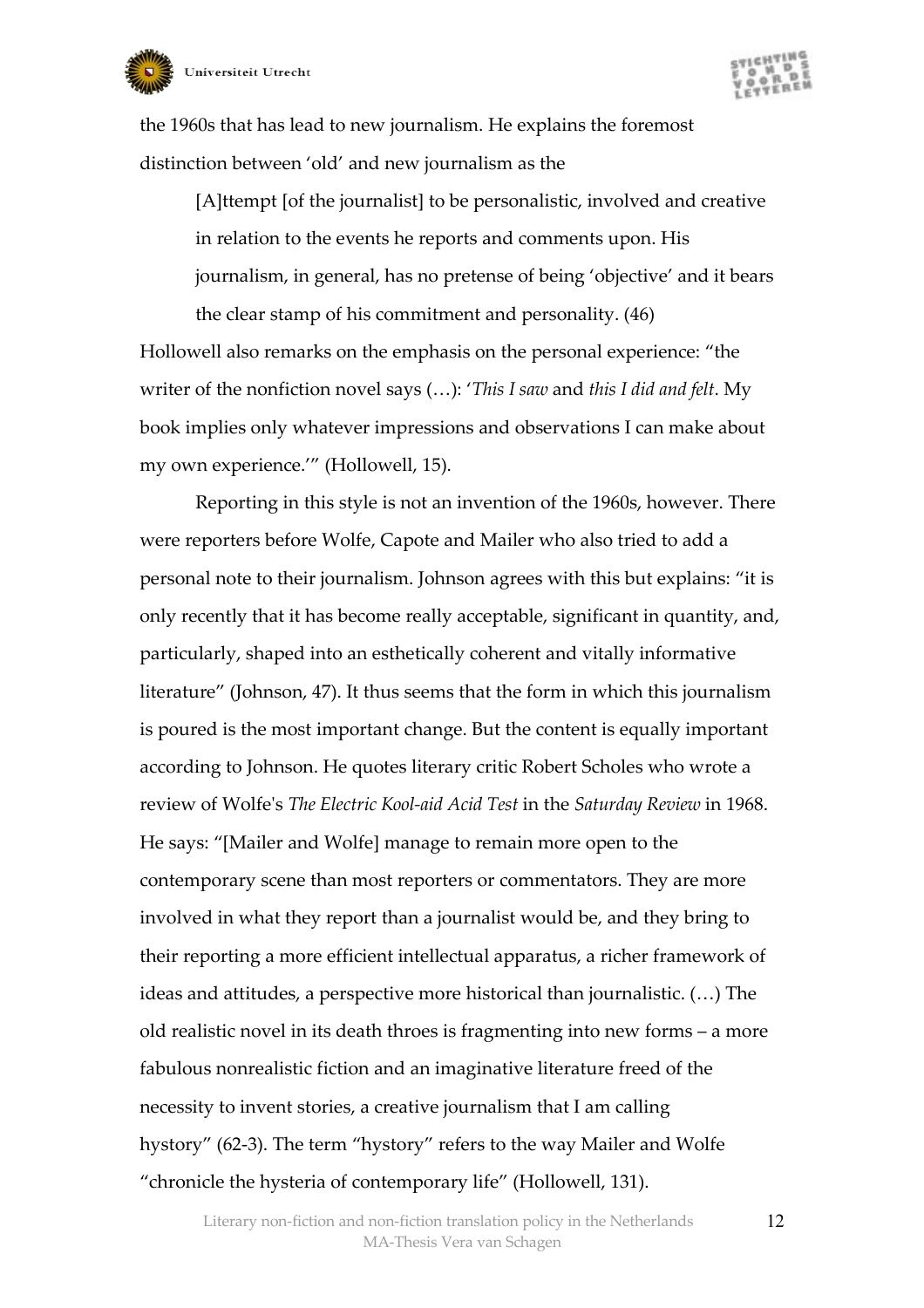

Content and form seem equally important when discussing new journalism. This journalism consists of a personal account of events, of topics that are favourably displaying the hysteria of modern times and to which are added the fingerprints of the journalist. New journalists do not pretend to be objective, it is clear that the story bears the marks of the author. US editors John Mahoney and John Schmittroth published various texts in *New Fiction, Non-Fiction* in 1971, because they believed these examples were part of a new literary mode called New Fiction, Non-fiction, which combined the essay, the biography and the novel. Reflecting on American society in the early seventies, they say: "we have grown out of a historically-oriented culture into an issue-oriented culture" (5).

The new journalists wanted to portray reality, and they were extremely conscious about this reality. Hollowell feels that new journalism is "a reflection of our unusual self-consciousness about the historical importance of our times" (147). Written in 1977, he feels that the popularity of the new journalistic style of Wolfe and Capote will eventually decline. His future prediction is that further development of the genre will consist of a more "investigative and sociological reporting" (149).

The discussion of new journalism has initially lead to a more poststructuralist attitude to literature, like in Anderson's 1989 study *Literary Nonfiction, Theory, Criticism, Pedagogy.* As the editor of this collection of essays reviewing literary non-fiction, he pleads for a re-evaluation of literature "to reconnect literature and composition, in both theory and in practice, and thus establish a more comprehensive understanding of rhetoric and composition as a field of inquiry" (xvii). He says: "the traditional hierarchies of literary study are actually quite porous or fluid, and recognizing this (…) has the effect of opening things up, releasing new energies" (xix). The boundary between journalism and literature is in essence not important, he believes: "Any text can be interpreted from a literary perspective" (xx). He quotes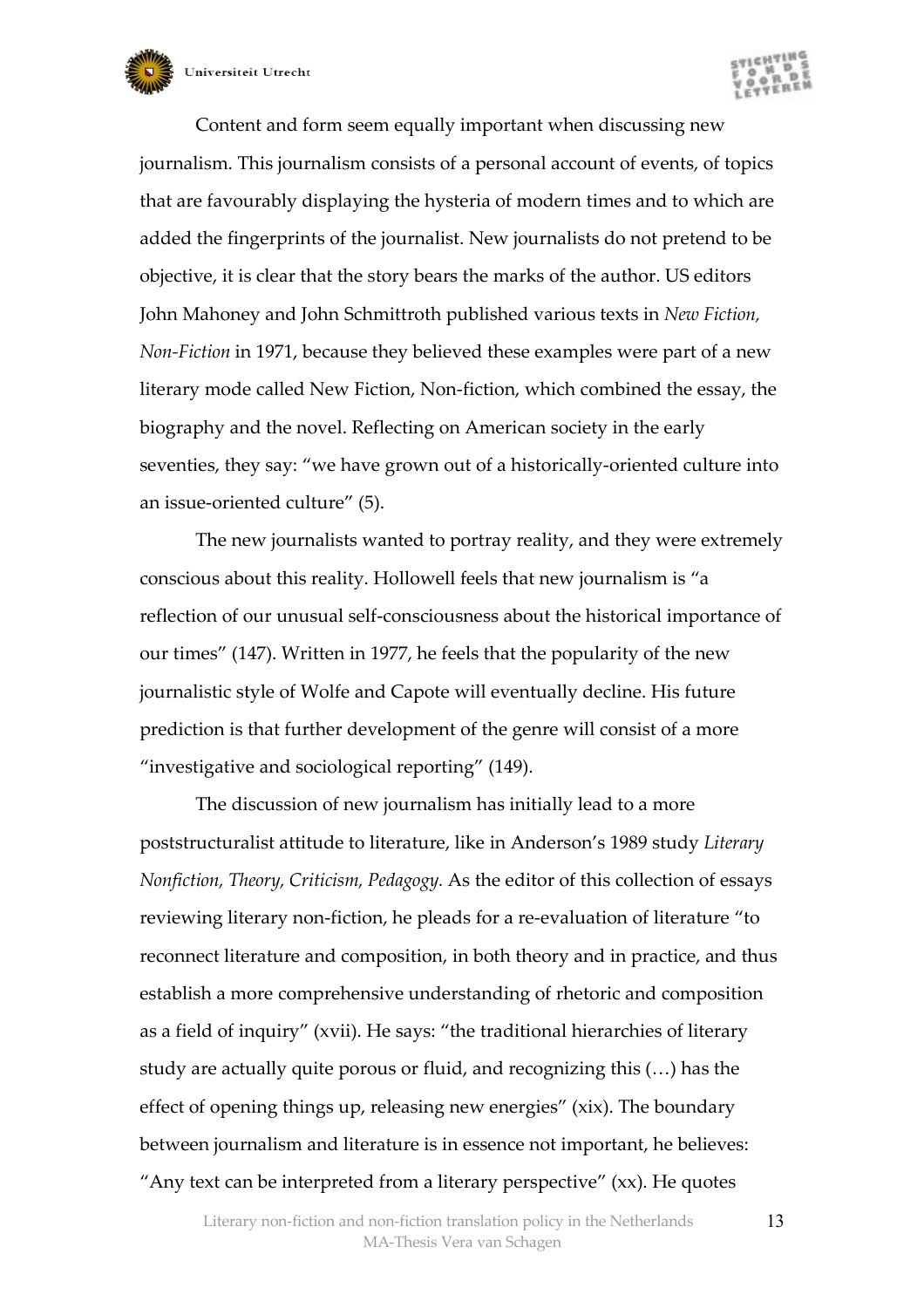

Scholes and Comley who say in *Composition and Literature:* "All texts have secret/hidden/deeper meanings" (xx).

Nowadays, the term new journalism often refers to new media and the influence of the public on journalism. It refers to publications of photos taken with mobile phones and public newsfeeds on websites like Twitter. The heritage of new journalism are non-fiction novels and highly personal articles, in the United States often referred to as "creative nonfiction". The magazine *Creative Nonfiction,* published by author and editor Lee Gutkind, displays a persistent interest in this literary form.

#### <span id="page-15-0"></span>**Depicting the Truth**

Before the different genres of literary non-fiction – the non-fiction novel, the biography, the autobiography and the essay – are introduced, it is important to focus on the non-fictive quality of all these genres. In the literature about new journalism, there are quite a few references to new journalists using fictional devices to spice up their reporting. For example, Hollowell mentions that in his quest to write a more personalistic, involved and creative journalism, the journalist is allowed to fill in certain gaps, like interior monologue or to introduce composite characters – e.g. several characters melted into one. (25-26) The general opinion nowadays, however, is that literary non-fiction has to be true. Geert Mak at the 1998 Quality Nonfiction Conference in the Netherlands mentions in his speech "Confrontations with Reality" that non-fiction authors have "an implicit agreement with the reader. And that agreement – which is often reflected in the presentation, layout, or the use of the term 'travel writing' instead of 'travel novel' – binds the author to facts and limits him to what really happened" (8). But what the author considers the truth can simply be a subjective opinion. Peter Roy Clark mentions the postmodernist view of non-fiction in an article for the magazine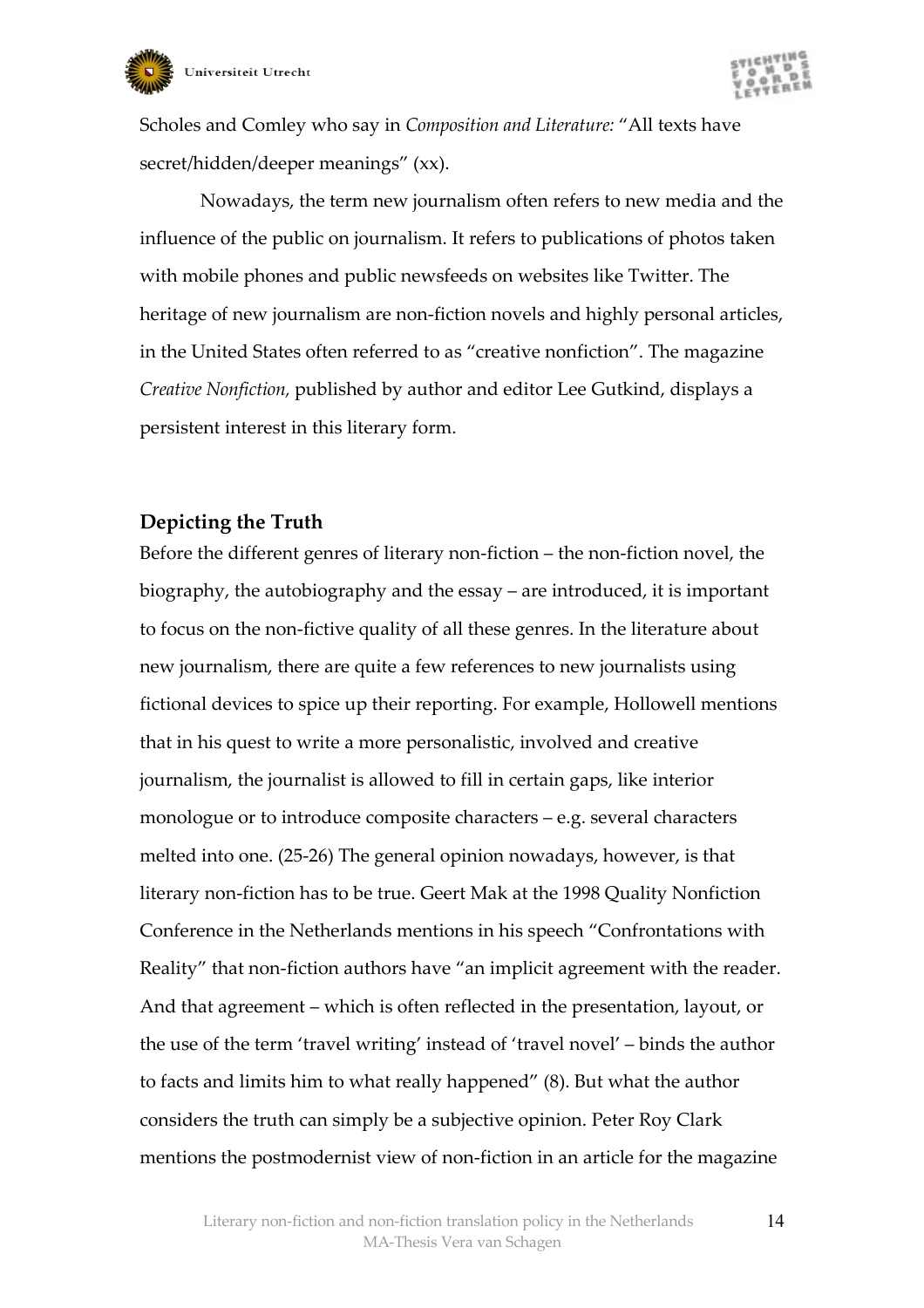

*Creative Nonfiction* in "The line between fact and fiction": "[the postmodernists argue] that there are no facts, only points of view, only takes on reality, influenced by our personal histories, our cultures, our race and gender, our social class" (§11).

Clark offers two basic rules for writing non-fiction. They are: "Do not add. Do not deceive" (§16). What he means is that leaving things out, or to "subtract or condense" (§17) is virtually inescapable when writing, but adding things that did not happen is equal to deceiving the reader. He says: "The implied contract of all nonfiction is binding: The way it is represented here is, to the best of our knowledge, the way it happened" (§18). His opinion about using composite characters is most emphatically: "The use of composite characters, where the purpose is to deceive the reader into believing that several characters are one, is a technique of fiction that has no place in journalism or other works that purport to be nonfiction" (§ 37).

By adding fictional elements to your story, you undermine the credibility of your writing. Lee Gutkind, the editor of *Creative Nonfiction* is quoted by Lynn Z. Bloom in her article "Living to Tell the Tale: The Complicated Ethics of Creative Nonfiction": "'Once you change a name, what else have you changed?' If you do it, he says, 'then my reader has a right to doubt my credibility'" (279). Even though Bloom for the most part agrees with this view, she also mentions that "where living people are concerned there can be virtue in protecting the innocent, the vulnerable, the voiceless, private people who would be destroyed if their inmost secrets were betrayed" (279).

Besides to protect the innocent, concealing the truth is accepted in another form as well: when the author is not aware of his mistake. Writing the truth implies writing down the author's version of the truth, or as Clark says: the truth "to the best of [the author's] knowledge" (§18). And authors could be wrong. Joan Didion reflects on the truth in her collection of essays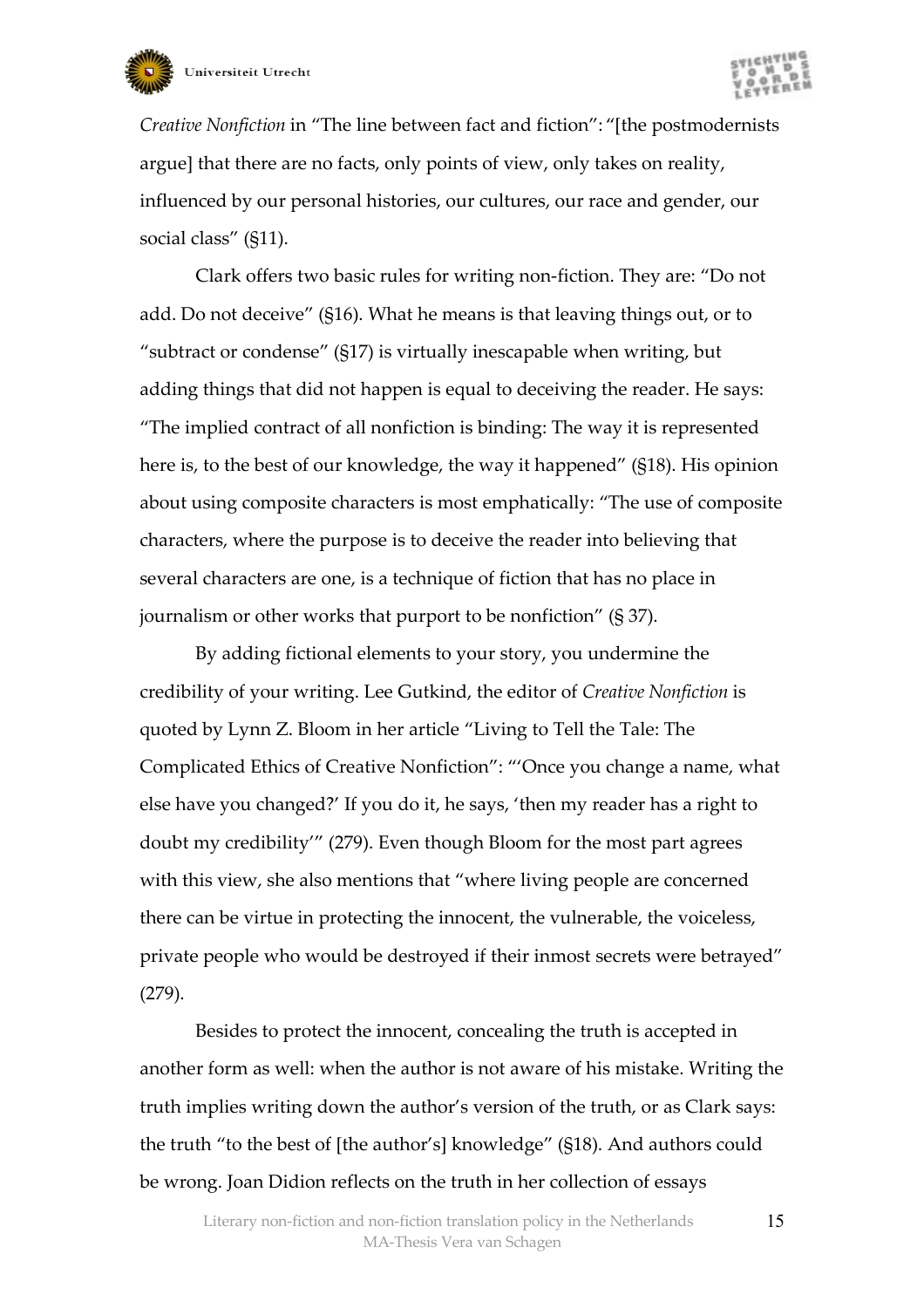

*Slouching Towards Bethlehem.* In "On keeping a notebook" she describes the entries in her diaries and her apparently creative way of dealing with the truth.

'That's simply not true'," the members of my family frequently tell me when they come up against my memory of a shared event. 'The party was *not* for you, the spider was *not* a black widow, *it wasn't that way at all.*' (134)

Didion believes, however, that this does not matter, because essentially the event described was "*how it felt to me*" (134). Keeping a notebook means that it is essentially about the author and the author's version of the truth. Didion says: "However dutifully we record what we see around us, the common denominator of all we see is always, transparently, shamelessly, the implacable 'I'" (136).

Despite the presence of 'I' in literary non-fiction, Bloom believes that "characters, actions, revealing details are all saturated with values that the author can count on readers to recognize – and, ideally, to share" (Bloom, 286). Despite the author's effort to convey the truth, the truth does need to be verifiable by the reader. Bloom comments on this by saying that even though the author gets to tell the truth, "other truths [are] filtered through the authorial rendering" and "the writer's version [of the truth] varies over time and intervening circumstances, shaped by the protean personalities of his or her subjects". Not only does time often catch up with the truth, the reader might experience the truth differently as well. "Although the facts of the story, any story, remain the same, its truth (…) can change. And does." (286). This collaboration between author and reader is what is extraordinary about literary non-fiction. Bloom says: "Readers expect the writer to tell the truth. Writers, in turn, trust their readers to understand and respect that truth, and the larger Truths their work implies, even though readers may not share its values" (288).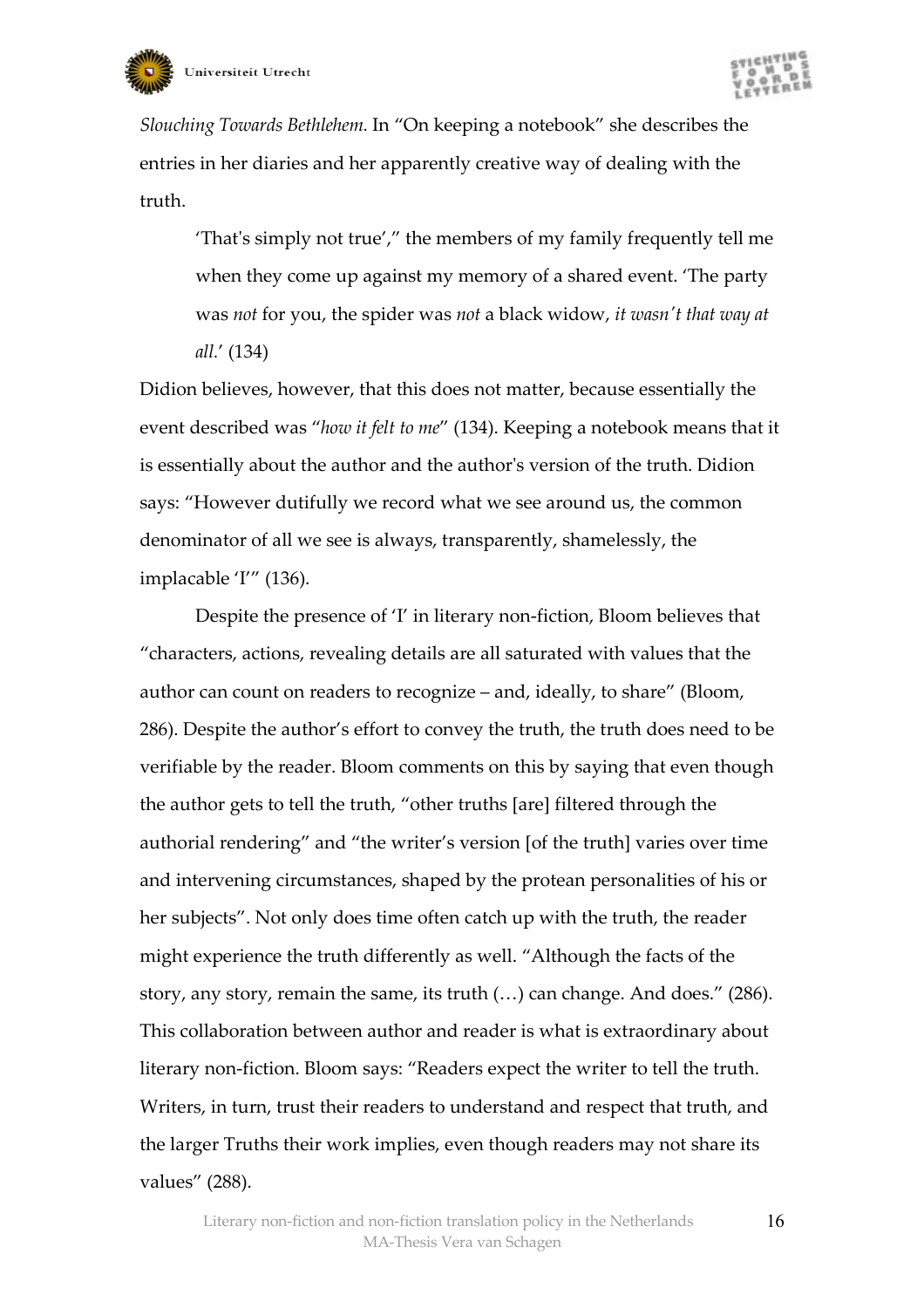

#### <span id="page-18-0"></span>**The Non-fiction Novel**

It can be argued that the non-fiction novel is the product of new journalism. In the non-fiction novel the use of literary tactics and narrative devices is most evident. But while new journalism is a useful term to describe the more personal approach of journalists in their articles, the focus of the non-fiction novel lies on the choice of the author to write about true events, whether the author is a journalist or not. The aspect of truth is present in all the genres introduced in this study, and is intrinsically linked to the clouding of boundaries between journalism and literature, and fiction and non-fiction.

According to Hollowell, Truman Capote was the first to use the term *non-fiction novel*, when he referred to his book written in 1966: *In Cold Blood*. (Hollowell, 64) This documentary novel combines in-depth investigation and interviews with a narrative and plot, which makes the novel both informative and exciting. It blurs the distinction between fact and fiction, not just because of the form in which it is written, but also because of the incomprehensible subject: the brutal murder of an innocent family. The need to write non-fiction novels is partly due to the incomprehensibility of reality, according to Hollowell. He says: "Brooding about the sweeping changes in social values, mores, and life-styles, some of our best novelists complained about the difficulty of writing fiction at all in a period in which daily events seemed to preempt the possibilities of the novelist's imagination" (4). This, however, is not the only reason, as Alfred Kazin mentioned in 1969 in an article in *The New York Book Review* as quoted by Hollowell*:* "The non-fiction novel has provided novelists with 'a disguise and retreat from fiction while permitting them to maintain their interest in fiction'" (14).

Despite being the first to coin a term for the non-fiction novel, there were several other fiction authors before Capote who occasionally turned to non-fiction, like George Orwell (and his novels *Down and Out in London and Paris* and *Homage to Catalonia*), and Ernest Hemingway (with his *Green Hills of*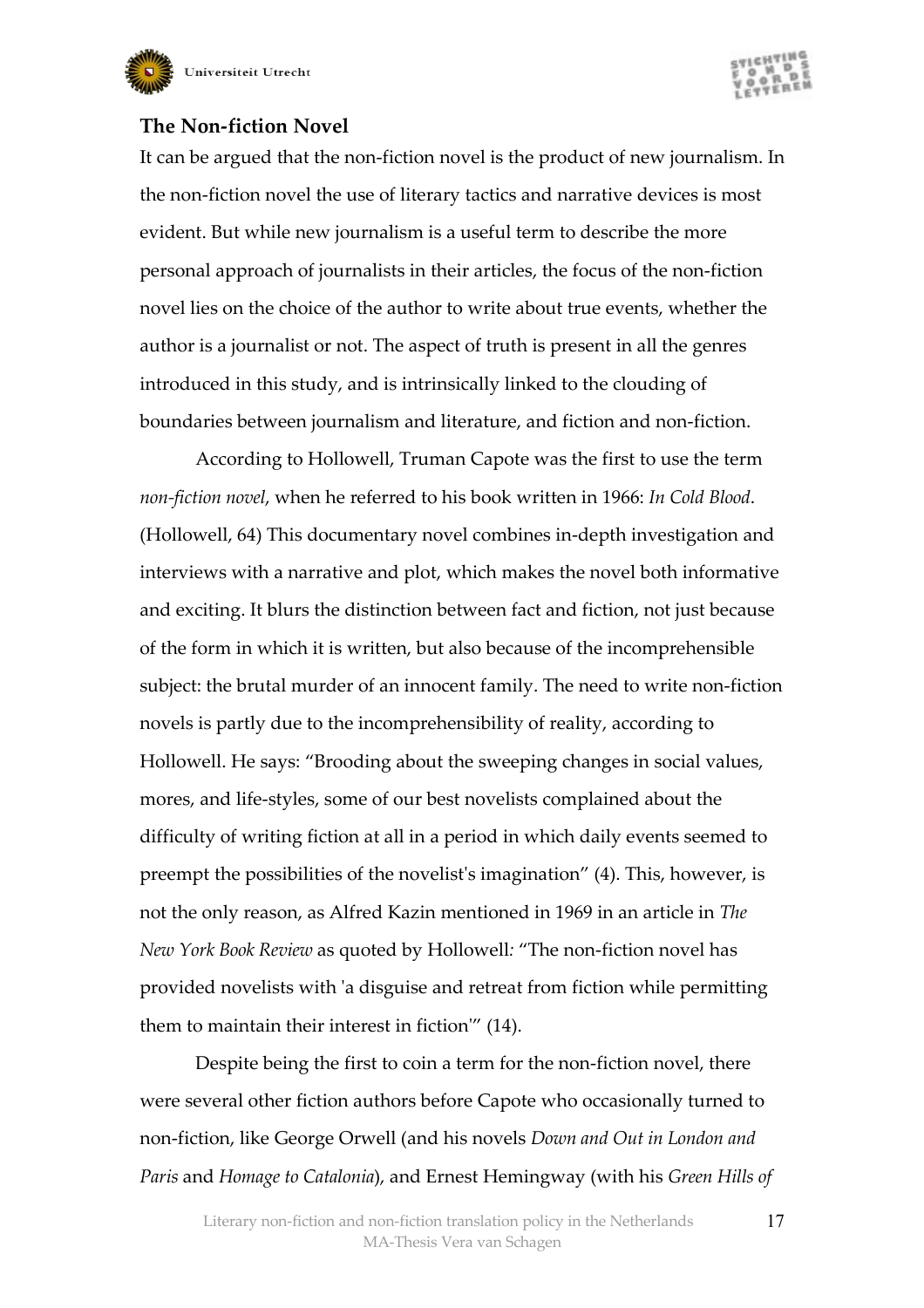

*Africa* and *Death in the Afternoon*) (Hollowell, 35). The non-fiction novel, then, seems to be the point where journalists who wish to use more fictional devices in their reporting, and authors who wish to portray a true representation which can, as Hemingway explains in the foreword of *Green Hills of Africa,* "compete with a work of imagination," (Hollowell, 35) meet in the middle.

Sometimes the truth is stranger than fiction. This was the case with *In Cold Blood,* in which the storyline of a brutal murder of a family of four, could compete with a work of imagination. Hollowell gives Capote a lot of attention in his study. He mentions that Capote chose to write a true account of the murder in novel form, because he recognised three "crucial ingredients" for his story. They were:

- 1. The timelessness of the theme
- 2. The unfamiliarity of the setting
- 3. The large cast of characters that would allow him to tell the story from a variety of points of view. (Hollowell, 64)

Capote based his work on a huge amount of researched documents and interviews, and double-checked all facts. He created a documentary novel, though Hollowell mentions that "it is a work of literature because it is clearly the product of an artist's imagination. Capote shaped the 'facts' and manipulated our response to the characters and events he describes" (85).

Hollowell uses the term documentary novel as the definition for this book, but according to him it is also clearly literary. What then are the literary characteristics of these texts? Literary critic William Weigand wrote in 1967 "the most eloquent defense of [Capote's] book" (85), according to Hollowell. In the discussion what separates literature from reporting, Weigand said: "[it] is not the imagined, or fictional, character of the material, (…) but the suggesting and extending capacity all art forms share" (85). This "suggesting and extending capacity" refers to the way in which *In Cold Blood* gives rise to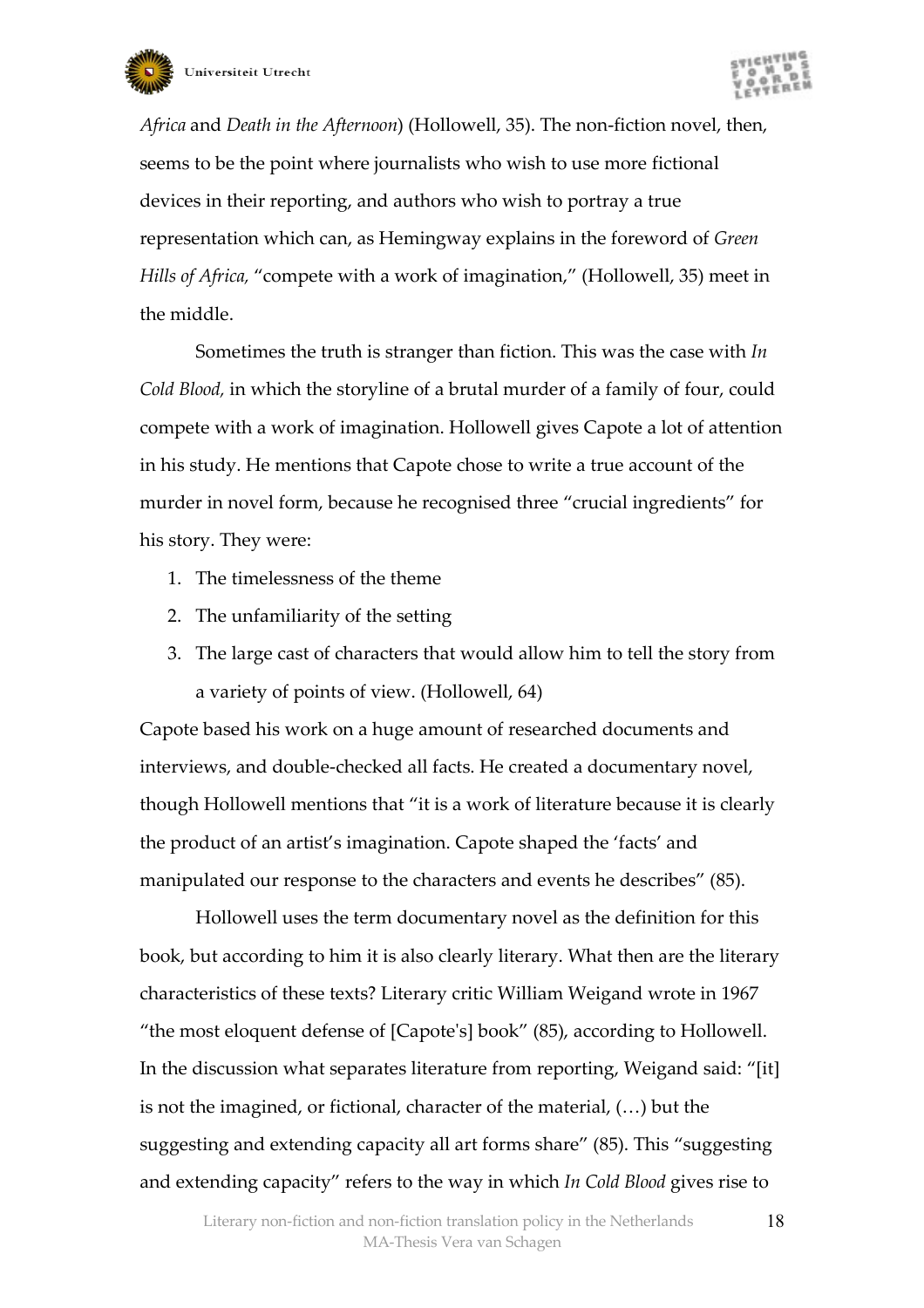

the discussion about "social dislocations of the sixties and the failure of conventional morality to explain away the senseless violence we read about in the newspaper" (85). This transcending quality, that the topic of the report can be viewed in broader terms, is what makes *In Cold Blood* literary. The issue of senseless violence could be projected on various events which were happening in the world at that time, but also to situations in the present, which is why this novel is still regarded literature today.

Mahoney and Schmittroth in their *New Fiction, Non-fiction* give precisely this name to the new literary mode: "Whatever this New Fiction, Non-fiction is, wherever it may go, and whatever scholars may someday come to call it, it seems to be an important new form for us, even if it has a history behind it. It is a product of the urgency of our times. Its forbears are most importantly the essay and the novel. But its relationship with autobiography has kindled its life" (8). With autobiography they mean the relationship it bears to the author's 'real-life'. They say: "It may consequently be true that the older and generalized verities of truth, faith, and honor have been replaced by the more specific issues of racial justice, civil rights, environment and other 'politicizable' issues as the viable subjects of poetry and prose" (5-6). This seems to be the exact opposite of what Weigand says: the nonfiction novel, though portraying 'specific issues', can become more 'generalized verities', which is precisely the strength of these novels.

#### <span id="page-20-0"></span>**The Biography**

The biography in the discussion of literary non-fiction is a more accepted subgenre. This genre has links with history and journalism and is, especially in the United Kingdom, a popular genre of literary non-fiction. As with the non-fiction novel, the boundary between fiction and non-fiction is also often crossed, not only because of the fictional devices used in the biography, but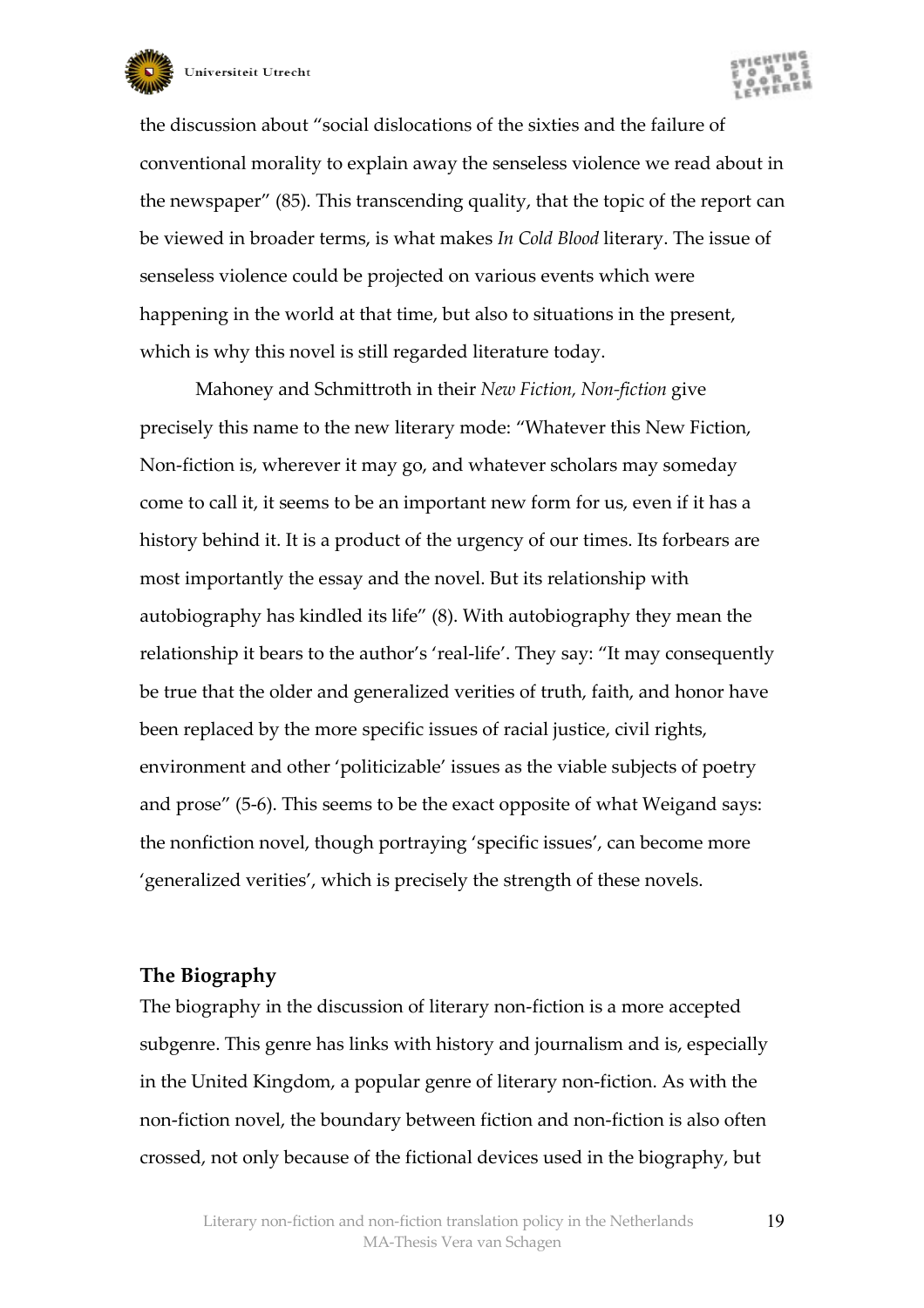

**TICHTING** 

since the topic of the biography is subjectively portrayed by the author. In some cases, the facts are hard to check, for example when the person about whom the biography is written, is deceased. This problem should not arise when writing an autobiography or memoir. All the events portrayed in the book what he or she believed happened. The addition 'what he or she believed', portrays that even the autobiography cannot promise to portray events as they actually happened, because, once again, this is merely a personal version of the truth. To make the discussion even more complex, the link between biography and autobiography can sometimes fade, when the author of a biography finds him or herself close to the subject involved.

Eric Homberger and John Charmley reflect upon the relationship between the novel and the biography in *The Troubled Face of Biography* (1988). They use an example of Edmund Morris' biography of Theodore Roosevelt in which its "careful scene setting, and delayed presentation of the subject's central concerns, suggests how comfortably the contemporary biographer works within the narrative structures of traditional fiction" (xiv). The biographer has so clearly described the subject's experiences that one gets the feeling that the author has seen the world through the subject's eyes. But is this still the truth? Homberger and Charmley believe that: "It may be a matter of time before biography, loosened from its roots in fact and document and 'truth', and bolstered by the techniques of fiction, makes its appearance" (xv), but are not suggesting that this is a desirable development. Fiction should be fiction, and non-fiction non-fiction, they believe.

The "troubled face of the biography" according to Homberger and Charmley, is that the boundaries between fiction and non-fiction are diminishing, which could lead to the end of the biography in the "traditional sense" (xv). This is a development they do not applaud. They quote Hugh Brogan, who commented that: "unless a biographer 'feels a strong commitment to the truth of his subject, he ought not touch it'", which they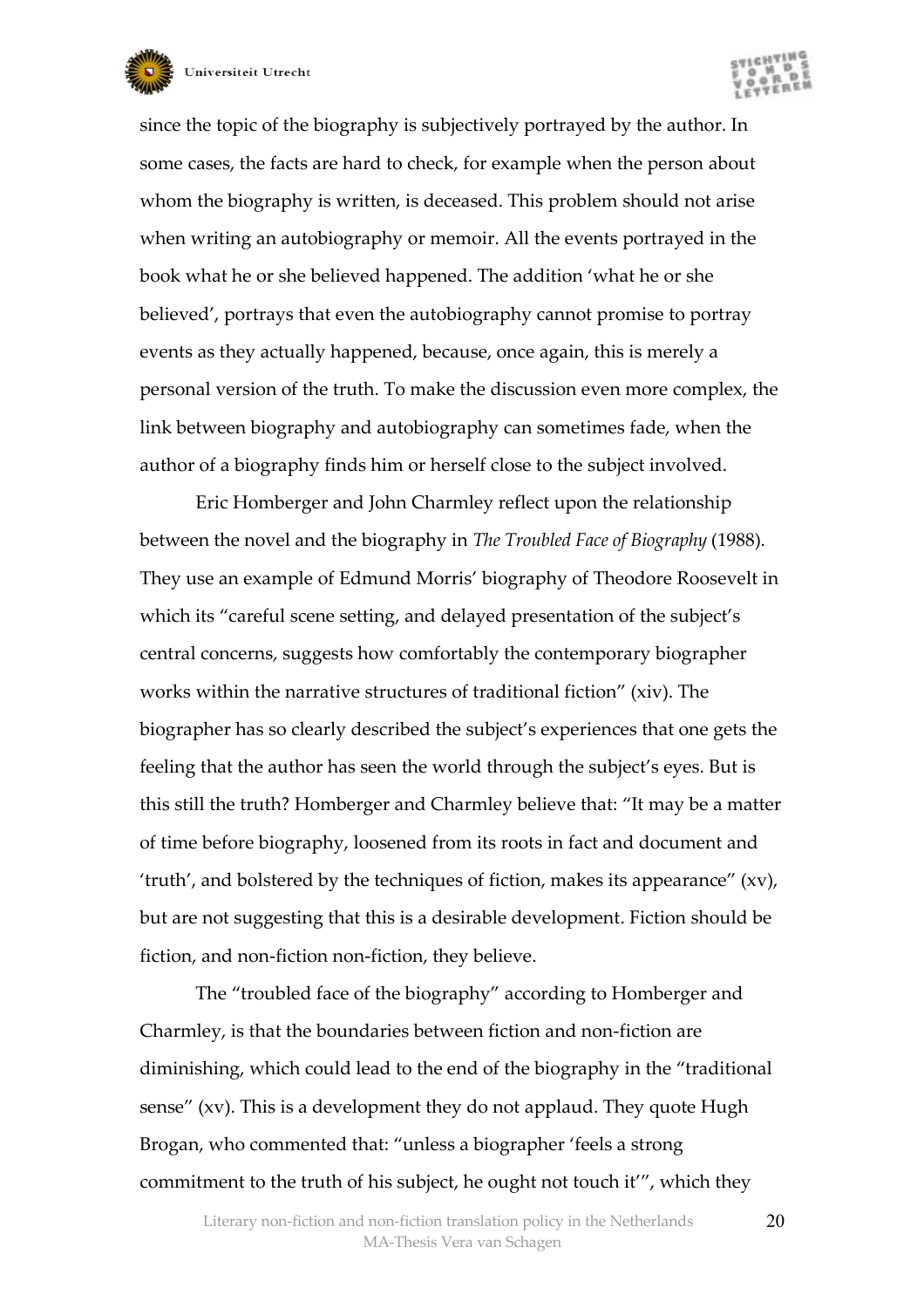

regard as a "deeply controversial and necessary assertion for the future of the biography" (xv). The same concern was shared by US publishing house Alfred E. Knopf publisher Carol Brown Janeway, at the 1998 non-fiction conference held in the Netherlands. From a different standpoint – as a publisher, instead of a literary scholar – she expresses her concern for the fact that often "sincerity has become a substitute for truth when considering whether or not to publish a book" (Baensch, 57).

In her essay on the biography titled "Subjectivity, Self-representation and the Revealing Twitches of Biography", associate professor of history at San Diego State University Elizabeth Colwill, defines the biography as a "temptation". She says: "it tempts us to cross boundaries, to experiment with narrative, and to explore the relationship between our subjects' strategies of self-fashioning and our own modes of self-representation" (421). The experiments with narrative may consist of constructing dialogue from memoires to make the story come alive. Colwill paraphrases biographer Nina Gelbart who says that she was often forced to "read from behaviour – gestures, itineraries, silences – to fill in the archival gaps" (423) in the description of the life of Madame du Coudray, a historical figure who had a '"mischievous' refusal to reveal an inner life or personal history" (423). These problems force the author to turn to fictional devices in trying to describe the events in the life of the person in question. By referring to self-representation, Colwill expresses the problem of the biographer to reflect one's opinion, (life) experience and world-view on the life of the historical figure.

#### <span id="page-22-0"></span>**The Autobiography**

The portrayal of the author's version of the truth is most evident in the autobiography. The author was an eyewitness to all events described in his book. But in an autobiography, the reader can be no more guaranteed to be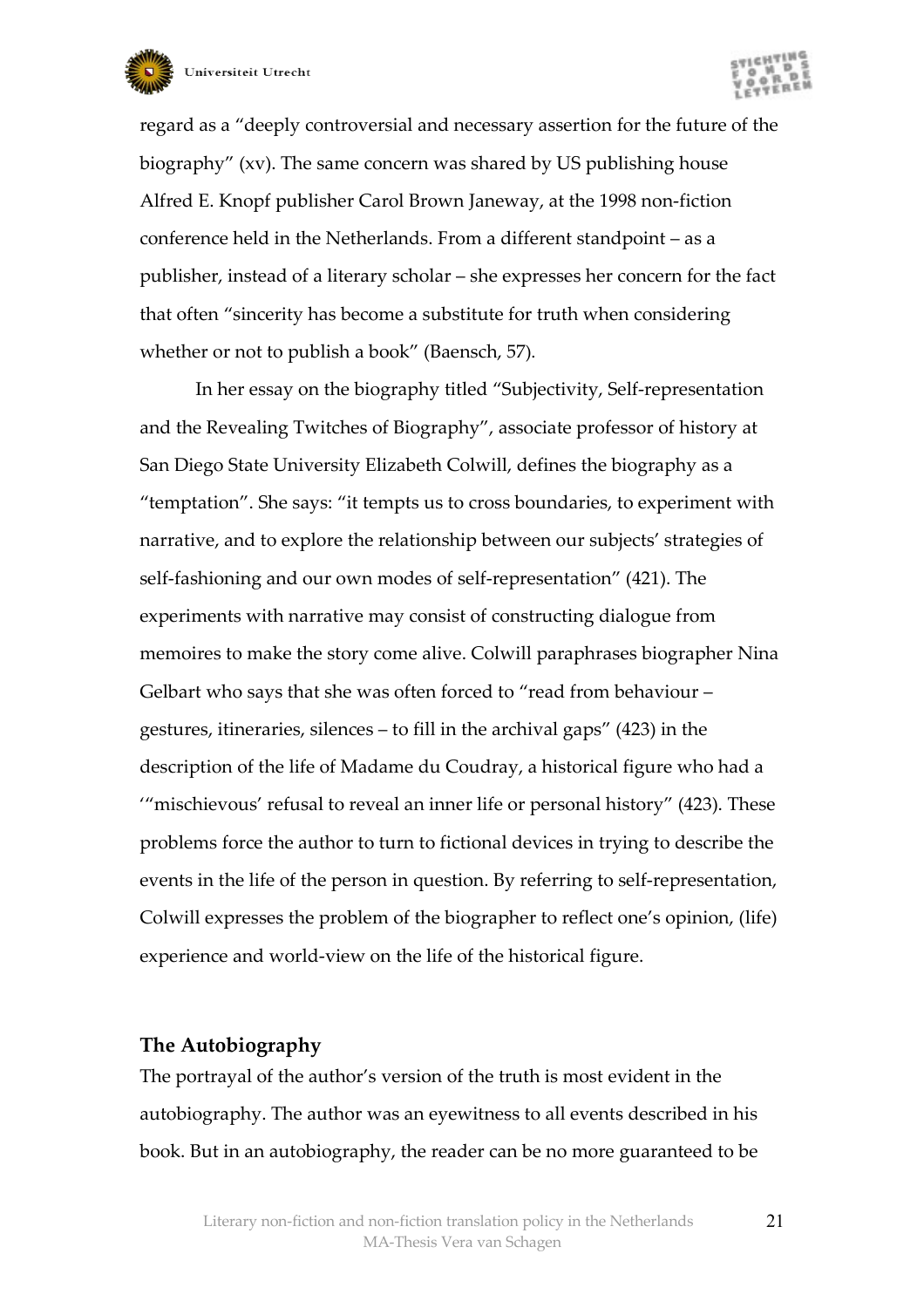

presented with a truthful depiction of events than with any other eyewitness report, because this too is simply a personal interpretation of events. Dave Eggers in his autobiographical novel *A Heartbreaking Work of Staggering Genius* (2000) has cleverly avoided the possible objection that his novel is not a truthful depiction of events, by including the following fictional disclaimer on the title page:

NOTE: This is a work of fiction, only in that in many cases, the author could not remember the exact words said by certain people, and exact descriptions of certain things, so had to fill in gaps as best he could. Otherwise, all characters and incidents and the dialogue are real, are not products of the author's imagination, because at the time of this writing, the author had no imagination whatsoever for those sort of things, and could not conceive of *making up* a story or characters – it felt like driving a car in a clown suit – especially when there was so much to say about his own, true, sorry, and inspirational story, the actual people that he has known, and of course the many twists and turns of his own thrilling and complex mind. Any resemblance to persons living or dead should be plainly apparent to them and those who know them, especially if the author has been kind enough to have provided their real names and, in some cases, their phone numbers. All events herein actually happened, though on occasion the author has taken certain, very small, liberties with chronology, because that is his right as an American.

The "true, sorry, and inspirational story" features the account of the loss of both parents to cancer at the age of 21, only five weeks apart from one another. Eggers then takes up custody for his eight year-old brother.

When the author accounts for his mistakes by telling the reader that some facts could be wrong because he could not remember them properly, the novel is not instantly viewed as fiction. This is an interesting observation.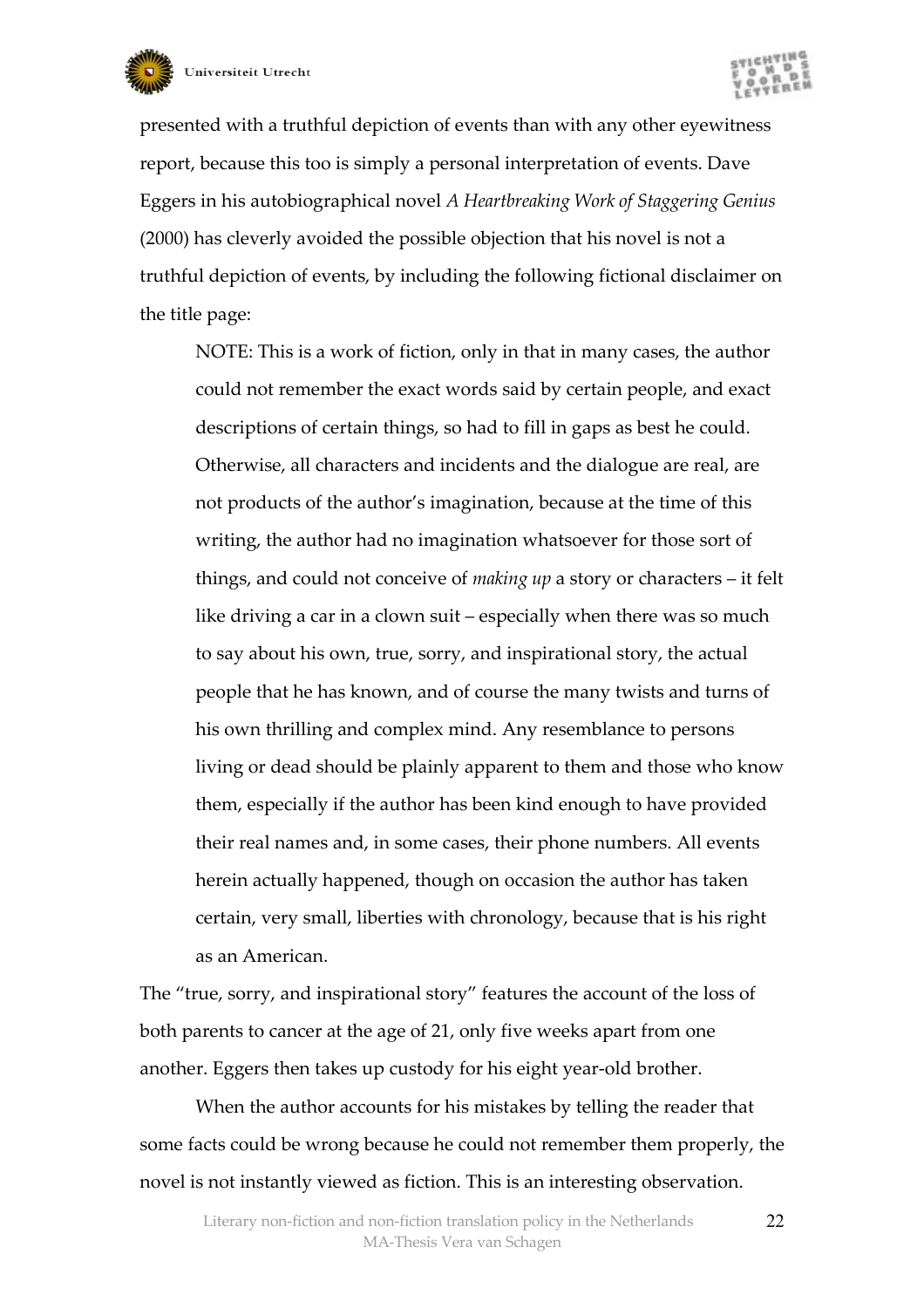

According to Hugh Brogan, in "The Biographer's Chains", included in the study of Homberger and Charmley, this is solely a privilege of autobiographers. "Autobiographers have the priceless advantage that no one expects them to tell the complete, literal truth; they can stray into fiction as much as they like, and even their omissions will be read as significant" (104). This, however, does not apply to biographies. Here, the author has an "implied contract" (Clark, §18) with the reader that the non-fiction text is, to the best of the author's knowledge, the truth. When some part of the truth has been changed for whatever reason, this has to be communicated to the reader. Fitzgerald quotes Mark Kramer, director of the Nieman Program on Narrative Journalism at Harvard University, who says that "readers lose trust – and interest – in writers who do not honor the tacit contract to disclose, for instance, what details have been changed or why the author can reliably relate the innermost emotions of someone in the story" (§12). This instantly becomes clear when an author does not honour this code of conduct. And several examples show that this even applies to autobiographers.

The public opinion of authors who present their novels as non-fiction and which later on turn out to be partly imagined, is not mild. An example is the autobiography of Herman Rosenblat, who wrote his memoir *Angel at the Fence* (2008), about his childhood imprisonment in Buchenwald concentration camp during the Second World War. He claims to owe his life to his wife, whom he met on a blind date in New York twelve years after the liberation of the camp, because she, as a little girl, had been throwing apples over the fence of the camp. When other Buchenwald survivors said this could not possibly be true, Rosenblat admitted to having fabricated this story, though everything else in the book was true. The novel was not even in stores yet, but publisher Riverhead Books decided to cancel the publication, as journalists Motoko Rich and J. Berger reported in the *New York Times*. By changing one aspect of the story, the credibility of the book had disappeared. This would not have been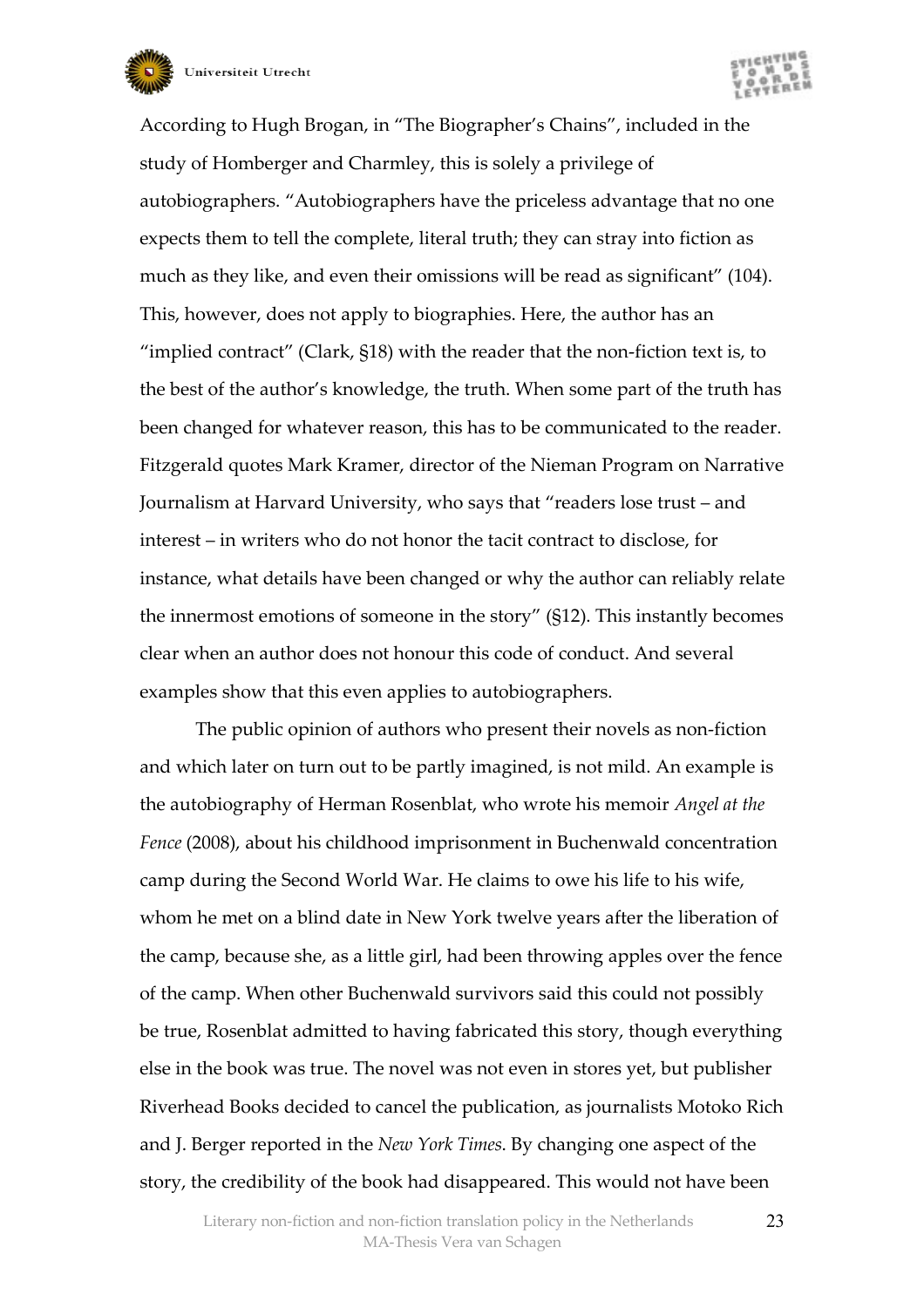

the case when the author had owed up to whatever fictional devices he had used. It seems that the intentions of the author have to be clear for the reader in all works of non-fiction.

The biography and autobiography are genres of literary non-fiction which are, together with the non-fiction novel, closely linked to fiction. Though historical writing is first and foremost based on facts, there is often the problem of archival gaps. Archival information on the subject, such as diaries, or eyewitness accounts, are used to construct a consistent story of one's life, but often there is no way of knowing for sure that something has happened. In these cases, the biographer, like Nina Gelbart has to "read from behaviour (Colwill, 423), and turn to fictional devices to fill in the gaps. Applying these devices does not instantly lead to the re-evaluation of the biography as fiction. This is also the case with the autobiography. The author has to communicate to the reader that some aspects are not based on the truth. If this implied contract between reader and author is neglected by the author, the author risks losing his credibility, and, in some cases, even risks whether or not his story is published.

#### <span id="page-25-0"></span>**The Essay**

While most scholars solely focus on the new journalist's activities and the (auto)biography in relation to literary non-fiction, Chris Anderson introduces the essay in the discussion in *Literary Nonfiction*. According to him, journalism and the essay are "at least two kinds of writing that fit underneath the larger notion of literary nonfiction" (ix). He believes that teaching literary nonfiction has a "humanistic" quality, since these texts demonstrate the value of personal engagement, concreteness and the recognition of complexity" (xiii). This is especially true when discussing the essay. In Anderson's study, Richard Filloy discusses George Orwell in "Orwell's Political Persuasion: A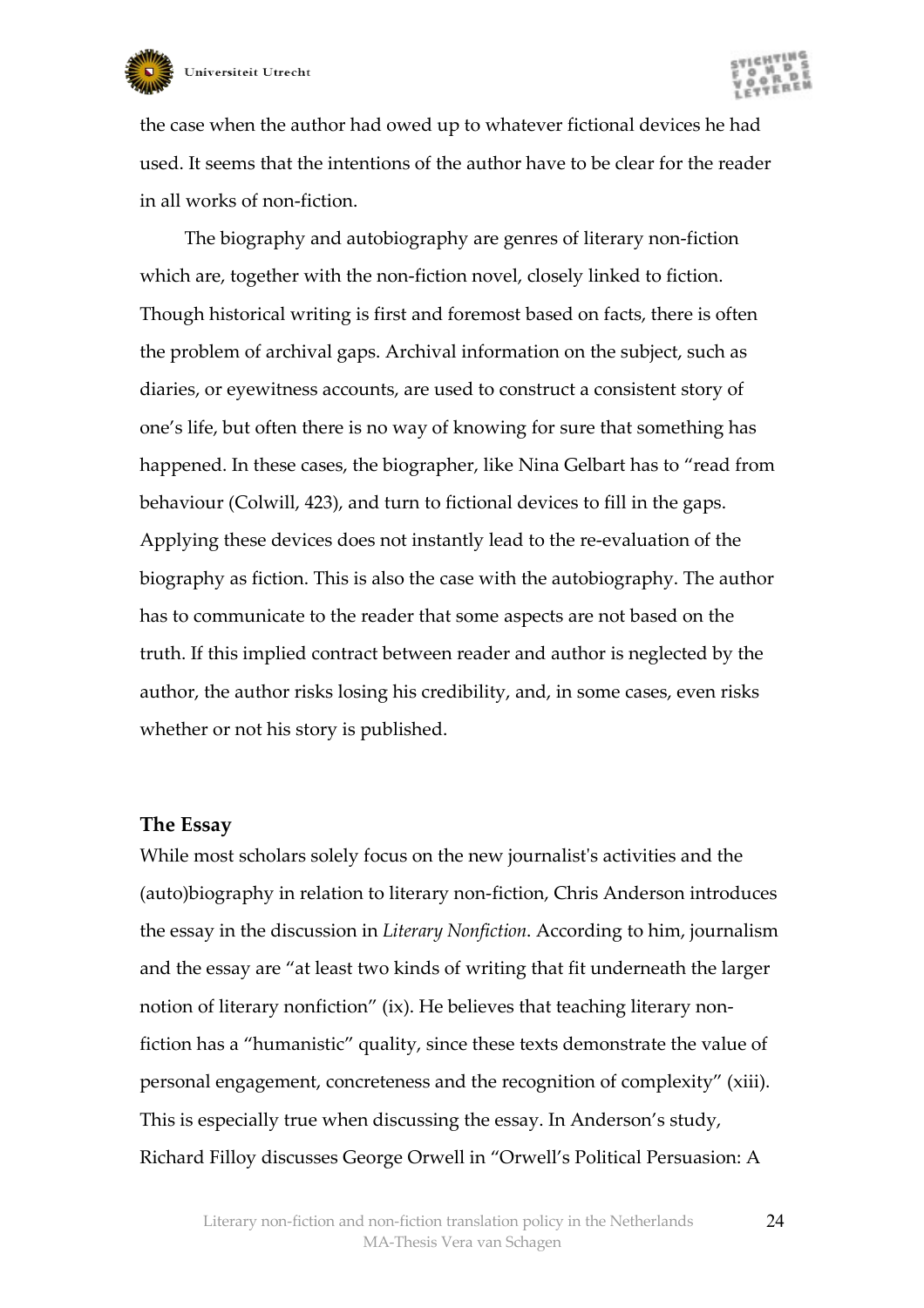

Rhetoric of Personality". He say: "Orwell's writing was a response to the immediate issues of the age he lived in; and those issues, as he saw them, demanded writing that was clearly rhetorical". Furthermore, Orwell wanted to "make political writing into an art" (51). To do so, Orwell was aware that not only did he have to focus on the topical, the rhetorical quality of his essays had to speak to readers in the future as well. "Long after his immediate political ends have been achieved or outmoded, his writing must still make audiences feel their importance at some level" (52).

Despite the often topical nature of the texts, a well-written essay transcends a use-by-date and is still interesting when the topics they address are no longer of current interest. According to Richard Filloy, who contributed to Anderson's study, the most important quality of the rhetoric power of Orwell's essays is the use of personal discovery in political argument. (54) He says: "one personal story well told may be more affecting than many a statistical sampling" (55). This leads back to ancient Greek values of persuasion of which Aristotle considered *ethos* the most important one. "A successful ethos was founded on three qualities: virtue, good sense and goodwill (…). From that belief, indeed, springs much of the suspicion of arguments resting on the speaker's character" (55-56). This claim is also being made by Carl H. Klaus, who in "Essayists on the Essay" in Anderson's study, discusses essays by Montaigne and Bacon who both "describe their practice in terms that emphatically distinguish essayistic form and purpose from the methodical discourse that dominated classical rhetoric and medieval scholasticism" (157).

The difference between the essay and a journalistic article meant to persuade its readers, is the personal note of the essay, according to Klaus. He calls this the "personal orientation of the essay" versus the "factual orientation of the article" (161) or the "highly systematized – and thus highly impersonal – approaches to knowledge" (163) of journalism. This explanation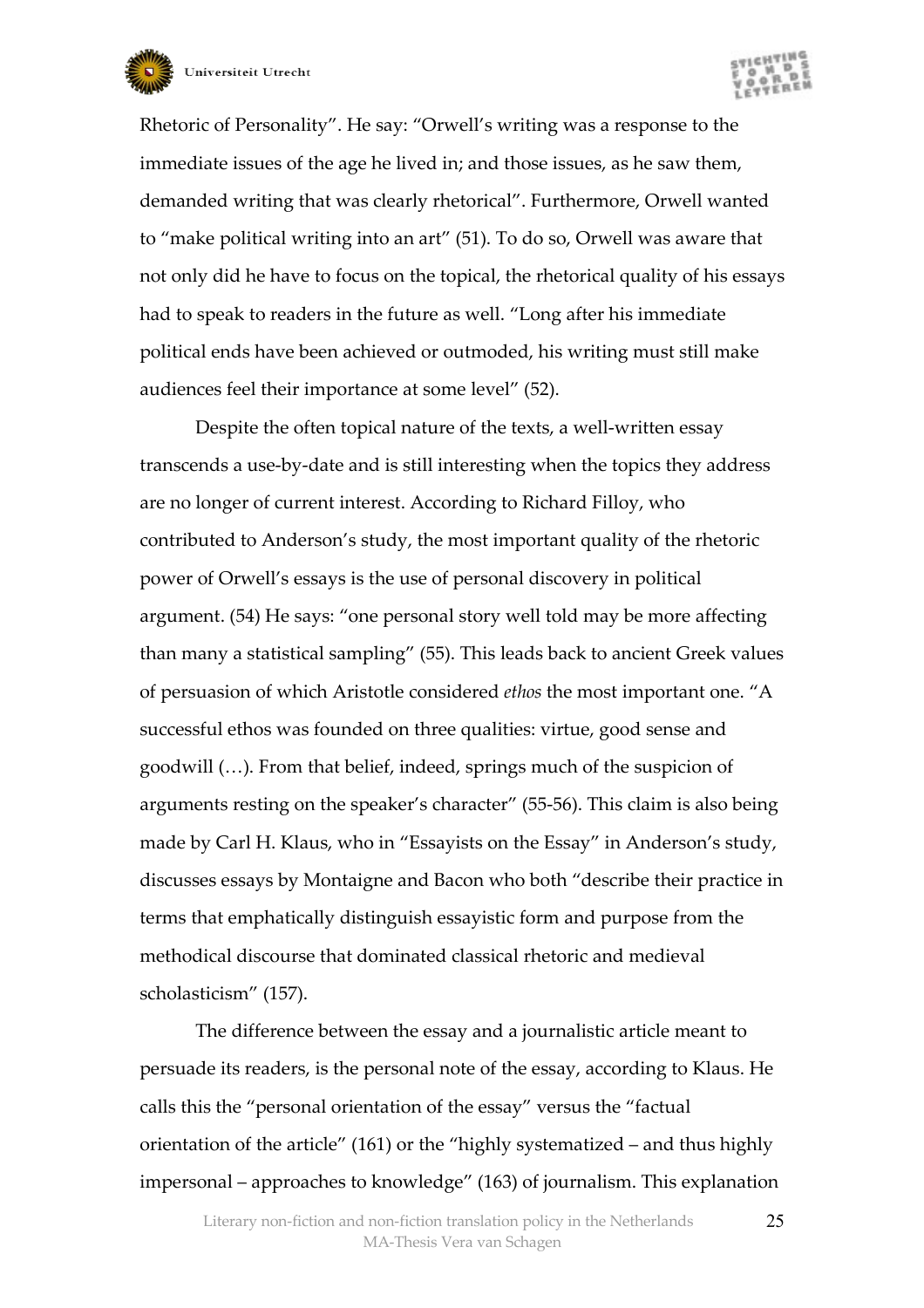

**TICHTING** 

does not seem quite sufficient when discussing the difference between an essay and a highly personal journalistic article, since these two forms of texts blend and overlap. According to Anderson in *Literary Nonfiction*, the essay differs from a journalistic article with a clear personal note, though the distinction is not always clear. He says: "the essay is reflective and exploratory and essentially personal. Its purpose is not to convey information, although it may do that as well, but rather to tell the story of the author's thinking and experience" (Anderson, x). Even though this defines the difference between a factual journalistic article and an essay, the 'problem' with new journalism is that it transcends this factual approach, and also renders a more personal experience. Klaus believes that the essay is free of "the systemized form of thinking imposed by [methodical prose]" (164). He quotes Theodore Adorno who says: "The essay does not obey the rules of the game of organized science (…), the essay does not strive for closed, deductive or inductive, construction. (…) The essay (…) proceeds so to speak methodically unmethodically. Discontinuity is essential to the essay" (Klaus, 163-64, deletions by Klaus). But this claim can also be made for articles in a new journalistic style, since they too strives to be liberated from the traditional forms of journalistic writing.

Aldous Huxley does give a somewhat more marked distinction of the essay and refers to it as: "Free association artistically controlled" (Klaus, 168). In his *Collected Essays* he says: "Essays belong to a literary species whose extreme variability can be studied most effectively within a three-poled frame of reference. There is the pole of the personal and the autobiographical; there is the pole of the objective, the factual, the concrete-particular; and there is the pole of the abstract-universal" (Huxley, v). But as Klaus argues, Huxley fails to refer to "any of the logical, systematic, and tightly organized qualities that are usually associated with it" (Klaus, 165). In his compilation of various opinions about the essay, Klaus remarks that most essayist dismiss the essay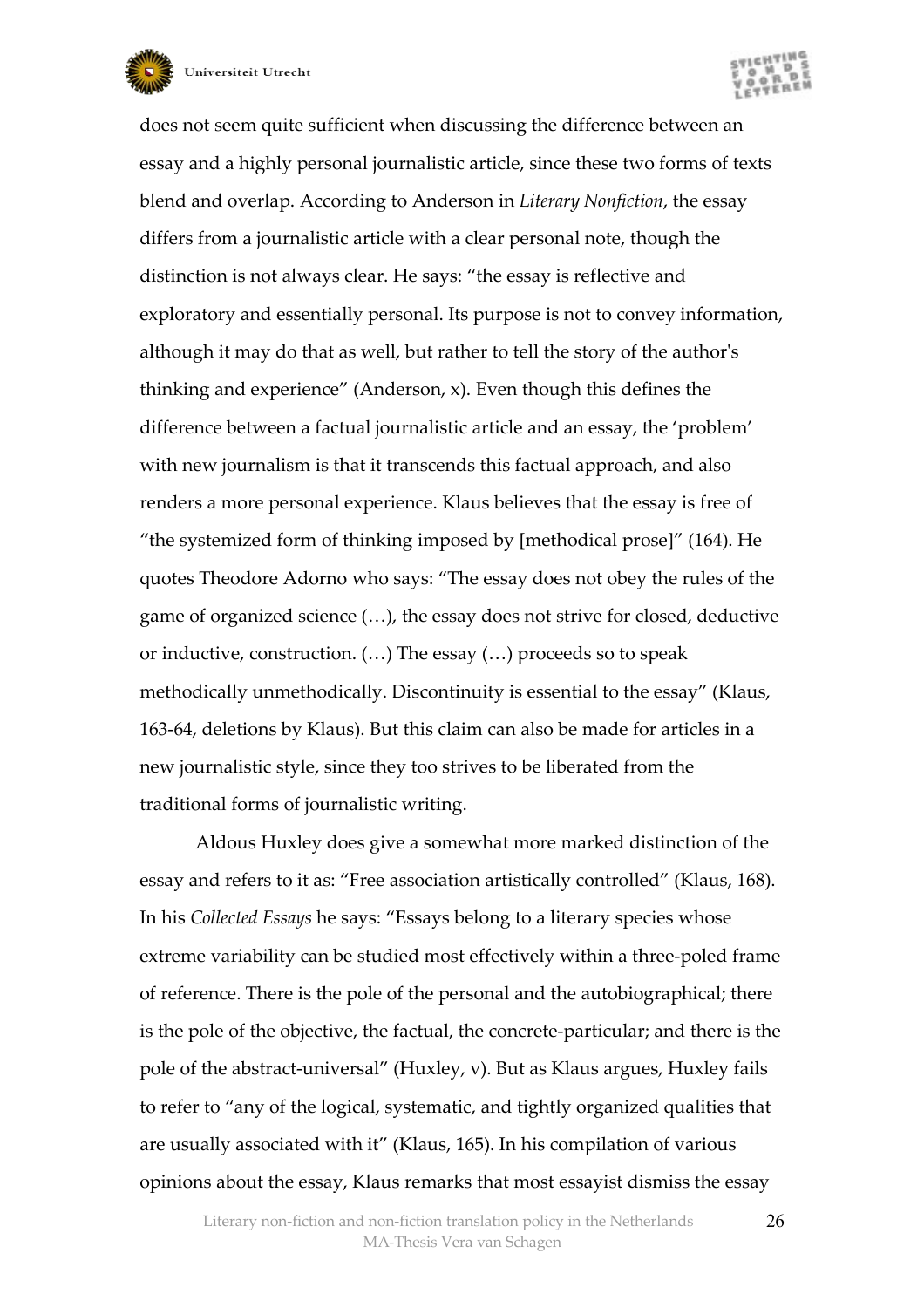

**ICHTING** 

as non-fiction. Like new journalism and its non-fiction novel, the essay is a hybrid form: "Rather than being the clear-cut, straightforward, and transparent form of discourse that it is usually considered to be, is [the essay] itself a very problematic kind of writing. So it should not be confused either with article-writing and theme-writing, or with exploratory writing and expressive writing" (173).

Despite the difficulty defining the essay, the genre as such has a long history and has always been considered prestigious. This is especially the case in the United States, where Houghton Mifflin published the first volume of *The Best American Essays* in 1986 and since then published a collection of essays each year. Pegi Taylor in "Creative nonfiction" mentions that from 1991 to 2000 BAE published 219 essays by 170 authors. Guest editor of the 1998 BAE was Cynthia Ozick, who in 1991-2000 was "represented six times, more than any other writer" (§21). Ozick describes the essay as follows: "'Essays, unlike novels, emerge from the sensations of the self.'" An essay is "like 'a character in a novel or a play,' she concludes, 'Above all, she is not a hidden principle or a thesis or a construct: she is there, a living voice. She takes us in'" (§21). The "living voice" does indeed imply a problematic kind of writing, since no rules apply. In Ozick's description, the essay seems to exist separate from its author. Once the author has finished the essay, the essay becomes a separate entity over which the author no longer has control.

While Ozick believes in the notion of the independent identity of the essay, Joseph Epstein says that the essay is only an essay when the essayist defined it as such. Furthermore, "the essay is in large part defined by the general temperament of the essayist" and: "There are as many kinds of essays as there are human attitudes or poses, as many essay flavors as there are Howard Johnson ice creams" (Klaus, 166). This does not really help the definition of the essay and despite the efforts of Klaus, Adorno and Epstein,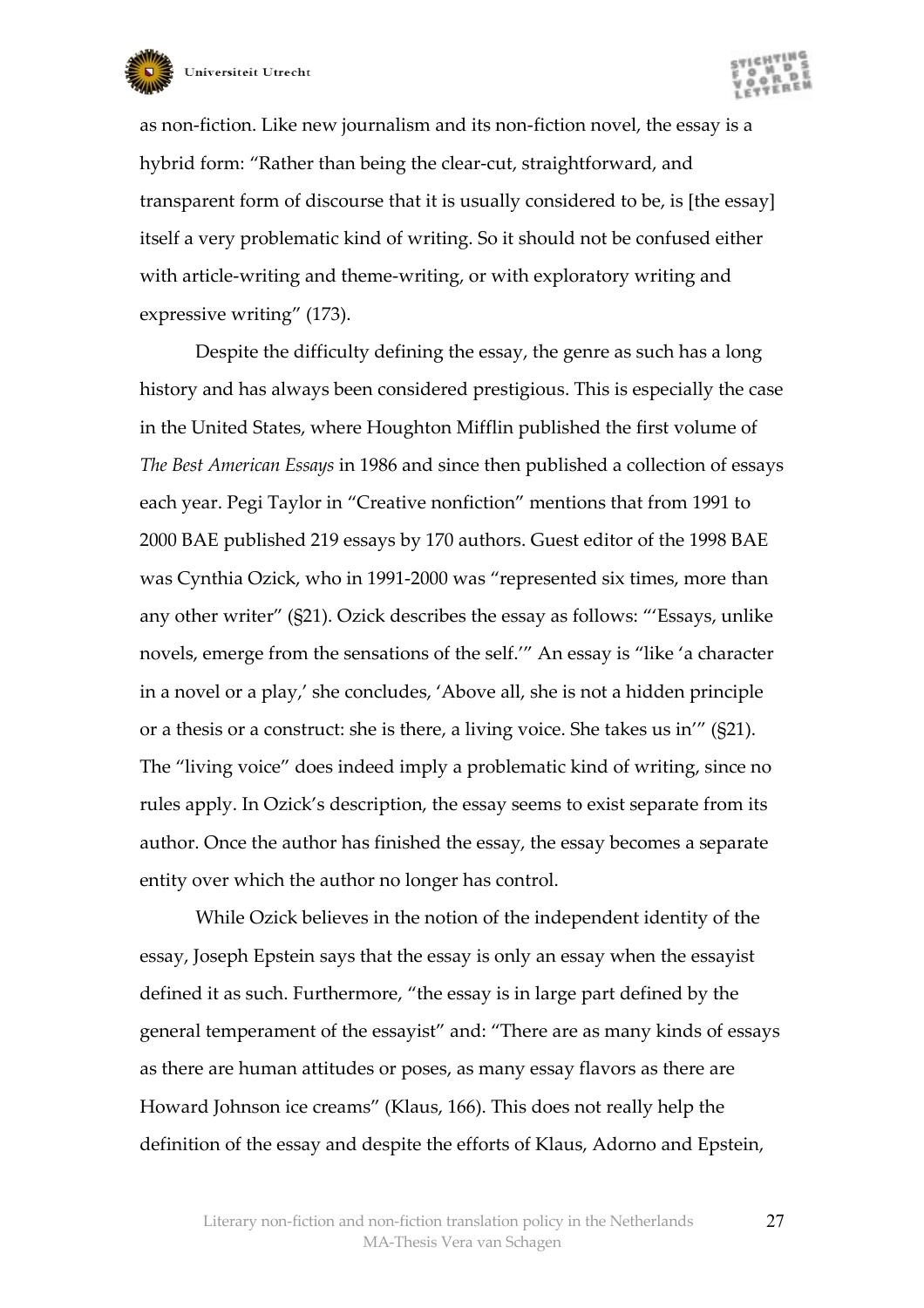

one cannot help but wonder what the difference is between a highly personal 'new journalistic' article and an essay.

Since the boundaries between journalism and fiction writing are fading and new forms of non-fiction writing are emerging, the position of the essay is changing. In defining the essay, Dutch writer, poet, translator and essayist Atte Jongstra mentions in the 2004 annual report of the Dutch Foundation for Literature, that like all literature, the literary essay has "an own voice" and a "personal style of expression, an apparent choice in what is shown and what stays hidden". Furthermore, contrary to the journalistic article, there is a presence of a "fundamental, prevailing notion of doubt of a philosophical nature" (FvdL annual rapport [2](#page-29-0)004, 46).<sup>2</sup> Despite his effort to define the genre, he concludes by saying that all appreciation is in nature personal and therefore subjective, as is the definition of the essay. This subjective nature is exactly what makes the discussion of the evaluation of non-fiction so vivid.

<span id="page-29-0"></span><sup>2</sup> "Opnieuw de vraag: waar houdt een tekst op journalistiek te zijn, wanneer wordt hij literair? (…) Essentieel voor literatuur is iets wat je 'een eigen stem' zou kunnen noemen, een persoonlijke manier van uitdrukken, een duidelijke keuze in wat wordt getoond en wat niet. (…) Wat ik graag een literair kenmerk zou nemen (en dat is duidelijk afwezig in het doorsnee journalistieke stuk) is (als grondtoon, een 'ruis' als men wil) twijfel van de filosofische soort."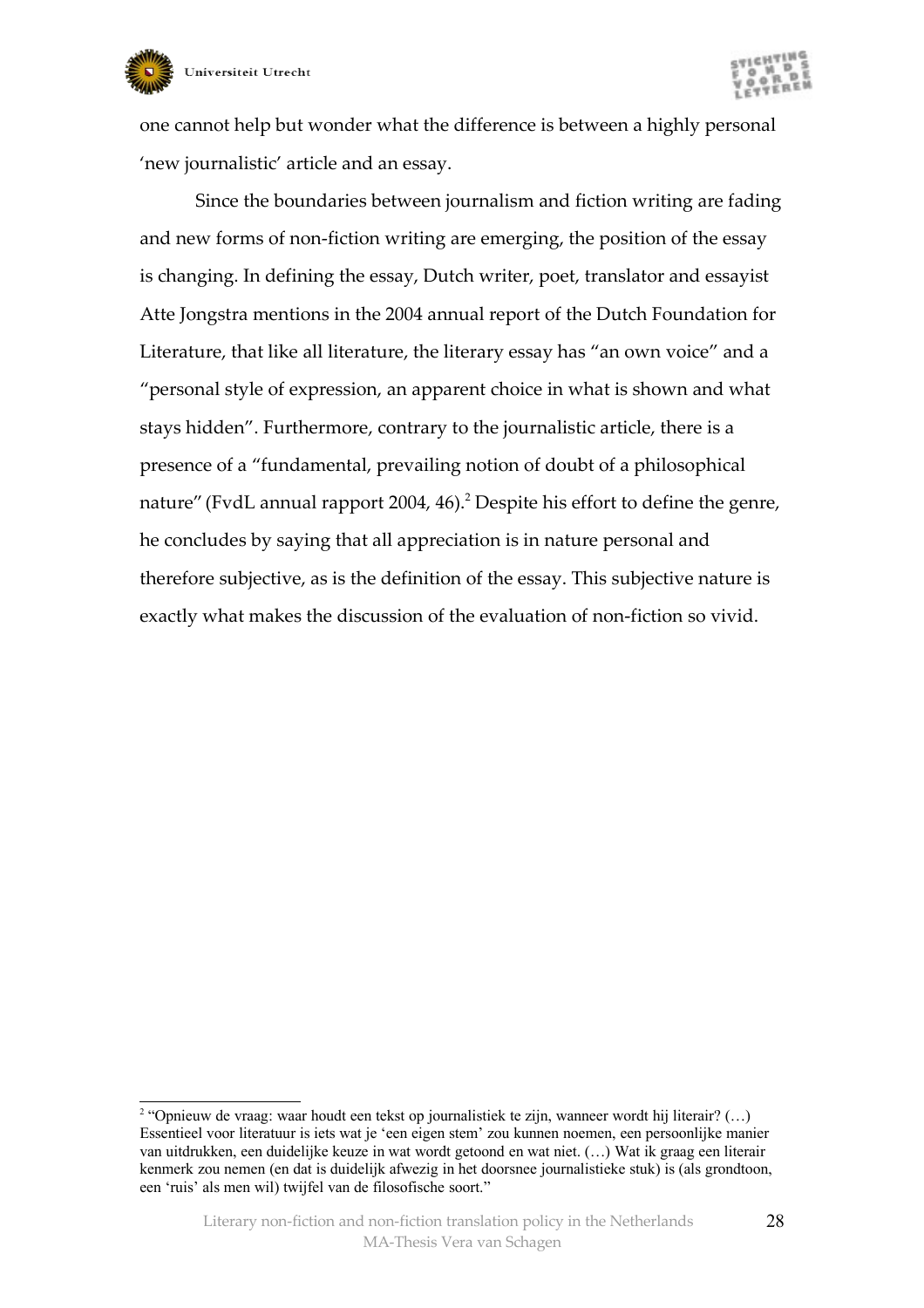

### <span id="page-30-0"></span>*Evaluating Non-fiction*

The major part of the discussion of what literary non-fiction actually is, consists of the definition of literature. This discussion has been around for decades and will continue to be held in every society where literary forms are changing and 'high' and 'low' art exist side by side. The trouble defining the genre literary non-fiction creates problems in the policy of the Dutch Foundation for Literature. The foundation wants to stimulate the quality of all literary genres, including literary non-fiction, but assessing the literary quality of non-fiction seems more difficult than assessing the literary quality of fiction. The difficulty creating a manageable policy for non-fiction is intrinsically linked to the discussion about evaluating non-fiction in literary magazines. This part will mainly focus on Dutch sources, to give insight in the literary climate in the Netherlands.

The problem with evaluating non-fiction, according to non-fiction author Geert Mak, is the relationship between fiction and literature. In a speech published in the 1997 yearbook of the Maatschappij der Nederlandse Letterkunde (Society of Dutch Literature) he says:

There are two misconceptions in the discussion of the relationship between fiction and literature. The first misconception is: all fiction is literature. Apart from authors of a particular romantic fiction there aren't many present here today who will agree with this statement. The second misconception, however, is more popular. This misconception is: all literature is fiction.  $(17)^3$  $(17)^3$ 

According to Mak, there is no reason to esteem non-fiction differently than fiction. Both genres can be of exceptional quality. In his speech titled

<span id="page-30-1"></span><sup>&</sup>lt;sup>3</sup> "Er bestaan twee misverstanden over de verhouding tussen fictie en literatuur. Het eerste misverstand luidt: alle fictie is literatuur. Afgezien van de auteurs van sommige streekromans zullen weinigen in deze zaal met deze stelling instemmen. Het tweede misverstand is echter populairder. Dit misverstand luidt: alle literatuur is fictie."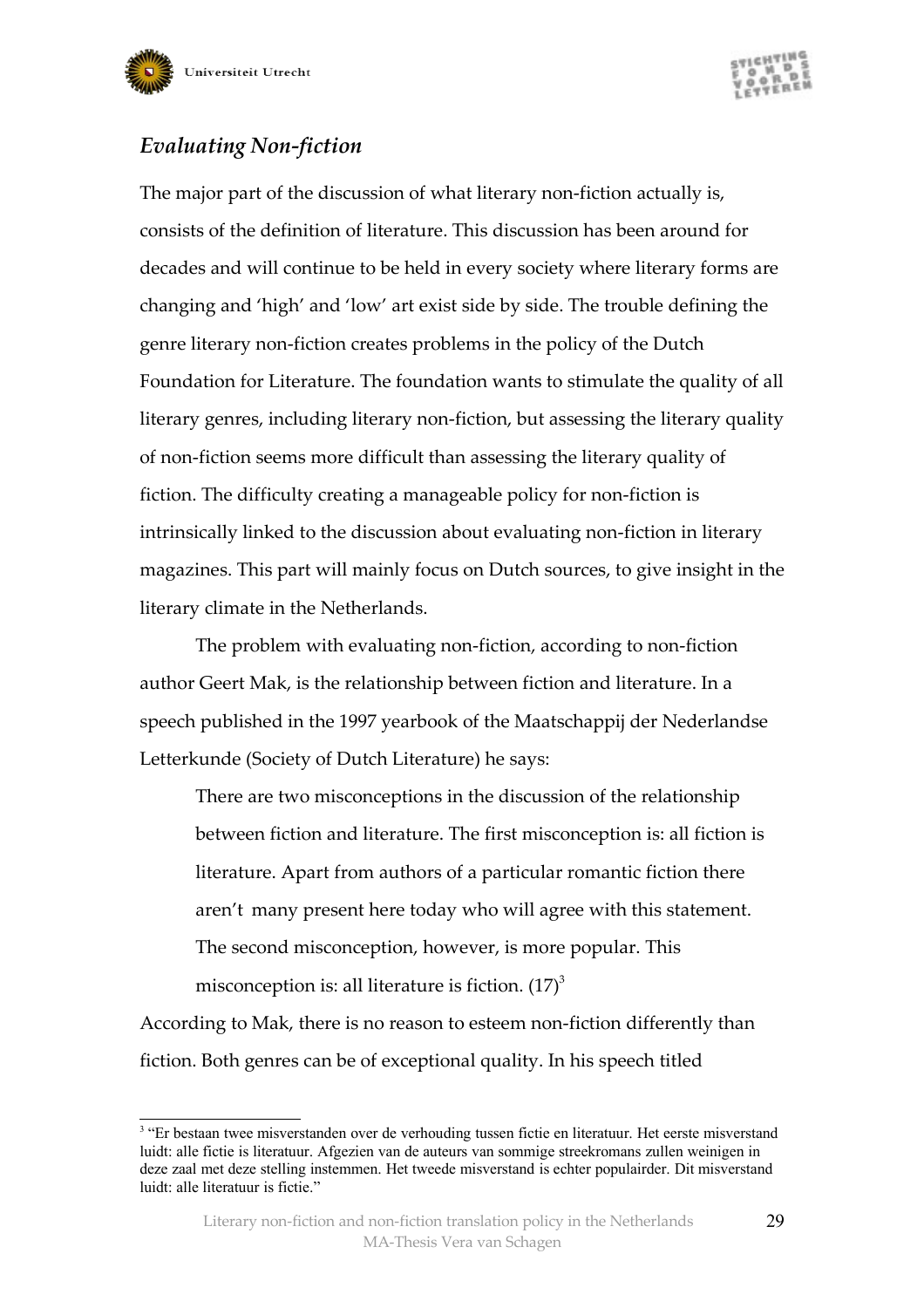

"Confrontation with Reality" at the 1998 Quality Nonfiction Conference in the Netherlands he quotes author Hella Haasse:

'A creative writer unites in his person the observer, he who experiences, the processor, and the stylist.' Hella Haasse's description of literary biographers also characterizes literary non-fiction writers in general. 'His or her primary concern is not the perceptions, events and experiences themselves but the meaning they obtain in linguistic form.' That is literature in her eyes. But the content, in her eyes, can be either fiction or non-fiction. (9)

The content of the novel is of no importance, it is style of the author and the elegance of the language which gives a novel quality.

George L. Dillon in "Fiction in Persuasion: Personal Experience as Evidence and as Art" in Anderson's *Literary Nonfiction* goes as far as completely rejecting the literary aspects in the discussion of esteeming nonfiction. His focus of non-fiction lies on books without a *literary* label, i.e. practical books and self-help books. He believes that: "We will discover a great deal of good writing when we can find ways of esteeming without estheticizing it. Certain of the postconstructionalists insights into the working of written language extend beyond literature and can be illuminatingly applied to texts with clear practical purposes" (209). He focuses on the use of fictional examples in non-fiction, claiming that by focusing on fiction only causes to "exclude from literature a good bit of contemporary writing that its readers feel is as rich and delightful and instructive as much that is in the canon" (197). It seems that Dillon, by focusing on non-literary books of which no literary discussion exists, can more easily define the qualities of all nonfiction texts. The quality of a book, however, is simply defined as 'good writing'.

Quality is in essence what the focus of the discussion should be in evaluating non-fiction texts. This is the opinion expressed in several articles in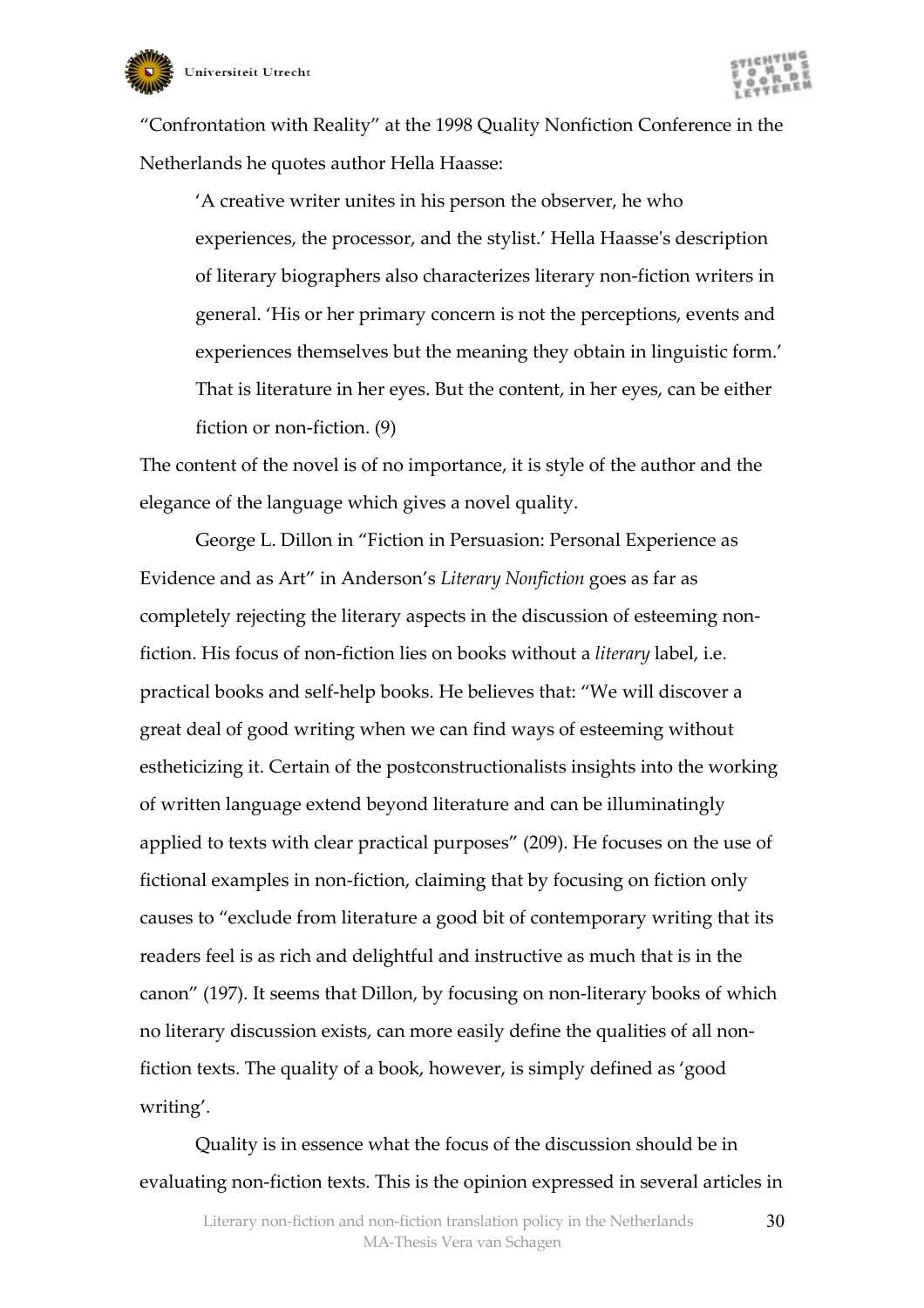

the Dutch literary magazine *De Revisor*. By focussing whether or not a text is worthy of the label *literary*, editor Menno Lievers says, the author is excused from doing proper research. And by calling it non-fiction, he is excused from writing well. "Of course, we can call everything 'literature' but that is not in the interest of literature" (10[4](#page-32-0)).<sup>4</sup> The same issue of *De Revisor* features an article by Bertram Mourits, who wonders why the label literary has ever been given to non-fiction of a particular quality, since non-fiction is so clearly the legacy of journalism. According to him, it seems as if "some authors are ashamed of their journalistic activities – and if not, their publishers definitely are" (17).<sup>[5](#page-32-1)</sup> In the Anglo-Saxon world, these novels are considered *narrative non-fiction*, he continues. But since the Dutch translation of the term does not evoke a prestigious genre, the label literary is applied. (17) By focussing on quality, the term literature is more easily defined. Prometheus/Bert Bakker publisher Mai Spijkers said on the 1998 non-fiction conference that: "Literature is not non-fiction, but quality non-fiction is literature. 'Nonfictional literature' would have been a better description of the genre" (Spijkers, 32).

The difference between fiction and non-fiction is often portrayed by the marketing strategy of the publisher. Non-fiction novels are often written by assignment. The publisher wants to print a book on a particular subject and finds an author to write it exactly the way the publisher wants. If this is not carried out the way the publisher had expected, he asks the author to rewrite the particular part until it is to his satisfaction. With works of fiction, scouts and literary agents spot new talent, or authors find their way to the publisher themselves and the marketing strategy revolves around the author, instead of

<span id="page-32-0"></span><sup>4</sup> "Op z'n best biedt literaire non-fictie boeiende, goed geschreven literatuur die je ogen opent voor een segment van de werkelijkheid dat je niet eerder kende of nooit zo bekeken had. Op z'n slechts zijn het boeken waarvan de schrijver zich door het predikaat 'literatuur' ontslagen voelt van de plicht goed onderzoek te doen en door de categorisering van 'non-fictie' van de plicht goed te schrijven. Natuurlijk kunnen we alles 'literatuur' noemen, maar daar is de literatuur niet mee gediend."

<span id="page-32-1"></span><sup>5</sup> "Het lijkt wel alsof de auteurs zich een beetje schamen voor journalistieke activiteiten – of anders wel hun uitgevers."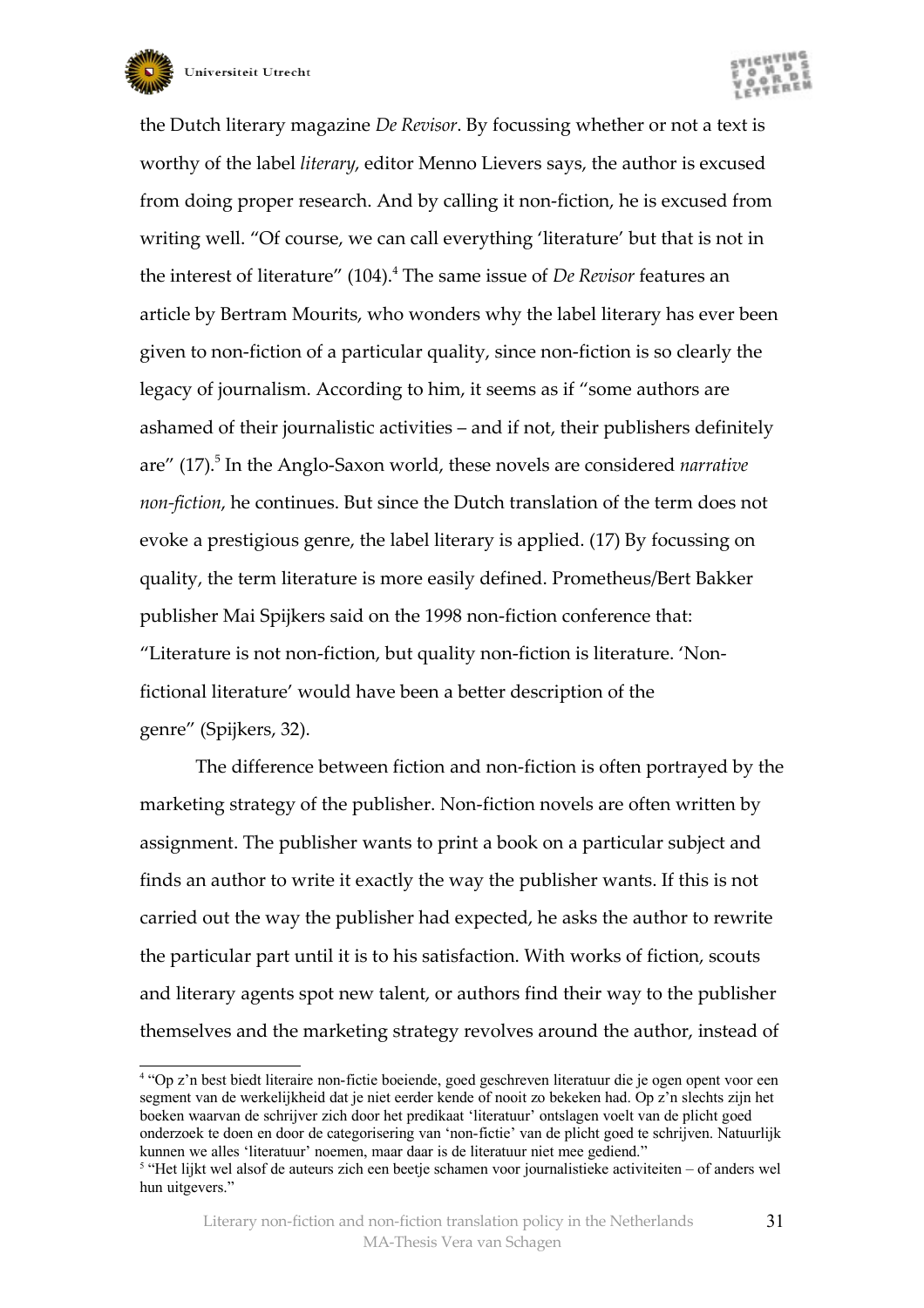

the subject. "Picking a subject and searching for a matching author leads to non-fiction," Spijkers argues, "but not to literary non-fiction" (33).

The grey area in between is literary non-fiction, in which the author is also central. In these novels, the subject is not the most important aspect, but instead the style of the author and the experience he gives his readers. The experience is what makes Geert Mak such a popular non-fiction author, Arjen Fortuin argues in *De Revisor*. "Mak does not emphasise the facts and links, but focuses on the experience," he says. "What would it feel like if I were there in person?"  $(60)$  $(60)$  $(60)$ .<sup>6</sup>

The hybridism of literary non-fiction, the grey area in between fiction and non-fiction, will not disappear if the genre is renamed. But it will help the discussion of assessing literary non-fiction if the label *literary* is exchanged with something else. Novels related to new journalism are often referred to as narrative non-fiction or creative non-fiction, but the biography or the essay are not included in these definitions. The Dutch Literary Production and Translation Fund (NLPVF) has escaped the problem of defining literature, by using the term quality non-fiction. This refers to all culturally important nonfiction and is partly defined by the demand of foreign publishers. It can be argued that by renaming the genre, the problem is shifted elsewhere, since it still does not clarify or specify the subgenres belonging to literary non-fiction. However, by not focussing on the literary aspect of texts, a whole range of texts can be reconsidered and their cultural value can be reassessed.

<span id="page-33-0"></span><sup>&</sup>lt;sup>6</sup> "Mak legt de nadruk niet op de feiten en de dwarsverbanden, maar op de ervaring. Hoe zou het voelen als ik er zelf bij was?"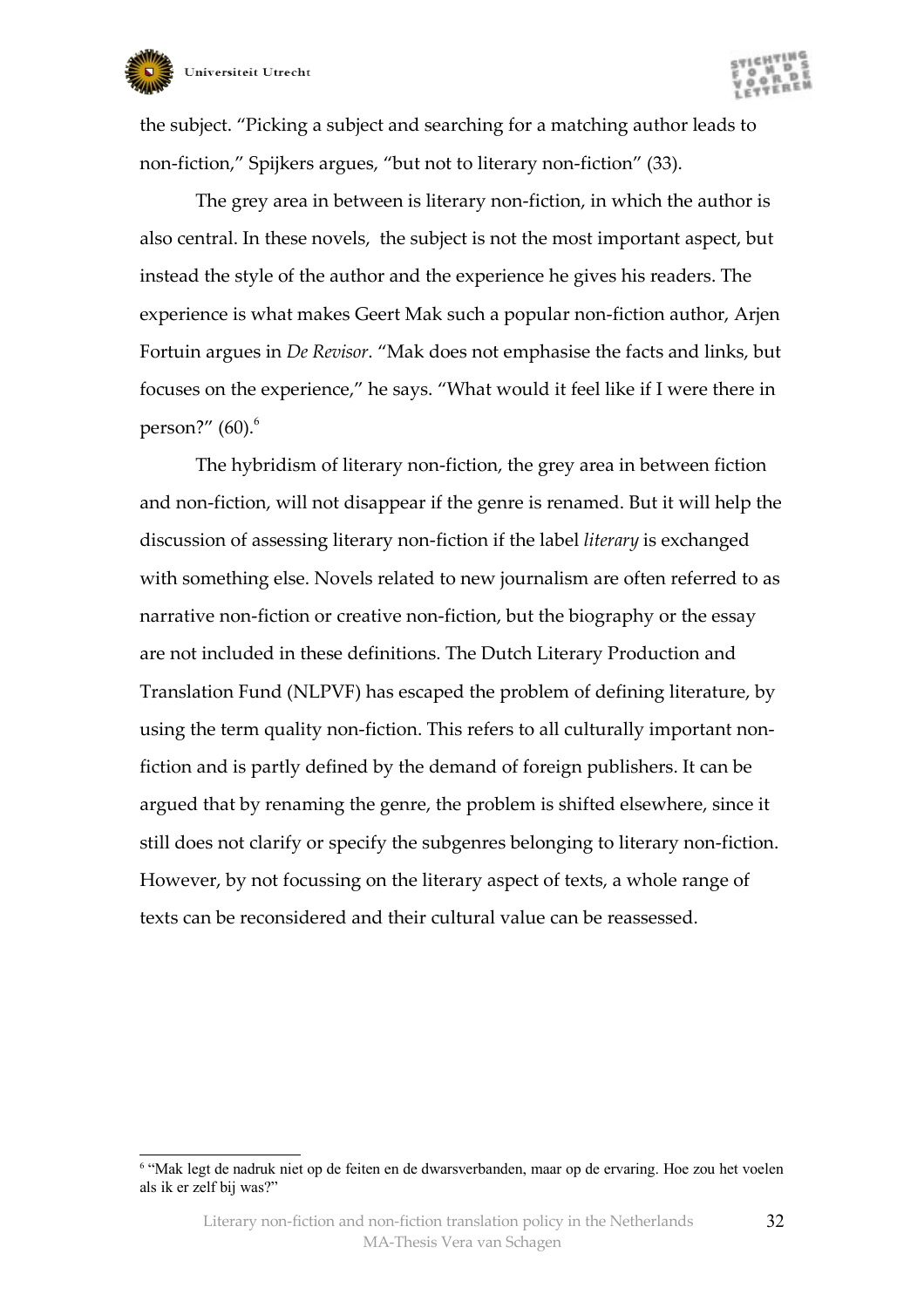

## **Literary Non-fiction in the Netherlands**

The position of non-fiction within the literary field in the Netherlands has been topic of debate since the mid-1990s. Nowadays, almost all publishers focus on both fiction and non-fiction and their interest in particularly literary non-fiction seems to be growing as the media seem to be promoting more and more non-fiction. The importance of non-fiction on an international level is acknowledged by the Foundation for the Production and Translation of Dutch Literature, who organise an international non-fiction conference roughly every two years since 1997. When it comes to evaluating literature, many different actors are involved. These are of course the authors and readers themselves, but the publishers and the media are perhaps more important actors in the literary field. Education and funds have long been the gatekeepers of literary quality, but developments within the cultural field and the influence of the media have changed the position of these governmentally controlled actors.

A useful tool in trying to describe the interest in literary non-fiction, would be the sales figures of the genre, but these figures do not appear to be representative of the actual sales of the genre. The Dutch classification system NUR has a literary non-fiction category, but this category focuses on nonfiction about authors, such as correspondences between important literary figures, or biographies about these authors, and books about literary schools. Other literary non-fiction is often classified as fiction, for various reasons. One reason is that the publishers themselves can award the codes, so they can choose any classification code they want. Publishers often award their quality non-fiction with the label fiction, since the Dutch reader will more easily link fiction to literature than non-fiction, and fiction often gets a more prominent place in the bookshop.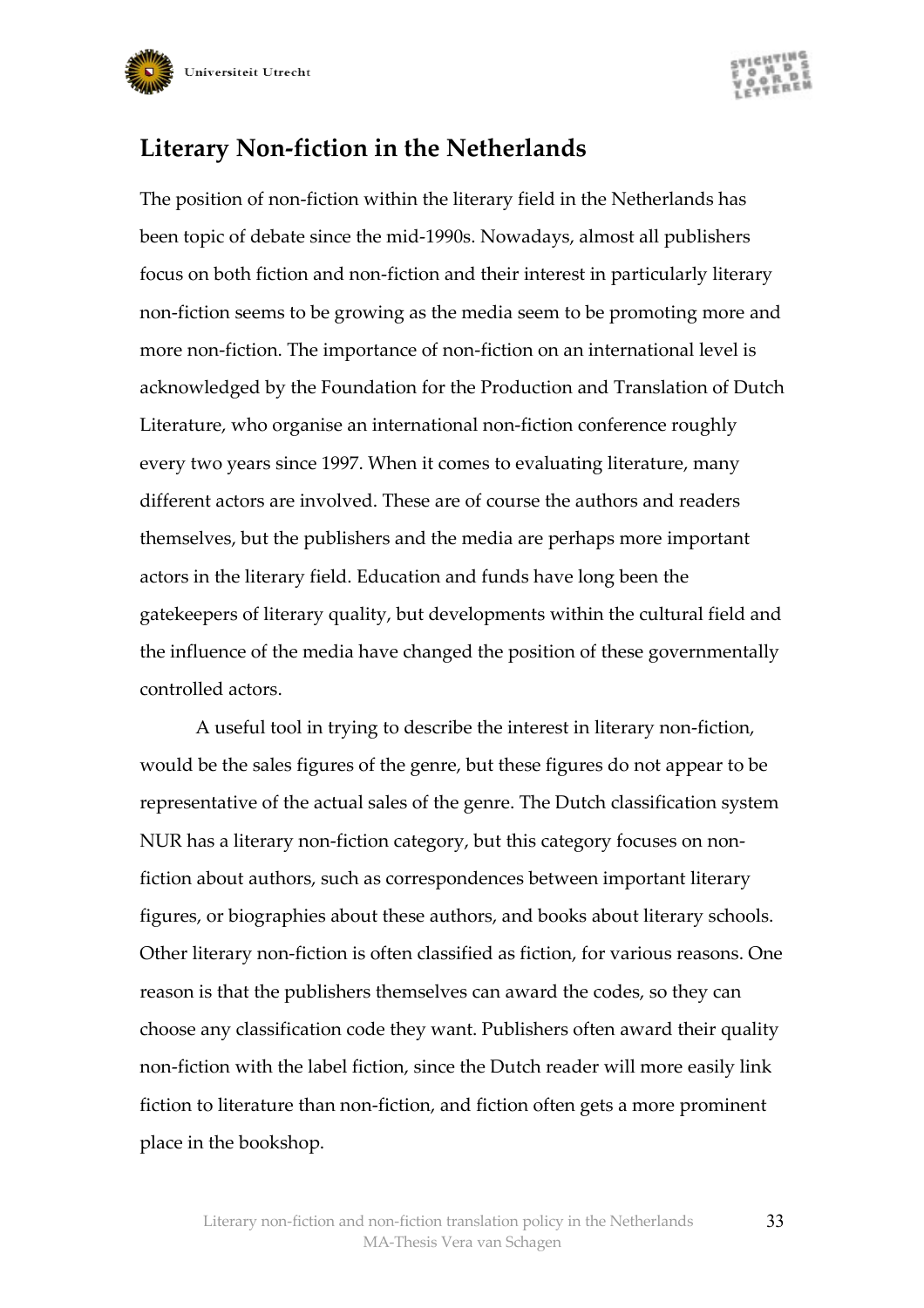

Whether or not Dutch readers are more likely to link fiction with literature, applying the label 'literature' to broader forms of fiction is not just something the publishers came up with themselves. It also implies a changed perspective of literature in general, and the "diversification and levelling of boundaries of cultural genres". This observation is made by cultural sociologists Kees van Rees, Susanne Janssen and Marc Verboord and they refer to these phenomena in their study "Classificatie in het Culturele en Literaire Veld 1975-2000. Diversificatie en nivellering van grenzen tussen culturele genres" (Classification in the Cultural and Literary Field 1975-2000. Diversification and levelling of boundaries of cultural genres.) published in *De Productie van Literatuur* (*The Production of Literature*) (2006). In their study they refer to the different actors present in the Dutch literary field and the changes that can be perceived throughout society regarding the appreciation and classification of cultural products.

#### <span id="page-35-0"></span>**NUR-classification**

In the Netherlands, literary non-fiction is categorised by a uniform classification system, which was developed in the mid-70s by several organisations operating on the Dutch book market. The NUR classification system exists since 2002, and replaced the NUGI classification system. The categories 000 to 900 are divided into a maximum of nine subcategories, for instance 010 to 090, which are subsequently also divided into a maximum of nine categories, for instance 011 to 019. The publisher decides which code is awarded to the book and this is incorporated in the ISBN code before production. The publisher can give a book a maximum of two NUR codes. If the publisher neglects awarding the codes, the employees of Centraal Boekhuis, the logistic service provider of the Dutch book market, give the book a NUR-code. Until 2001, the classification system was used to give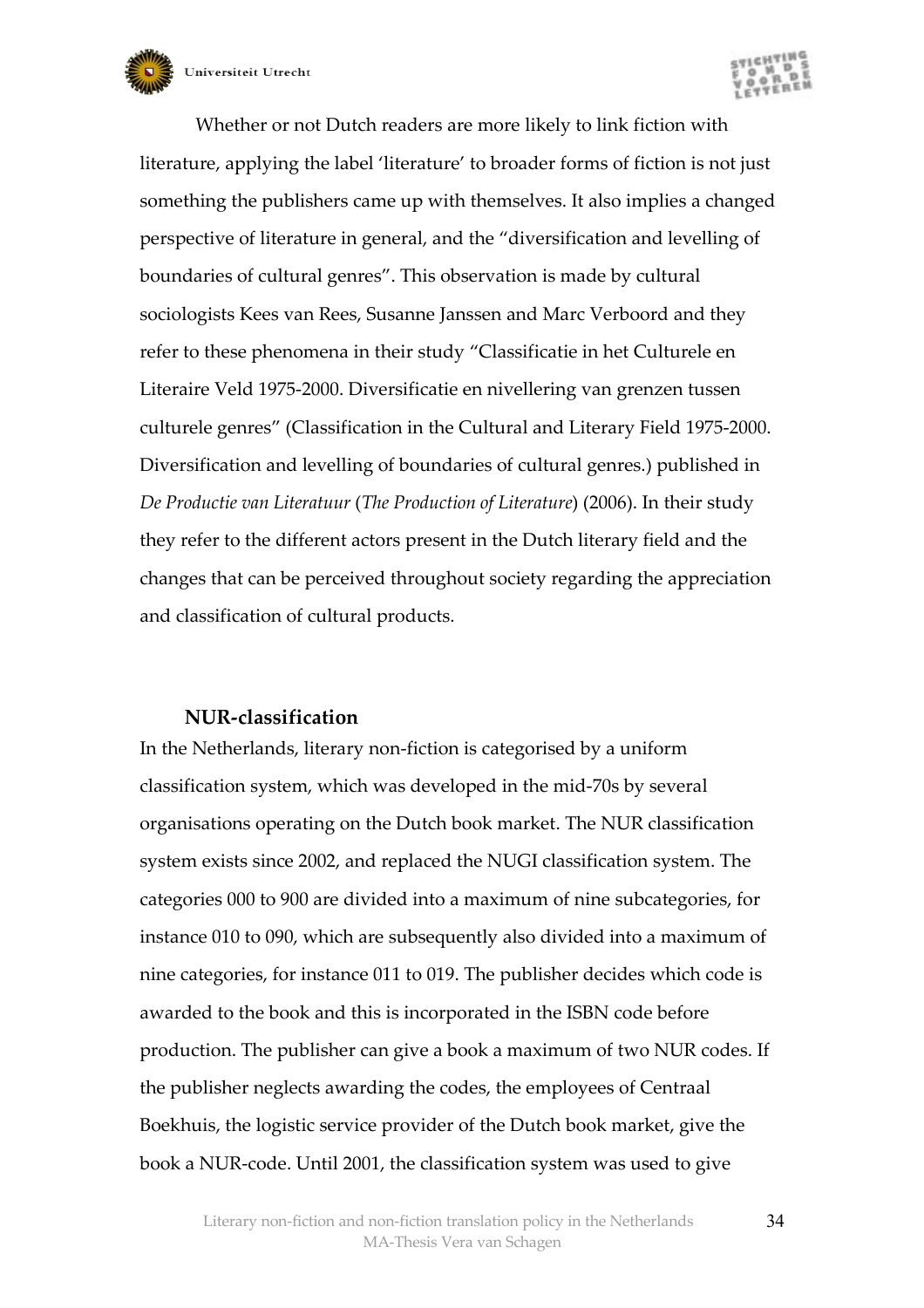

insight into the sales figures of different genres and is nowadays used to categorise the books within a bookshop or library. Sales figures are nowadays based on consumer research carried out by Gfk Intomart for Stichting Marktonderzoek Boekenvak.

Literary non-fiction (NUR 320) is a subcategory of literary fiction (NUR 300) and has five different categories. These are:

- Biographies literary authors (NUR 321)
- Correspondence literary authors (NUR 322)
- Literary essays (NUR 323)
- Literary magazines (NUR 324)
- Collected literary columns (NUR 325)

The last subcategory 'collected literary columns' seems to return in Nonfiction (NUR 400) under the subcategory 'collected columns and interviews' (NUR 401), while categories 321 to 323 may also be present in the category 'non-fiction informative/professional' (NUR 600) since this category holds 'literary history of Holland and Flanders' (NUR 621). Travel stories are subcategorised in 'travels' (NUR 500) and philosophy is under 'theology' (NUR 700), even though these can also be considered important genres of literary non-fiction. By regarding the different categories, it immediately becomes clear that because of the hybrid nature of many literary non-fiction, linking the texts to the categories can often be problematic. According to the NUR-classification, only works of non-fiction linked to authors or literary schools can be labelled literary non-fiction, which excludes all other non-fiction novels, essays and (auto)biographies not written about a literary figure or literary movement. Also, the categories do not distinct original work from translations, so no separate figures are available for works of translation.

The adjective 'literary' in the NUR-classification 'literary non-fiction' is not a qualitative denominator, but simply refers to the content of the text. This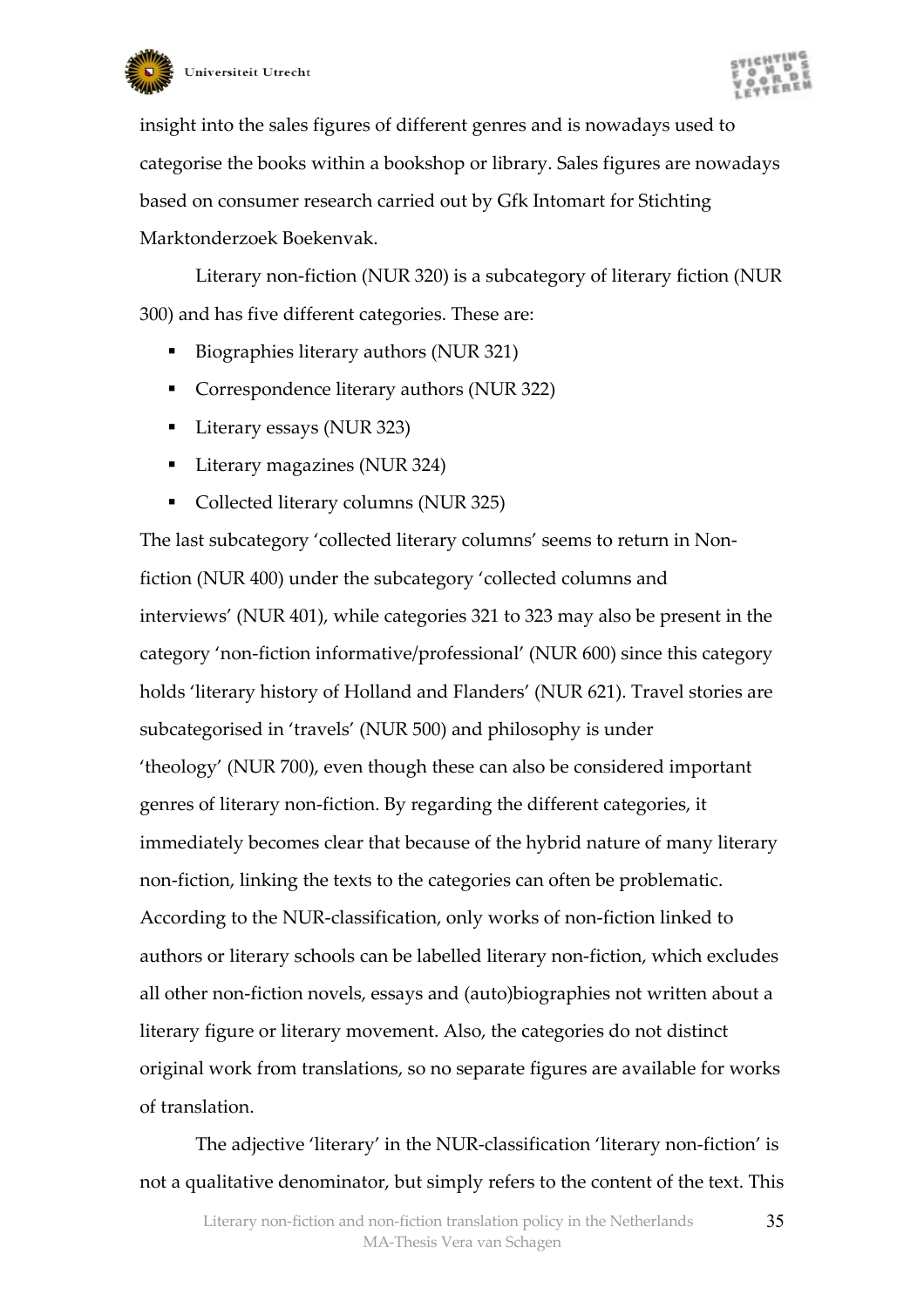

definitely influences the sales figures of non-fiction in the Netherlands. Before 2001, when the Dutch book branch research institute Stichting Speurwerk betreffende het Boek published book sales, the figures of non-fiction were only based on NUR 400 sales, because literary non-fiction falls under the 300 category of fiction. The authors Van Rees, Janssen en Verboord refer to the fact that sales figures in the period 1975-2000 were often solely based on the figures offered by Stichting Speurwerk betreffende het Boek, and were never checked by another organisation. (Van Rees et al., 252)<sup>[7](#page-37-0)</sup> The institute used the NUR-numbers to calculate the volume of trade and the sales in Euros for the different categories. As mentioned before, the NUR-numbers are not based on an objective classification, but are awarded by the publishers themselves. Nowadays, NUR-numbers are no longer used for sales figures. Instead, consumers are approached by research institute Gfk and questionnaires are analysed. (SMB, press release 2009) These questionnaires only focus on fiction, however. There is a category 'literature', but it is unclear if literary non-fiction belongs in this category. Furthermore, internet book sales of stores like Amazon, are not included. Internet book store Bol.com is included in the research of Gfk, but those figures are based on an estimation, according to journalist Edwin Feldmann in an article on Twinkle, a website for internet retailers.<sup>[8](#page-37-1)</sup>

## **Cultural classifications**

Despite the fact that publishers use the adjective 'literary' to upgrade their status, the appreciation of cultural products like literature is not merely based on the label given to it by an actor like a publisher. Though the influence of

<span id="page-37-0"></span><sup>7</sup> "De cijfers over omzet (geldwaarde) en afzet (aantal aan particulieren verkochte exemplaren) uit die periode, gaan vrijwel zonder uitzondering terug op gegevens van Stichting Speurwerk betreffende het Boek<sup>?</sup>

<span id="page-37-1"></span><sup>8</sup> "Bovendien zijn de cijfers die Gfk in dit geval verzamelt beperkt. Zo wordt er wel een schatting gemaakt van de verkoop van algemene boeken via internet, maar vallen daar bepaalde categorieën, zoals studieboeken, weer buiten" (Feldman, §7).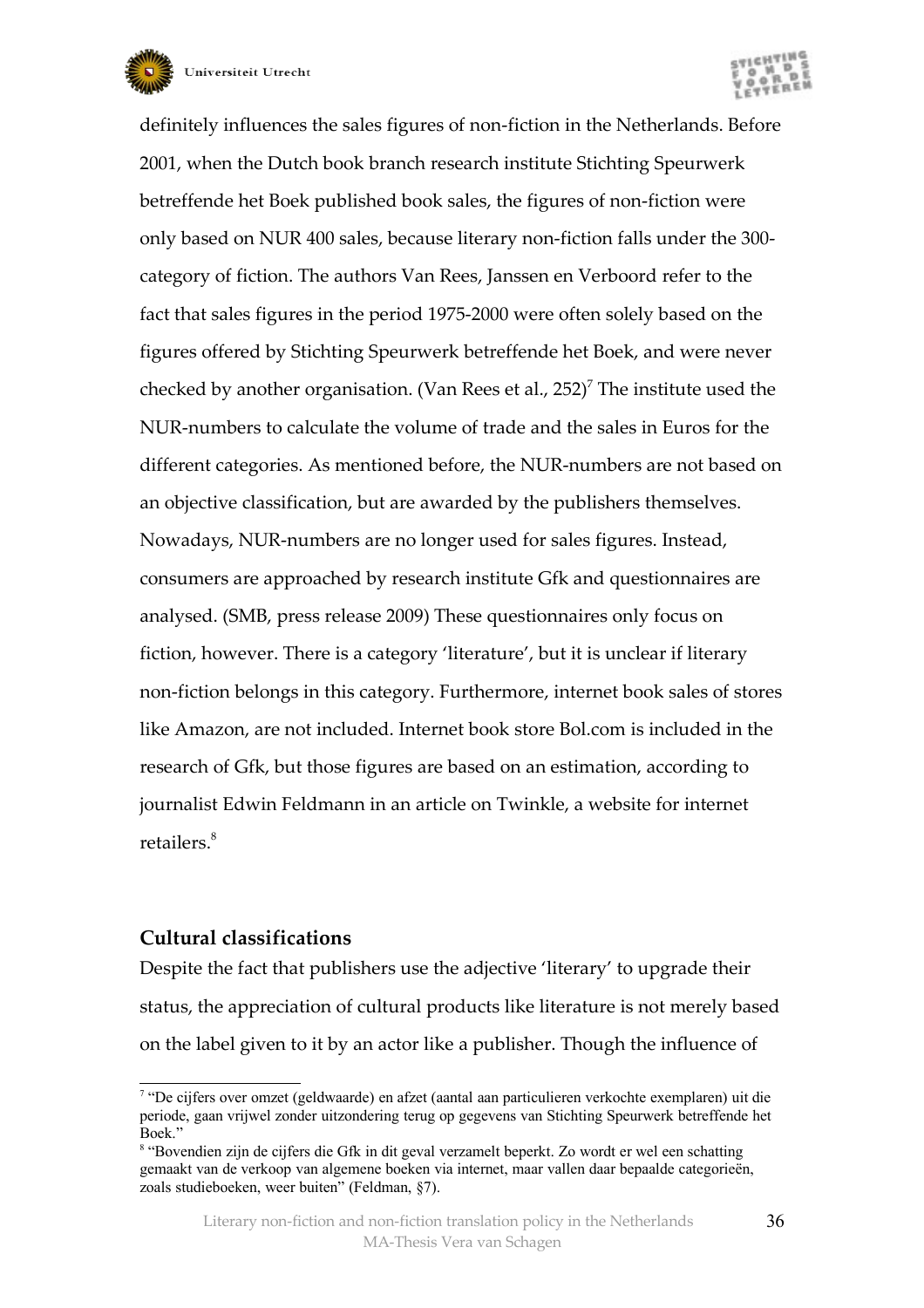

publishers is definitely substantial, they cannot solely be held responsible for the diversification and levelling of boundaries between cultural genres. Cultural sociologists like Bourdieu rejected the notion that the art status of various works of cultural expression is primarily based on intrinsic qualities. He claimed that art is not art until "particular *gatekeepers* – critics, gallery owners, literary publishers, an exclusive audience – allow these works of art in the existing art scene and when the members of that scene assign particular characteristics and value to these works" (Van Rees, 23[9](#page-38-0)-40). This also applies to literature. The gatekeepers of literature can be authors, literary critics, teachers, jury members (of literary awards, festivals, competitions), editors of literary magazines and publishers. "Publishers, editors of publisher's lists and booksellers are usually regarded as key figures in the material production and distribution, but they have also always played an important role in the classification of literature"  $(240)$ .<sup>[10](#page-38-1)</sup> Despite their influence, these actors still need an audience who "register their activities and acknowledge them as binding"  $(240)$ .<sup>[11](#page-38-2)</sup> These activities differ in form, visibility and effectiveness and those differences can become larger or smaller due to social changes. This influences the perception and status of the classified works. This process is dynamic and cannot be attributed to a couple of actors or activities, Van Rees, Janssen and Verboord say. (240)

According to these cultural sociologists, the publishers nowadays have a more broad-minded view of literature compared to the 1960s and 70s. Several subgenres that had no literary status before, are now considered literature. Examples by Van Rees, Janssen and Verboord are books by well-

<span id="page-38-1"></span><span id="page-38-0"></span><sup>9</sup> "Hij [betoogde] dat producten pas aanspraak kunnen maken op de status van kunstwerk, wanneer ze door *gatekeepers* – critici, galeriehouders, literaire uitgevers, een select publiek – binnen het bestaande kunstcircuit worden toegelaten en door de leden hiervan eigenschappen en waarde krijgen toegekend." <sup>10</sup> "Uitgevers, fondsredacteuren en boekhandelaren worden gewoonlijk gepresenteerd als sleutelfiguren in de materiële productie en distributie, maar toch vervullen ook zij van oudsher een belangrijke rol in de classificatie van literatuur."

<span id="page-38-2"></span><sup>11</sup> "Of actoren in het literaire veld er *de facto* in slagen om de perceptie van literaire werken te sturen, is afhankelijk van een publiek dat hun activiteiten registreert en als bindend erkent."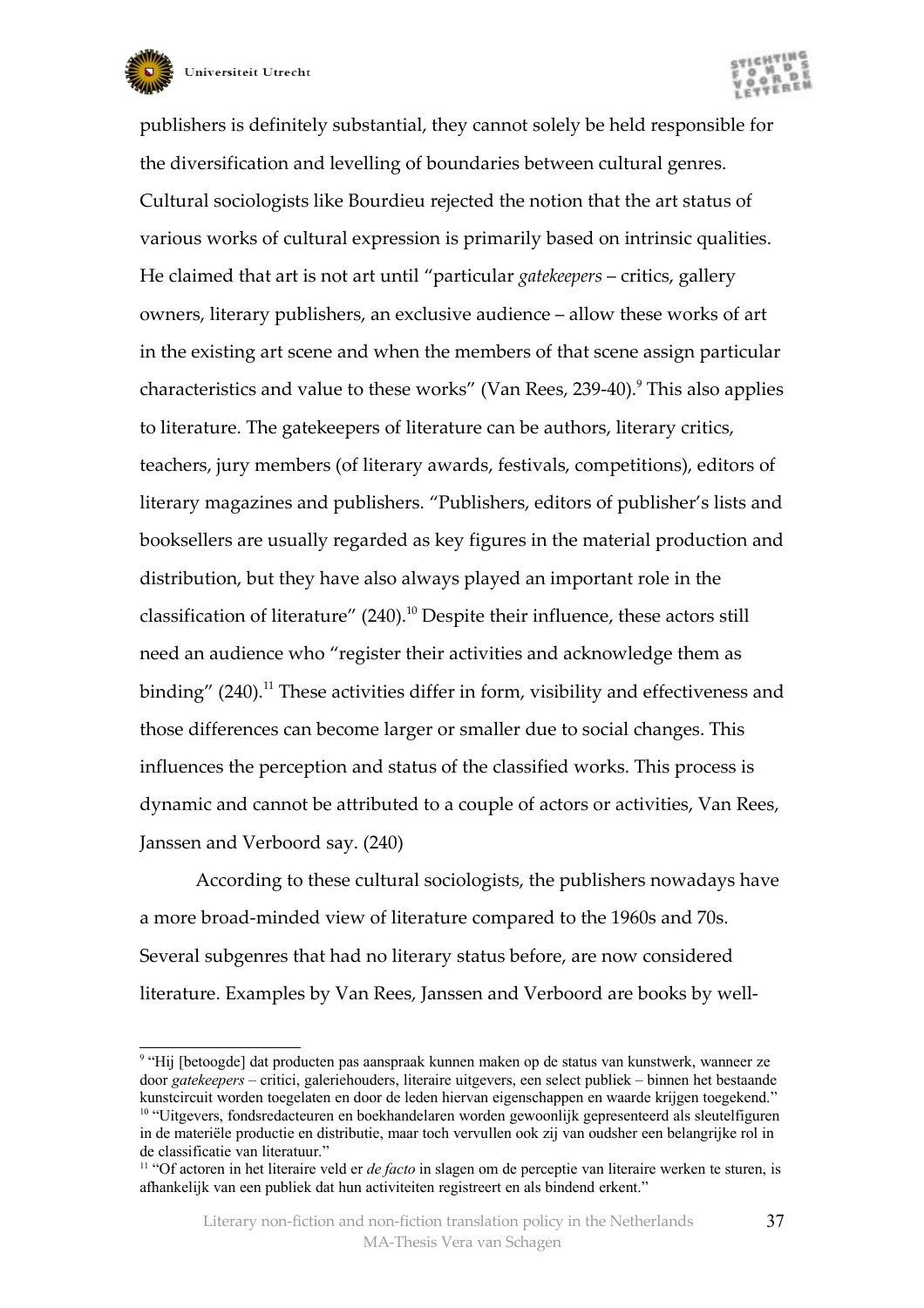

known television figures, whose columns are categorised as literature by their publisher. Control over the evaluation and classification of literature had always been a matter of literary critics and education, but this role has been taken over by publishers and branch organisations, which, by being linked to high quality and legitimacy, benefit from high classifications. (249) This only partly explains the change in classification. The readers and their views have changed as well. Because of social mobility, people came in contact with art forms unknown to them. Literary education changed, less time was spent on traditional complex forms of literature and more on new genres and more popular texts. The youth, including those who were highly educated, spent more money on a broader range of cultural forms, such as television entertainment, popular music, films and sports. The influence of literary criticism in newspapers lost ground, due to a reduced number of readers. Also different forms of consumer information that required less cognitive effort, such as television, became more popular. (248) All these factors have attributed to the levelling of literary genres. Literature no longer has the status it had before the 1970s. The cultural hierarchy has changed because literature is increasingly becoming "a possible option of many other options"  $(249).<sup>12</sup>$  $(249).<sup>12</sup>$  $(249).<sup>12</sup>$  This does not mean that literature has lost its status as a legitimate art form, Van Rees, Janssen and Verboord argue. However, literature is no longer as exclusive as it once was. (280)

 Different factors attribute to the change in classification and not all institutions benefit the same from these changes. Publishers are no longer as independent as they used to be: many have merged with large media groups, which have a more commercial focus: they want to know if the books can sell. To control the quality of literature, the Dutch government offers money to different cultural institutions and funds, like the Dutch Foundation for Literature (Fonds voor de Letteren: FvdL), which was founded in 1965. The

<span id="page-39-0"></span><sup>&</sup>lt;sup>12</sup> "[De literatuur is] steeds meer een mogelijke optie uit vele geworden."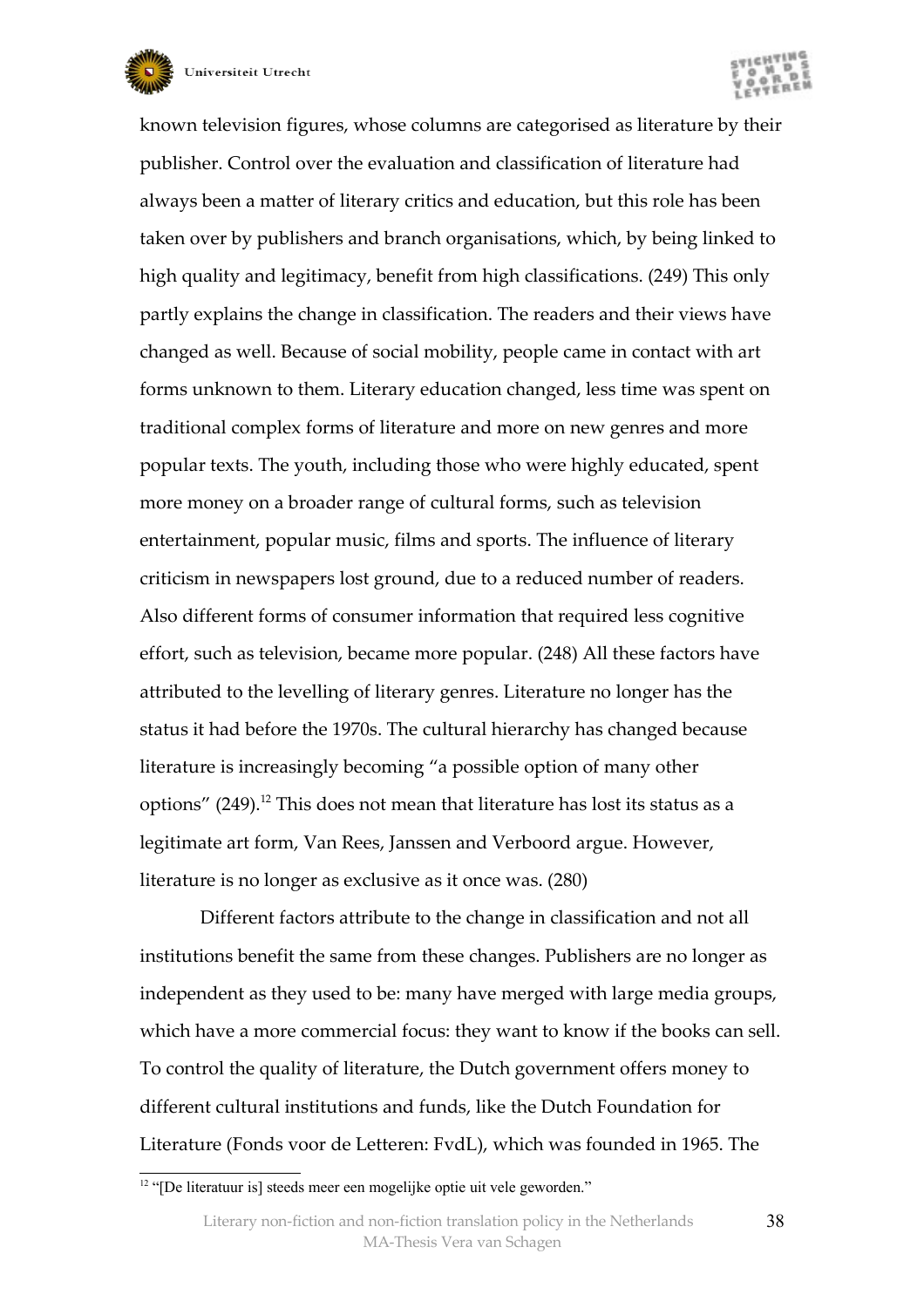

quality of the literature is judged by "panels of experts (other authors, critics and scientists). Their judgement often corresponds with the literary criticism of the author's earlier work"[13](#page-40-0) because the experts, lacking any form of objective quality standard, are forced to judge a former performance of the author, according to Van Rees, Janssen and Verboord. (274) They also argue that the functioning of the fund is difficult to examine. The literary views of the experts should be researched, the authors say, because these experts are perhaps not objective in their judgement. They are often associated to other interests. For example, colleague authors are part of the fund's panel, who could be signed with the same publisher, or the panel can consist of literary critics linked to a magazine which propagates a certain literary opinion. All these factors associated with the peer review of the texts – in essence the assessment procedure at the FvdL – can affect the classification of the texts as literature. (274)

For authors, the importance of being awarded a subsidy, Van Rees, Janssen and Verboord argue, is not just of economical nature. The influence is mostly social-psychological:"[Authors] see their authorship, their status as literary author, being acknowledged"  $(275)$ .<sup>[14](#page-40-1)</sup> The funds are therefore, besides being important gatekeepers, part of the process of categorisation. But just like all other gatekeepers, their attitude toward literature can change – and perhaps even has to – if other institutions like publishers and the reading public acquire a different view of literature. Literary translation is the next link in the chain of cultural classification. When the production of literature is assessed and categorised as literature, the focus shifts toward the reproduction of literature, or rewriting that literature in a different language.

<span id="page-40-0"></span><sup>&</sup>lt;sup>13</sup> "De besluitvorming (...) wordt voorbereid door commissies van deskundigen (collega-auteurs, critici en wetenschappers). Hun oordelen correleren doorgaans sterk met literair-kritische aandacht voor eerder werk van de betrokken auteurs."

<span id="page-40-1"></span><sup>14</sup> "Voor schrijvers heeft toewijzing van een aanvraag, naast een economische, vooral een sociaalpsychologische betekenis: ze zien daarmee hun schrijverschap, hun status als literaire auteur bevestigd."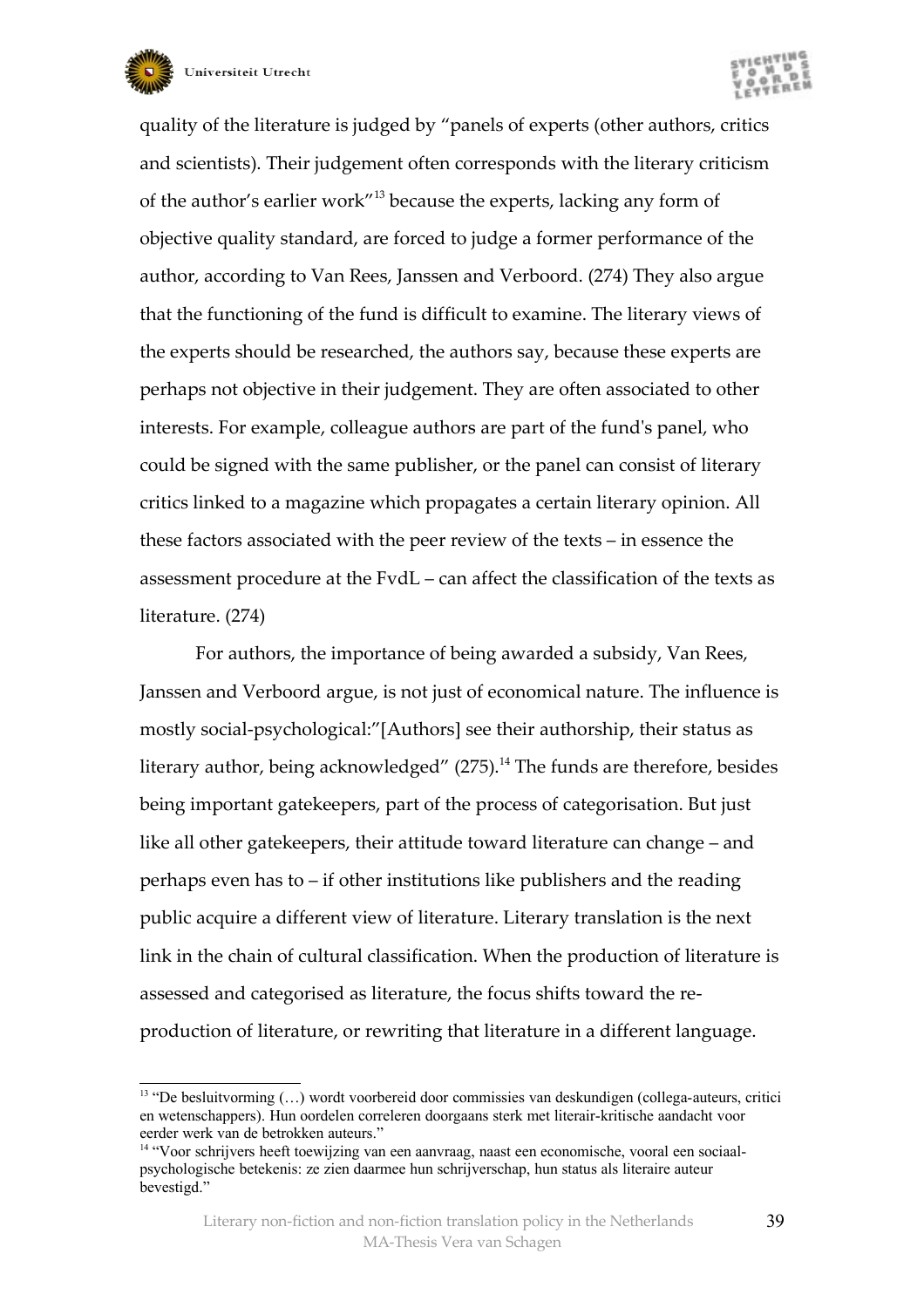

# **Translation Policy and Literary Non-fiction**

The attention for translation in the Netherlands is growing. Several institutions are doing their best to put translation and literary translators on the literary map, and have requested more money from the Dutch Ministry of Education, Culture and Science to improve the standards of the Dutch literary translators and translation education. These efforts have already lead to improved working conditions for literary translators in the Netherlands, and several institutions are in the process of developing a degree programme for literary translation. These developments are partly the result of the publication of *Great translation by the way. A pamphlet for preserving a flourishing translation culture*,<sup> $15$ </sup> presented by several institutions<sup>[16](#page-41-1)</sup> to the Dutch Minister of Education, Cultural Affairs and Science, Ronald Plasterk and the Flemish Minister of Culture, Anciaux, in 2008. The result of this publication in the Netherlands was that in the cultural policy plan 2009-2012, the Dutch Minister is prioritising literary translation and making more money available for several initiatives of the Dutch Foundation for Literature and other institutions. An important issue for the Dutch Foundation for Literature is the re-evaluation of the policy for translation of cultural important non-fiction.

The FvdL (Dutch Foundation for Literature) has requested a study which reveals the various criteria for subsidising culturally important nonfiction at various funds and the opinions of the importance of non-fiction expressed by actors within the literary field, such as editors and literary translators. In this study, carried out from May to August 2009, the policies of three Dutch funds (FvdL, NLPVF and the FBJP) and two Flemish funds (VFL

<span id="page-41-0"></span><sup>&</sup>lt;sup>15</sup> The Dutch title of the pamphlet is *Overigens Schitterend Vertaald. Voor het behoud van een bloeiende vertaalcultuur.*

<span id="page-41-1"></span><sup>&</sup>lt;sup>16</sup> These are the Dutch Foundation for Literature (Fonds voor de Letteren), the Dutch Literary Production and Translation Fund (NLPVF), The Flemish Literature Fund (Vlaams Fonds voor de Letteren), The Expertise Centre Literary Translation (Expertisecentrum Literair Vertalen), and the Dutch Language Union (Nederlandse Taalunie).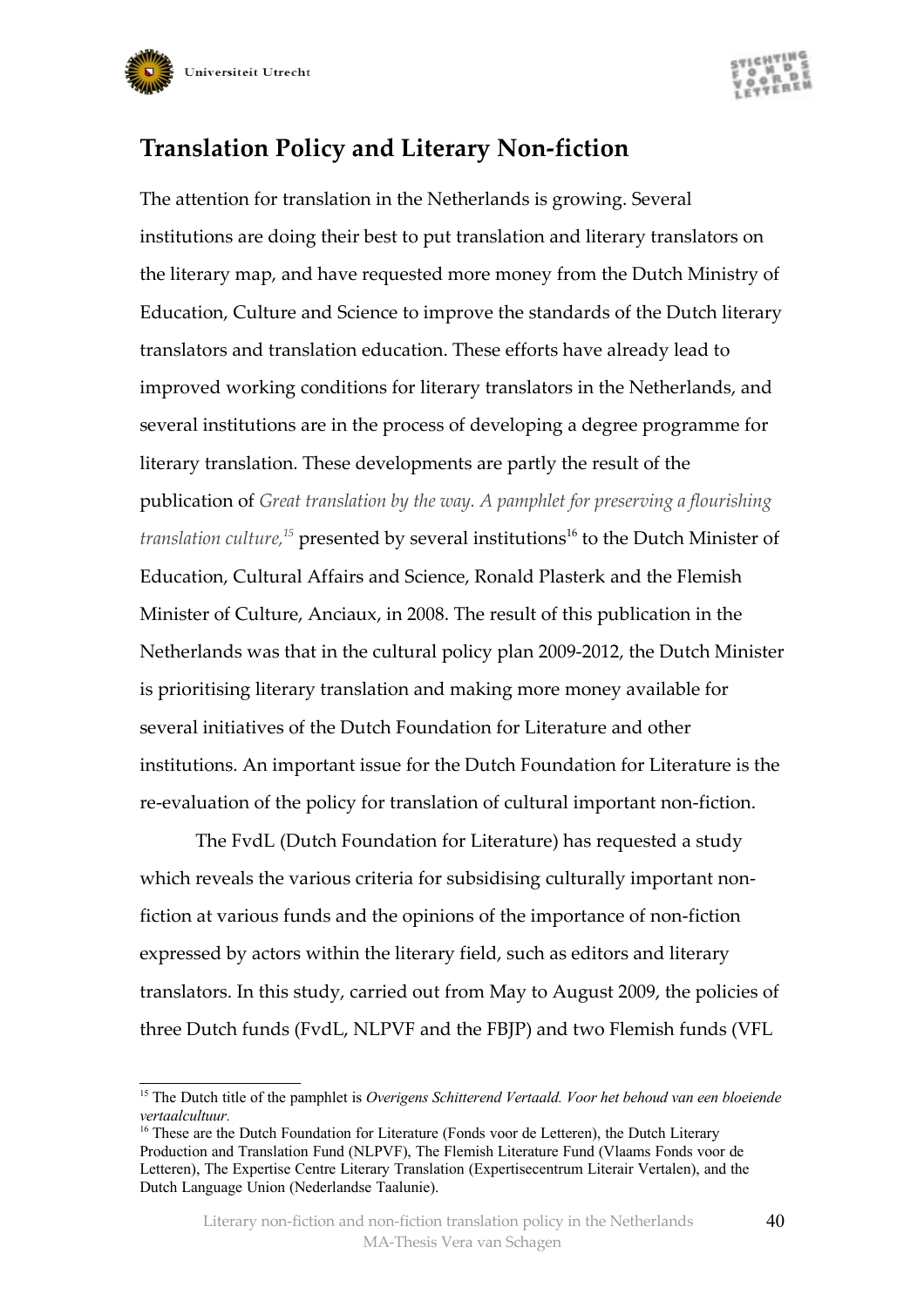

and the Fonds Pascal Decroos) were compared and the criteria for non-fiction (translation) projects were assessed. Also, an inventory of six publishers was made to determine the scope of their focus on non-fiction, and the ratio translation/originally Dutch work. While the FvdL does already subsidise the translation of non-fiction projects, the question is whether this is done at the right scale, and if their policy reaches the translators involved in translating non-fiction.

In 2007-2008, the FvdL received 82 applications for translation grants for non-fiction projects, of which 14 were denied. This is only a small number when considering the amount of non-fiction titles published nowadays. The number of applicants can be influenced by various factors, which are the hypotheses of the study carried out for the FvdL. They are:

- The publishers deny the literary translators a model contract for literary translations for non-fiction projects. The model contract is a criterion when applying for a grant at the FvdL.
- The translators whom the publishers approach for non-fiction, are different translators than those who translate fiction. These non-fiction translators are not familiar with the possibility to apply for grant at the FvdL.
- The publishers approach the same translators for the translation of non-fiction as for fiction, but the translators are unaware that the FvdL also subsidizes non-fiction projects.

The Dutch study is titled: "Cultureel belangrijke non-fictie en vertaling: een studie naar het beleid van fondsen en uitgeverijen van cultureel belangrijke non-fictie en non-fictievertalers", and the assessments of the various criteria of the different funds, the profiles of the six different publishers and the outcome of the survey sent to literary translators, are also offered in this thesis in English.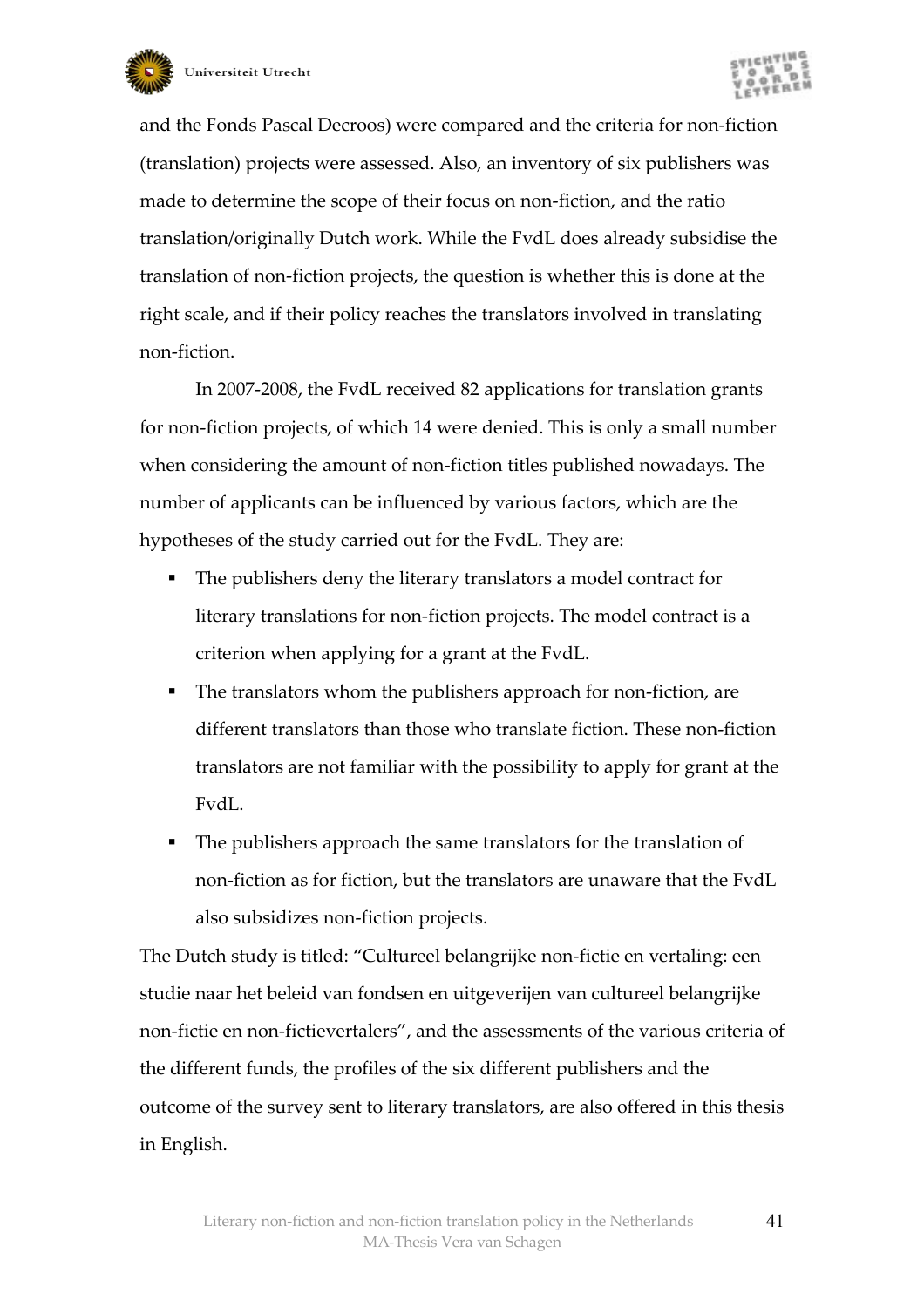

# *Dutch and Flemish Literary Funds*

The two Flemish funds are the Vlaams Fonds voor de Letteren (Flemish Literature Fund, VFL) and the journalistic fund Fonds Pascal Decroos voor Bijzondere Journalistiek, (Fund Pascal Decroos for Special Journalism, Fonds Pascal Decroos). The three Dutch funds are the Fonds voor de Letteren (FvdL) and the Nederlands Literair Productie- en Vertalingenfonds (NLPVF) and the journalistic fund Stichting Fonds Bijzondere Journalistieke Projecten (Fund for Special Journalistic Projects, FBJP). The journalistic funds are examined because they also subsidise the production of non-fiction novels. The sources used for the comparison of the non-fiction (translation) policies of all five funds were their annual reports (published on the websites of the funds), and a comparative study by Tim Hermans, who wrote a dissertation for the University of Antwerp in which he presents recommendations for the Flemish policy for literature 2004/2005. Some information presented in this study was available via other, non-public sources such as assessment forms and the regulations of the FvdL.

#### **The Netherlands**

The FvdL subsidises Dutch and Frisian literary work and translations into Dutch to stimulate the quality of literature. The applications for productions of Dutch work, or translations into Dutch are assessed by two and sometimes three external advisers whose opinions are re-assessed by an advisory board. On the assessment forms for translations, the advisers are requested to pay attention to "literary quality, c.q. significance, the level of difficulty and the size of the source texts".[17](#page-43-0) In 2001, the FvdL used special forms for non-fiction for production of literature, but these are no longer used. The criteria as set in these non-fiction assessment forms for external advisers, explained that the

<span id="page-43-0"></span><sup>&</sup>lt;sup>17</sup> "De literaire kwaliteit, c.q. het belang, de moeilijkheidsgraad en de omvang van de bronteksten."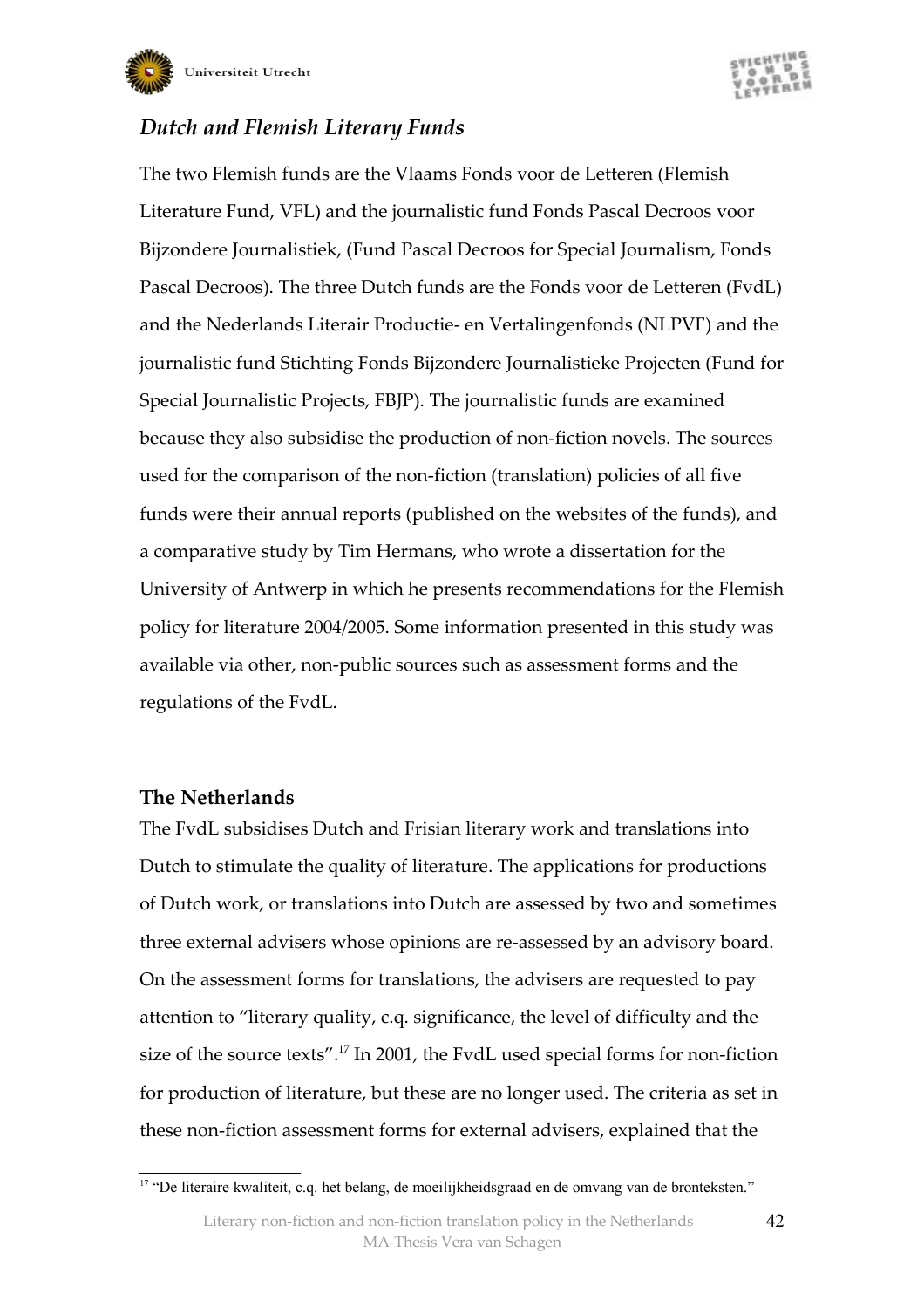

fund "promotes high-quality innovative and/or investigative literary nonfiction, in which the author displays a high level of involvement with his subject, and which is characterised by an original treatment of the subject".<sup>[18](#page-44-0)</sup>

There are special criteria for the production of biographies. From 2006 to 2009, the FvdL and VFL co-subsidised biographies of important Dutch or Flemish persons. The funds will continue subsidising biographies in 2009, but now individually. Biographies are subsidised once every two years. The biography's subject has to be an important Dutch literary author, and – similar to works by other literary authors and translators – the biographers are judged on their previous publications. For translations of biographies, no separate criteria are set.

Requests for translation funds are judged on the literary quality of the source texts and the previous skills of the translator. What the literary quality entails is not further explained, but literary authors of originally Dutch works of non-fiction are assessed on their previous publications, the position this work has in the literary and cultural Dutch tradition, the elaboration of storyline, thematics, use of language and the relations between form and content. No special attention is given to translations of literary biographies.

The NLPVF is a fund for foreign publishers who require financial support for the publication and translation of culturally important Dutch literary projects. The NLPVF's attitude to literature is slightly different from the FvdL. The initial goal of the NLPVF is the promotion of Dutch literature abroad, while the focus of the FvdL lies on stimulating literary quality in the Netherlands. This gives the NLPVF perhaps a more liberal view of literature, since their focus is more on the marketability of the authors abroad. The NLPVF does not always rely on external advisers when assessing non-fiction. Internal employees offer their opinion, and if a re-evaluation is desired,

<span id="page-44-0"></span><sup>&</sup>lt;sup>18</sup> "De bevordering van kwalitatief hoogstaande literaire non-fictie die vernieuwend en/of onderzoekend is, een hoge mate van betrokkenheid toont van de auteur bij zijn onderwerp en die zich kenmerkt door een oorspronkelijke behandeling van het onderwerp."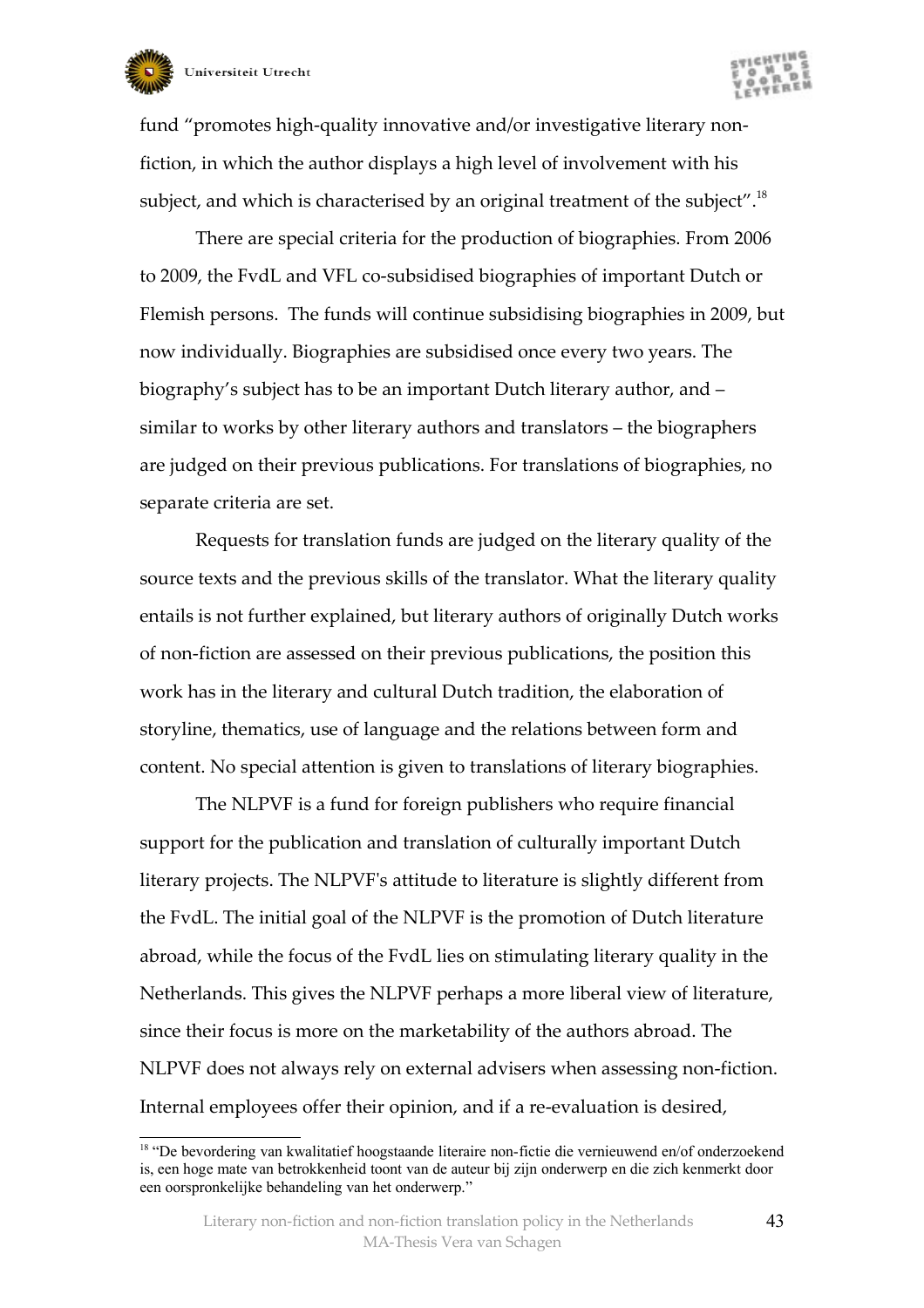

external help is asked. The criteria for literary non-fiction are not specified in the annual reports, but upon inquiry it appears that the literary aspect of the text is not that important. The quality of the non-fiction is the foremost criterion, which can be assessed by the originality of the subject and the singular existence of a particular novel e.g. that no novel has ever been written in that way about that particular subject. Because these novels have usually already been reviewed in the media, the NLPVF also takes the opinions of literary critics into consideration. The assessment process of the FvdL is more extensive, but because it is based on external assessments, it is also a more rigid and slower process than the NLPVF's assessment procedure. The two funds will merge in 2011.

The third literary fund in the Netherlands is the journalistic fund FBJP, which does not subsidise translations. Their assessment criteria are that the journalistic projects involve high costs or are extremely time-consuming and are insufficiently financed by the editorial office or publisher. Furthermore: "The projects have to rise above traditional reporting, daily journalism or correspondent activities. The subject or theme has to be special, or else the approach or point of view of the subject" (FBJP, 5).<sup>[19](#page-45-0)</sup> The projects have to have a certain topical value, and have to contribute to a current cultural, social or political debate. This is different from the criteria of the other two funds, where no reference is made to a topical subject of the project. The most important difference between the literary funds and the journalistic fund is that for the literary funds, the involvement of the author with his or her subject is an important criterion.

<span id="page-45-0"></span><sup>19</sup> "De projecten moeten uitstijgen boven de reguliere verslaggeving, de dagelijkse journalistiek of het correspondentschap. Het onderwerp of thema moet bijzonder zijn, of anders de benadering of invalshoek"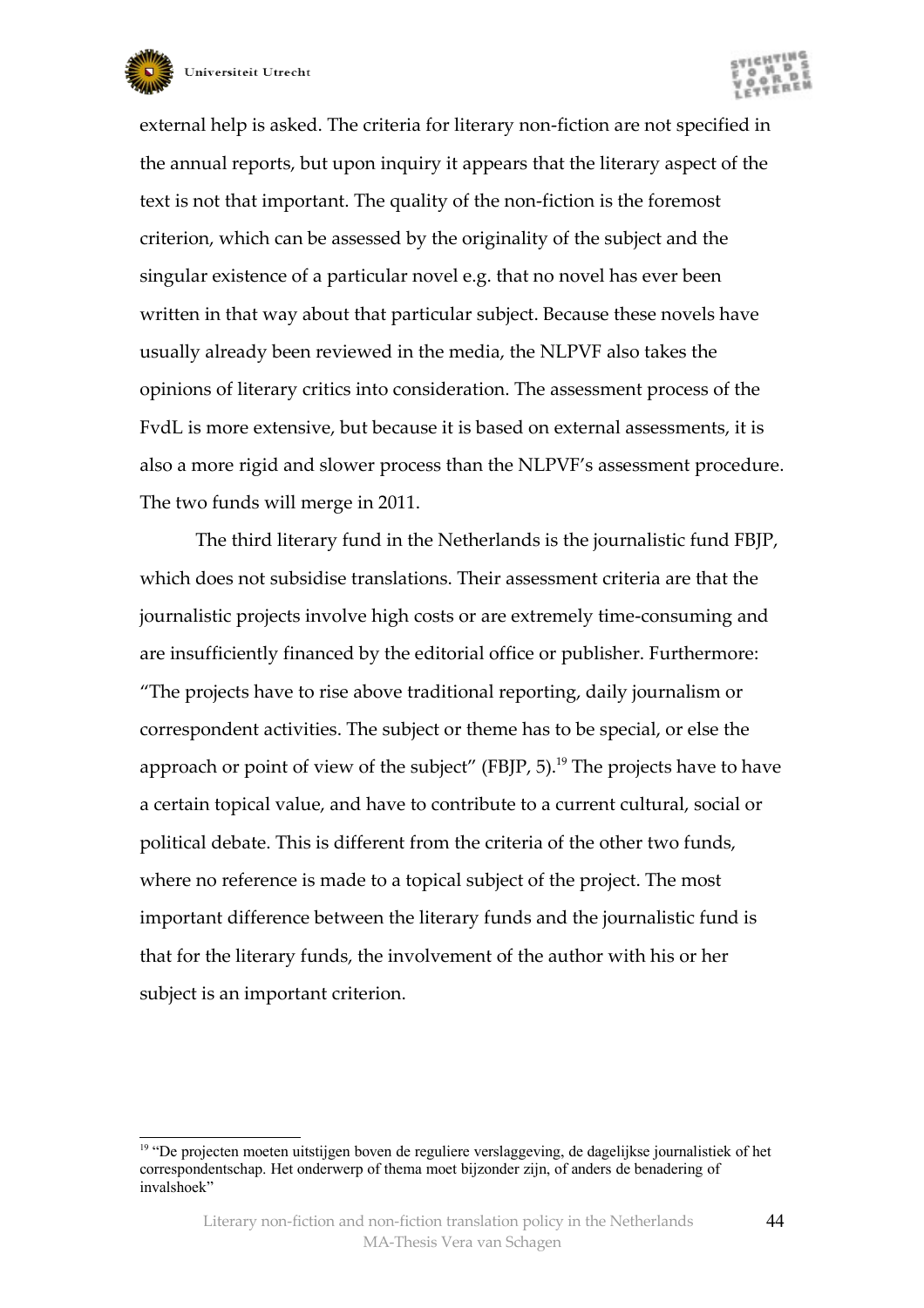

## **Flanders**

The two Flemish literary funds are the VFL and Fonds Pascal Decroos. Contrary to the FvdL, the VFL specifically refers to the essay in their annual report 2008, as an important literary non-fiction genre. A grant is rewarded, according to this report, if the essay meets the following criteria: "The most important criteria to its power of persuasion are subject choice and point of view, the familiarity of the author with the subject, the defined outline of the proposal, the feasibility of the project within the given time limit, and the relevance of the proposal within [Dutch] literature, culture and society"  $(28)^{20}$  $(28)^{20}$  $(28)^{20}$ . Also, the fund has recently expanded its range of subsidiaries for biographies with biographies for culturally important figures. They will subsidise these biographies in collaboration with the Fund Pascal Decroos. Requests for translation grants are assessed on the same criteria as the FvdL. The literary quality, the level of difficulty and size of the source texts are assessed, though reference is also made to genre. This is not further specified, so it is unclear what criteria the VFL has for translations of literary non-fiction. The VFL is also responsible for subsidiaries of translations abroad, and already combines the several fields of interests in a form which is preferred by the FvdL and the NLPVF after their merger.

The Fund Pascal Decroos for special journalistic projects do not subsidise translations, but do specify their criteria in a more accessible way. They give a relative weight to these criteria and discriminate between beginners and senior journalists. Their criteria and corresponding relative weight are:

- Non-regular character (beginners 18, seniors 15)
- Social relevance (beginners 14, seniors 10)
- Originality and innovative character (beginners 18, seniors 10)

<span id="page-46-0"></span><sup>&</sup>lt;sup>20</sup> "Als belangrijkste criteria voor die overtuigingskracht gelden de keuze van het onderwerp en invalshoek, de vertrouwdheid van de auteur met het onderwerp, de concreetheid van het voorstel, de realiseerbaarheid ervan binnen het voorgestelde tijdsbestek en de relevantie van het voorstel binnen de literatuur, de cultuur en de samenleving."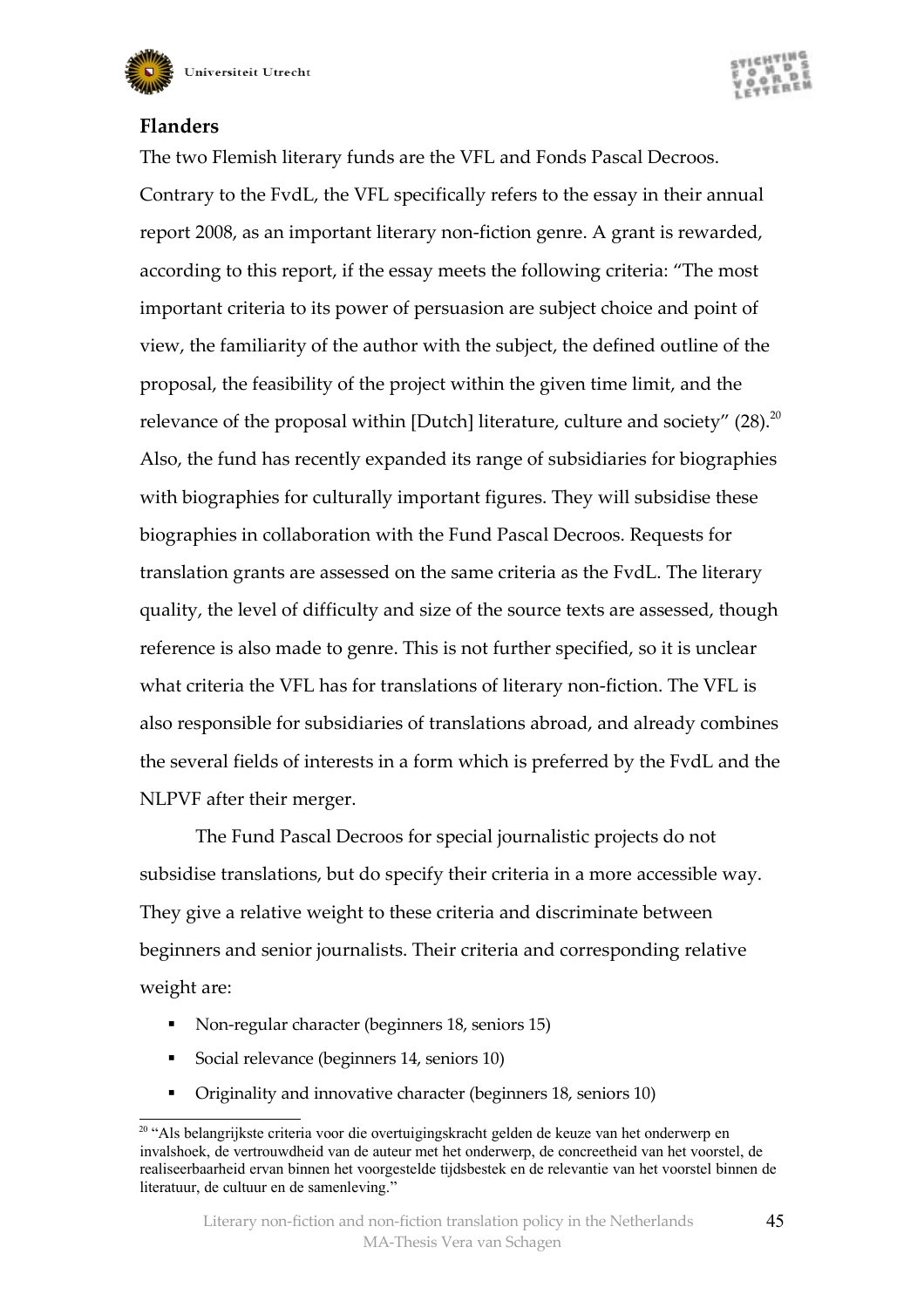

- Daring character (beginners 14, seniors 8)
- Feasibility (beginners 6, seniors 10)
- Newsworthiness (beginners 10, seniors 10)
- Experience of the journalist (beginners 3, seniors 7)
- Marketability (beginners 7, seniors 13)
- Time consuming character (beginners 10, seniors 14)

Both journalistic funds consider social relevance as an important criterion. The focus on marketability is striking, since most funds offer grants because the proceeds are usually very low for authors.

When comparing the criteria of all funds, quality non-fiction is assessed based on the special point of view and an innovative approach to the subject. A good non-fiction project is original and investigative. The VFL, the FvdL, as the NLPVF believe that quality non-fiction displays involvement of the author with his or her subject. It is striking that the journalistic funds do not refer to this criterion. The journalistic funds do emphasise social relevance and topical nature of the project and newsworthiness. These criteria are of lesser or no importance to all three literary funds. Concluding can be said that literary non-fiction is not specified within the criteria of all funds, despite the reference to essays and biographies in the VFL and FvdL's annual reports. The journalistic fund does not specify literary non-fiction as a separate genre of (new) journalism. Little attention is given to translation of non-fiction. The policies do not seem to differ from the policies of translation grants for fiction.

#### **Criteria put in practice**

When examining some twenty assessment procedures for translation grants for literary non-fiction at the FvdL, it becomes clear that several factors are taken into account. Every text is evaluated separately and every advisor reviews literature differently. It is impossible to combine the separate assessment forms into a standard set of criteria for qualitative non-fiction. The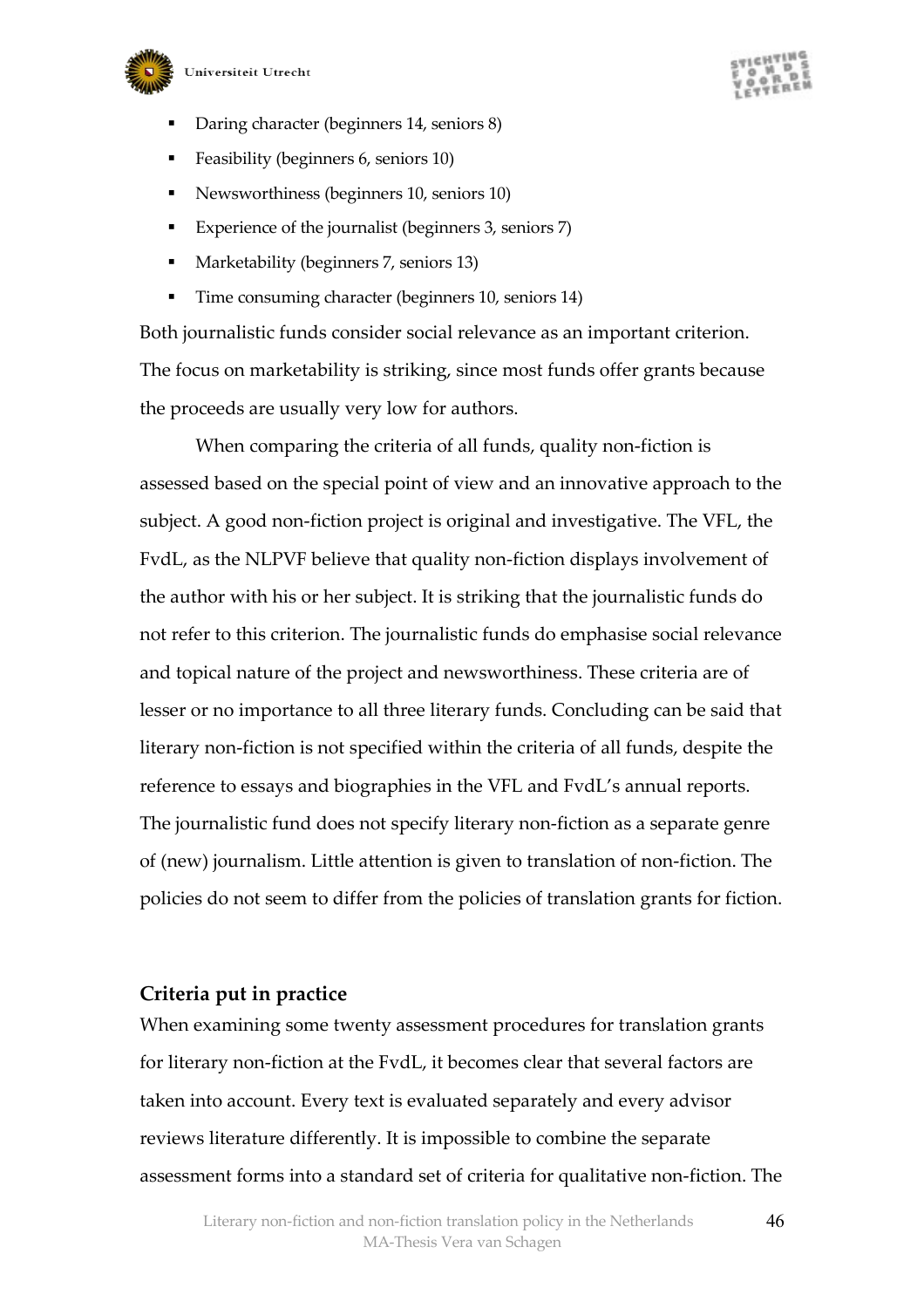

**TICHTIN** 

criteria for a good essay are not the same as for a good biography. An important criterion for a collection of essays can be: "analytical, but at the same time critical and provocative", $^{21}$  $^{21}$  $^{21}$  while a good biographer is "loving" while at the same time objective".<sup>[22](#page-48-1)</sup> A subsidiary for a translation of a biography for Frida Kahlo is denied, because this work does not focus on a literary aspect and is mainly informative, while essays by Heinrick Heine are praised for their informative quality. Sometimes a grant is awarded because the FvdL believes that it is important to for a whole oeuvre of the author to be available in translation, while grants are also denied based on this criterion, when for example the specific text is regarded as too specialised and 'historic curiosa'.

The assessment is sometimes based on an estimation of the interest of the Dutch public for a particular work. When there is probably no or limited attention for a particular work, grants are more easily denied, especially when the advisers were already doubting the literary quality of a particular work. One assessment for a 'conceptual-logical-philosophical' work by Douglas Hofstadter, has an useful description of the quality. This work has "ingredients which should be present in a good work of non-fiction: an entirely original vision, perspective and style. The author has utilised rhetorical and stylistic elements in his work, which also displays a high level of intellectual precision and writing accuracy, as well as a broad erudition".<sup>[23](#page-48-2)</sup>

<span id="page-48-0"></span><sup>&</sup>lt;sup>21</sup> "Analytisch maar ook kritisch en provocerend."

<span id="page-48-1"></span><sup>&</sup>lt;sup>22</sup> "Liefdevol, zoals een biograaf moet zijn, maar tegelijkertijd objectief."

<span id="page-48-2"></span><sup>&</sup>lt;sup>23</sup> "Een geheel eigen visie, originele invalshoek en stijl, er zijn retorische en stilistische middelen ingezet, er is een grote zorgvuldigheid van denken en schrijven aanwezig en er wordt een brede belezenheid tentoongespreid"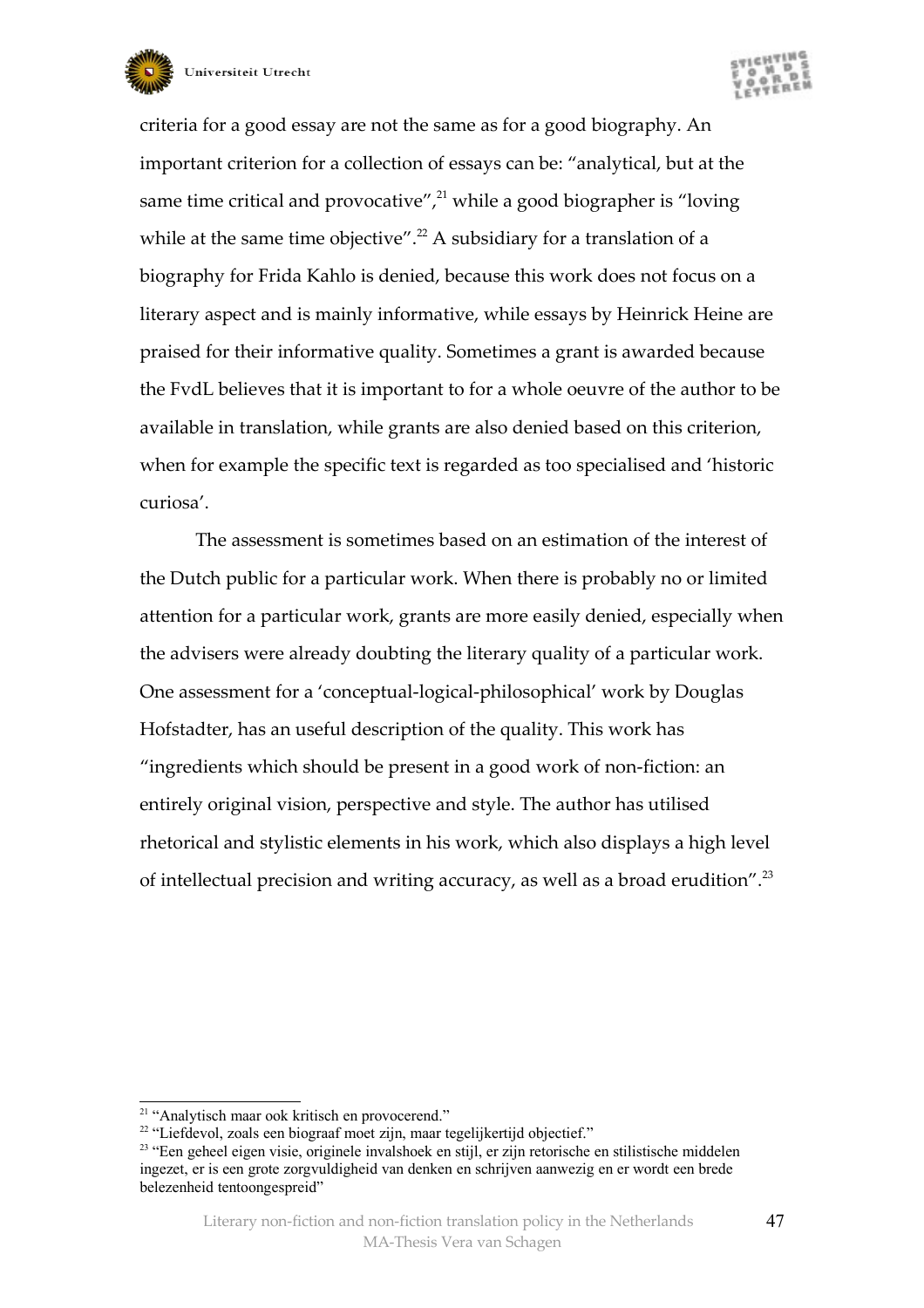

# *Publishers*

Six publishers were examined to see if there was a difference in the approach to non-fiction and the opinion of culturally important non-fiction between the FvdL and the publishers. The assessed publishers are De Bezige Bij, Atlas, Meulenhoff, De Arbeiderspers, Ambo/Anthos, and Prometheus/Bert Bakker. Cultural classification is partly based on the approach of publishers, but literary translators are also highly dependant on the approach of publishers to non-fiction. The literary translators have to have a model contract if they want to apply for a translation grant at the FvdL. This model contract is developed for translations of literary genres, but if the publishers fail to recognise the literary value of non-fiction, this contract could be denied. In 2007-2008, the FvdL has received 82 applications for translation grants for non-fiction. A total of 43 titles originated from the six publishers, while these publishers do publish a lot more translated non-fiction titles in these two years. If the publishers fail to provide their literary translators with a model contract for literary translations, these translators cannot apply for a subsidiary at the FvdL. This is one hypothesis of the FvdL. Two other hypotheses why only a fraction of non-fiction titles originating from these publishers is known at the FvdL, are:

- the publishers use different translators for the translation of non-fiction than for fiction, and these translators are completely unfamiliar with the FvdL.
- The publishers use the same translators for the translation of nonfiction as for fiction, but the translators are unaware of the possibility to apply for a translation grant for non-fiction.

An examination of these publishers and interviews with the editors at these publishers will provide clarity regarding these hypotheses.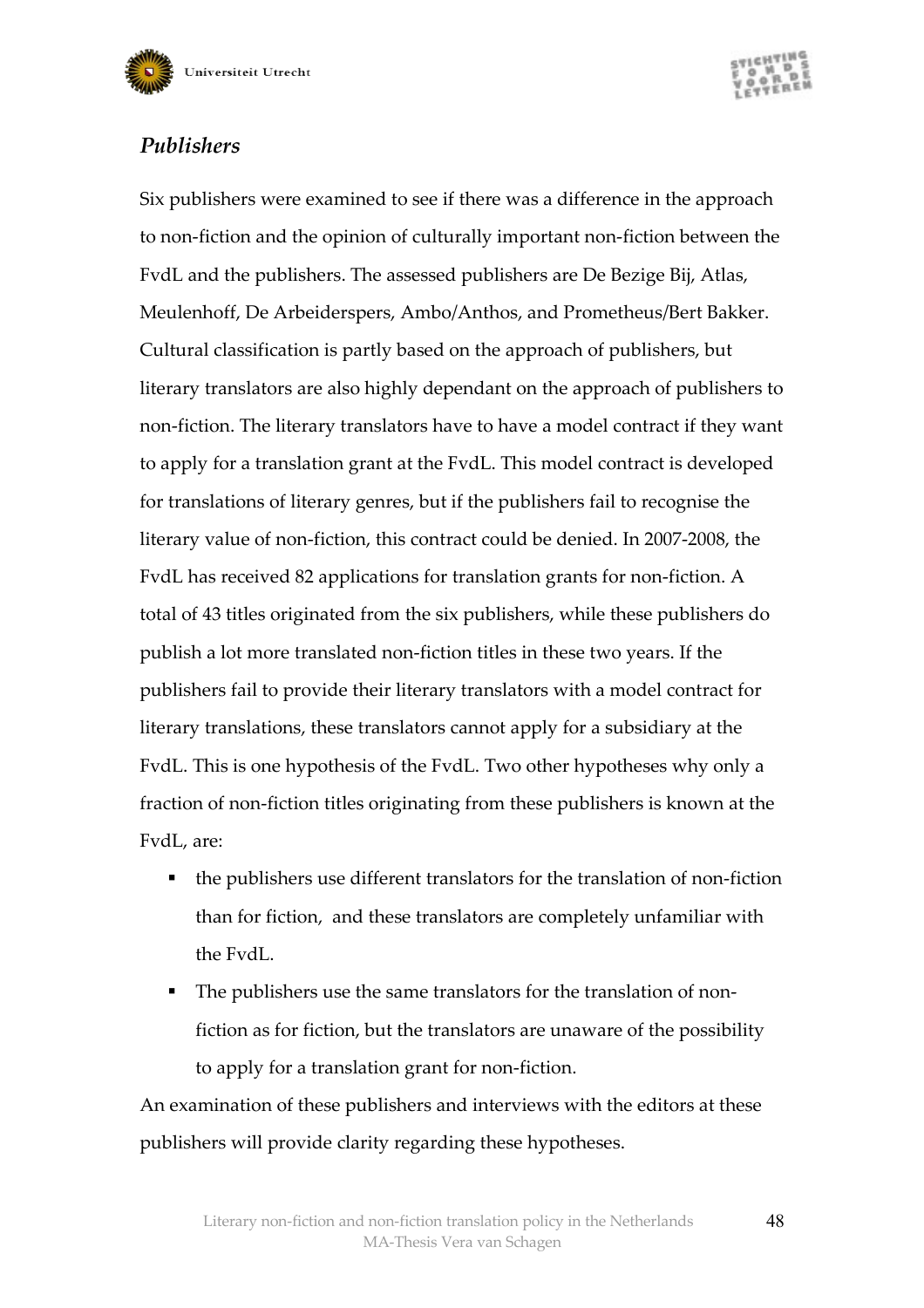

While websites and publisher's lists offer information about the ratio fiction/non-fiction and translation/originally Dutch work, information about contracts was provided in interviews. Of the six publishers, five agreed to partake in an interview, in which their (non-fiction) editors offered information about trends within non-fiction, their policy regarding translations and information about how translators were approached and what contract they received. These interviews are submitted as an appendix to the Dutch study of the FvdL. In this thesis, some references to these interviews will be made, to clarify the translation and publishing policy of non-fiction of the publishers in question. The six publishers were considered representative of the way in which the Dutch literary field deals with nonfiction and offers insight in the policy of literary publishers regarding nonfiction.

In preparation for the interviews with the non-fiction editors, the nonfiction titles on the publishers' websites and brochures were examined and placed into categories. The ratio fiction/non-fiction and the ratio translation/original Dutch work offers insight into the publishing and translating policy of these publishers. The publishers presented here are considered representative of the Dutch literary climate and they publish quality non-fiction titles that the FvdL wants to target with their subsidiary policy. The non-fiction titles are divided into categories. The categories in which their non-fiction is placed – with the exception of the category 'memoires', were used on the website of publisher Ambo/Anthos, and were considered useful in categorising the title list of the other publishers as well. Important to note is that in the category 'politics', there are some autobiographies or novels by politicians, which could also be placed in the category 'memoires'. 'Literature' holds works by authors who write about a literary author or literary school. Works about other art forms are placed in the 'cultural history' category.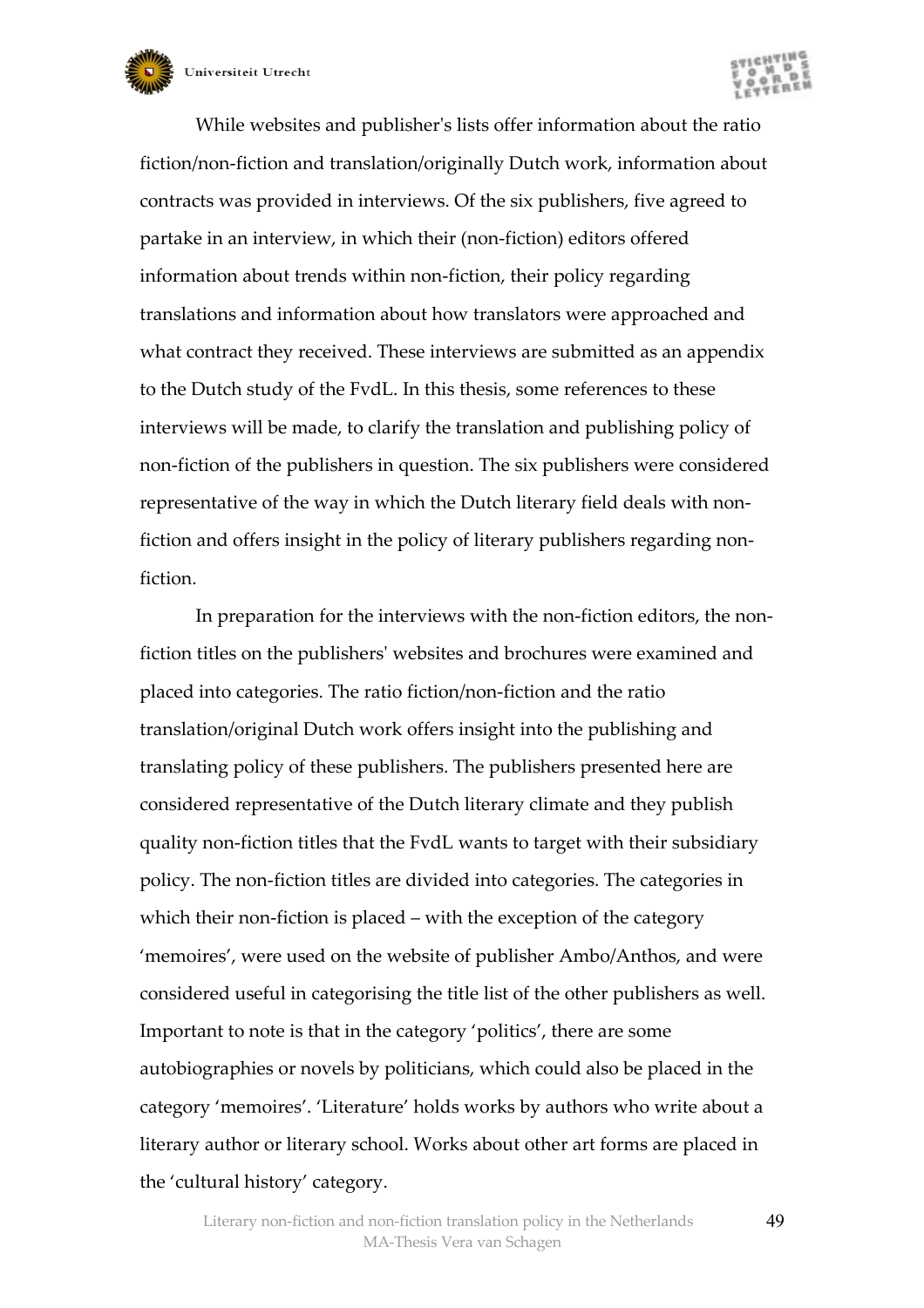

## **De Bezige Bij**

The title list of De Bezige Bij features 1272 titles; both fiction and non-fiction titles, and are not categorised. A categorisation for De Bezige Bij titles was impossible, since the only available information were the publisher's list; only the titles are mentioned. It was impossible to define which titles were nonfiction and which were translations. Leonoor Broeder, non-fiction editor at De Bezige Bij mentions in the interview that roughly twenty percent of the title list is non-fiction. The ratio translation/original Dutch work of non-fiction is 50/50. Since early 2008, De Bezige Bij has expanded its activities regarding non-fiction, Broeder explains. Publisher De Bezige Bij is historically not a nonfiction publisher. Traditionally, non-fiction on their title list was written by fiction authors. Their focus nowadays lies on quality non-fiction, which is acquired the same way as fiction is.

The interest in non-fiction, according to Broeder, is due to a growing need of information. People want to find answers for the things that are happening in the world around them. When deciding to translate a particular non-fiction book, a comparative assessment is made whether or not this book is too specialised and whether or not it is likely to be read by those interested in the subject in the original language anyway. These subjects can, for example, be history (modern history and the Second World War) or biographies about important historical figures. Literary non-fiction is, according to Broeder, personalised non-fiction. The reader feels that the author is personally involved in the subject. Literary non-fiction is original and captivating, informative but not pedantic, and sparks the curiosity of the reader.

The publisher usually works with translators whom the editors know, and who often have a particular preference for certain works. There is no difference between fiction or non-fiction translators, according to Broeder. Both are regarded as highly qualified, and fiction translators are sometimes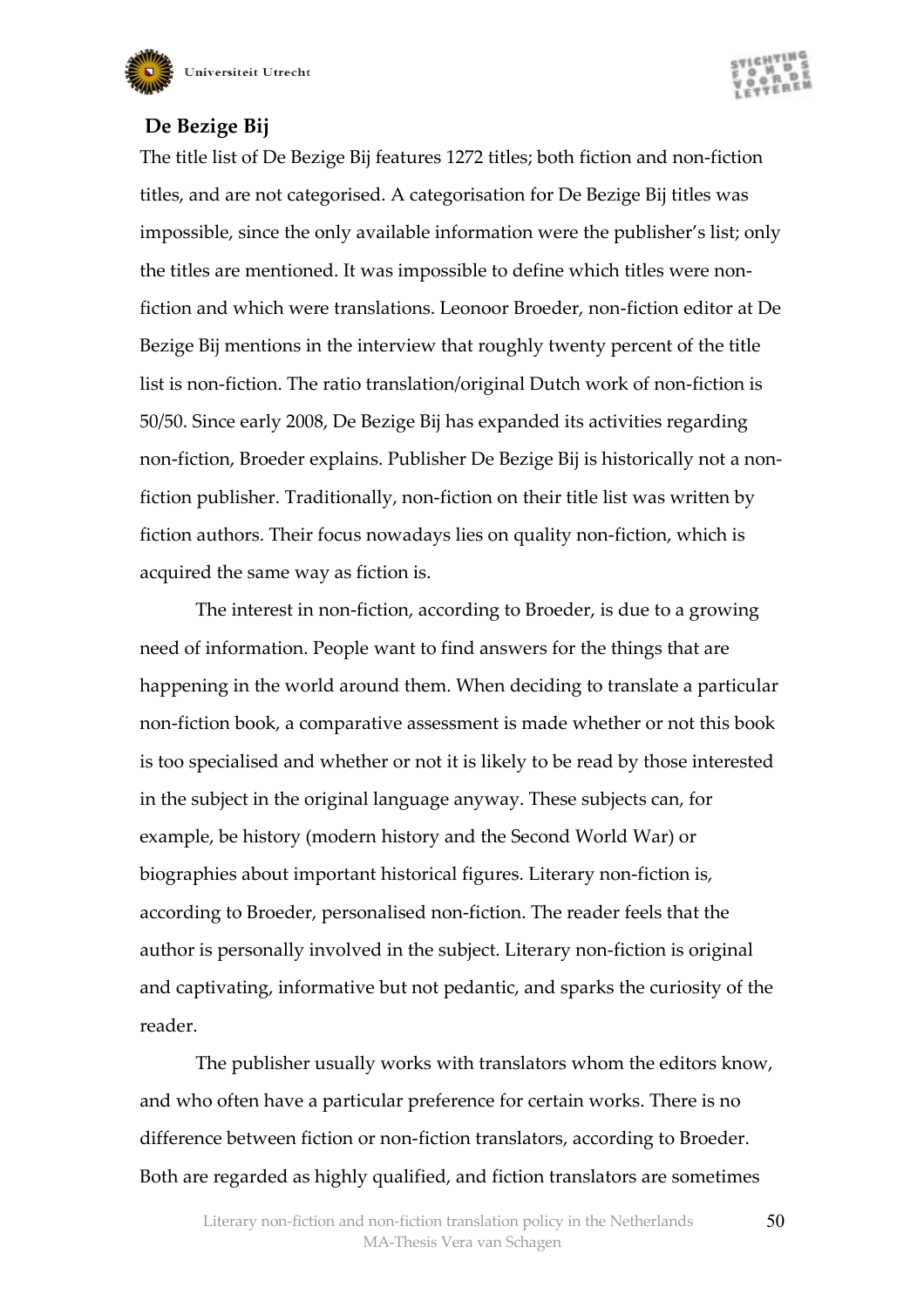

asked for non-fiction translations and the other way around. Broeder mentions that some literary translators decline a non-fiction project – even though they do prefer this genre – because they fear they cannot apply for a grant at the FvdL. This indicates that the translators themselves assess the literary value of the non-fiction projects themselves, prior to the assessment procedure of the FvdL. Since, according to Broeder, all translators are given a model contract for literary translation at De Bezige Bij, the few applications for translation grants for De Bezige Bij non-fiction titles – only five in two years – could be due to the fact that the translators assess their work as nonliterary and refrain from applying for a grant.

#### **Atlas**

The title list of Atlas holds 560 titles, of which 230 are non-fiction. Because several fiction titles occur twice on the website (for example for hard-cover and mid-price editions), the relation fiction/non-fiction can be considered 50/50. The non-fiction segment holds 91 translations and 139 originally Dutch works (40% translation). They can be categorised as follows:

- $\triangleright$  cultural history, (translated: 5 of 36 titles)
- $\triangleright$  philosophy, (translated: 8 of 8)
- $\triangleright$  history, (translated: 8 of 31)
- $\blacktriangleright$  classical, (none)
- $\triangleright$  literature, (translated: 6 of 30)
- $\triangleright$  people and society, (translated: 5 of 19)
- $\triangleright$  people and society, (translated: 5 of 12)
- $\triangleright$  politics, (translated: 6 of 6)
- $\triangleright$  psychology, (none)
- $\triangleright$  travels, (translated: 30 of 52)
- $\triangleright$  spirituality, (translated: 3 of 6)
- $\triangleright$  memoires (translated: 15 of 30)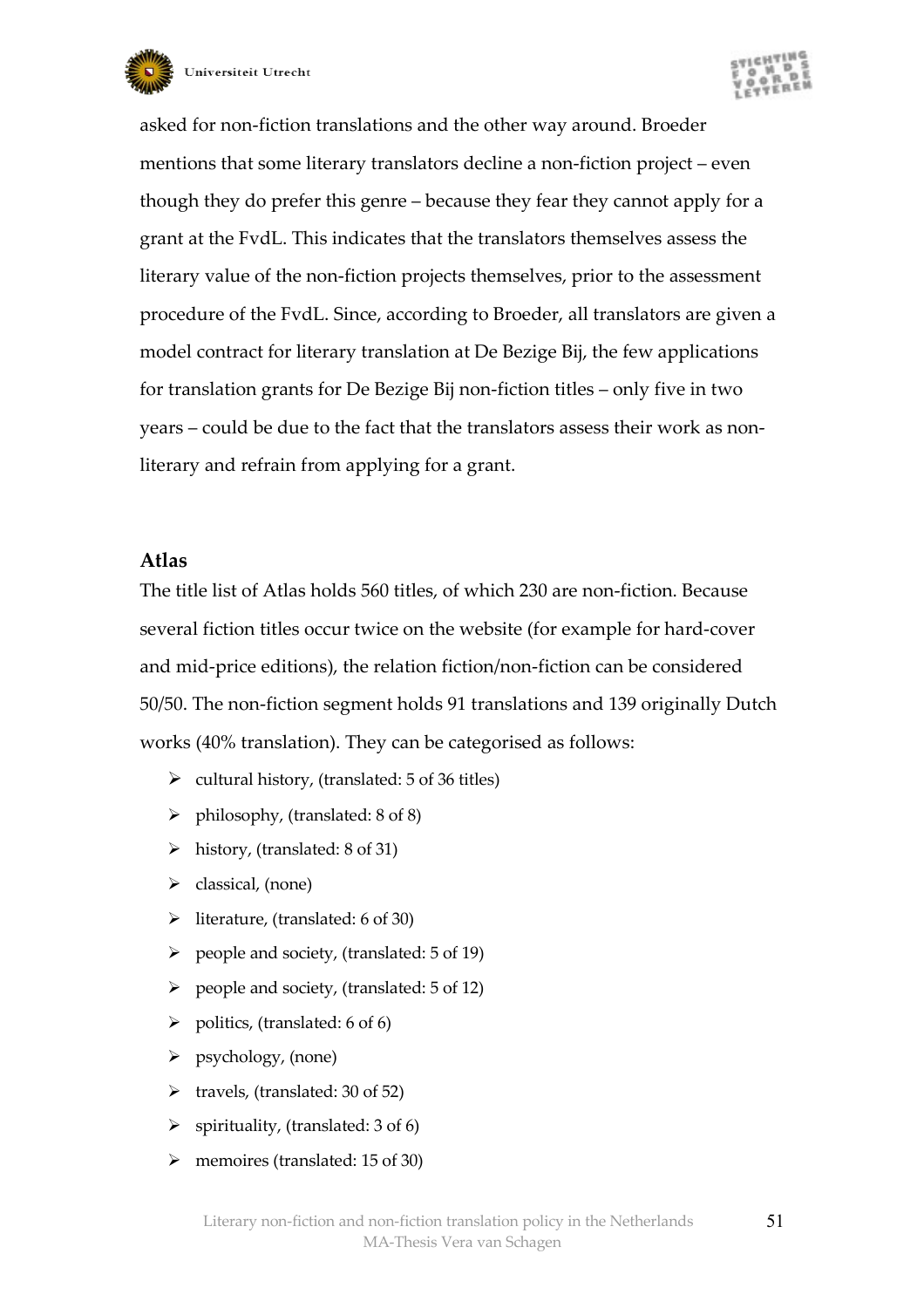

Atlas clearly focuses on travel literature, which is by far the largest category. The traditional NUR-classification for 'literary non-fiction' can be applied to the titles within the category 'literature': these titles are about important literary figures, or literary schools, and are mostly about Dutch authors. 'Narrative non-fiction' at Atlas is often given a NUR 301 code, according to the editors Jessica Nash and Denise Larsen. A well written non-fiction novel is not necessarily classified as literary non-fiction. Both author-oriented nonfiction as subject-oriented non-fiction can become popular. The publisher wants to focus less on translations and more on originally Dutch non-fiction. Dutch non-fiction has a promotional advantage and the publishing process is much more interesting when the writing process can be reviewed. This is a development in non-fiction which is also seen at Meulenhoff and De Arbeiderspers. When Atlas does choose to translate a title, they approach translators which are already known at the publisher and have often also translated titles by the same author. Both non-fiction as fiction translators are offered the model contract.

Atlas' translators are more familiar with the FvdL than those at De Bezige Bij: in 2007 three applicants requested translation grants for Atlas titles, which were all awarded and in 2008, twelve requests were made of which only one was denied because a negative assessment of the translation skills of the applicant.

### **Meulenhoff**

The Meulenhoff title list features 526 titles, of which 186 are non-fiction and 340 are fiction titles. The ratio translation/originally Dutch non-fiction is 62 translations to 92 original Dutch works: translations take up exactly 30%. Cultural history and history are popular categories. Philosophy, psychology,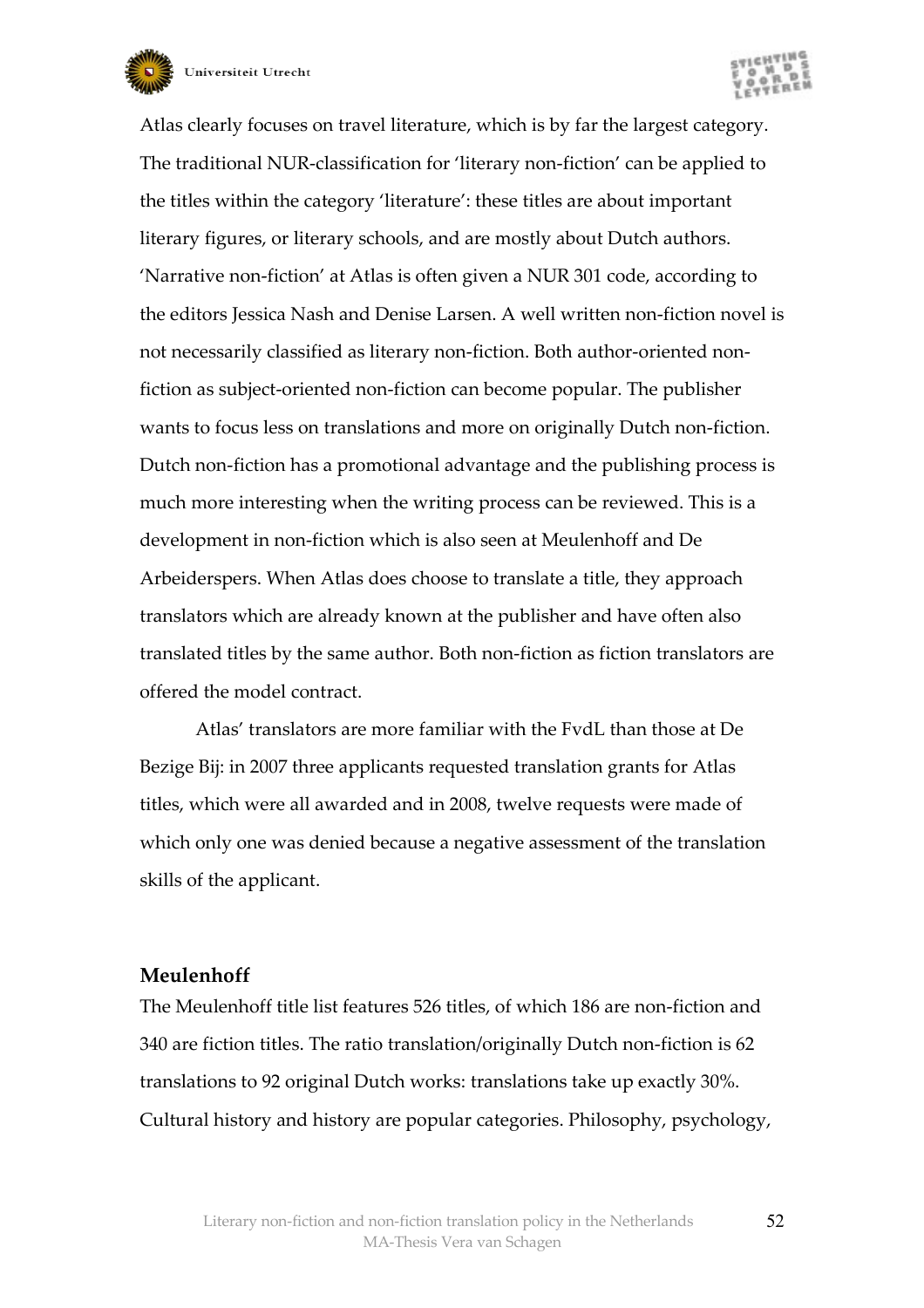

spirituality and travel literature are, as opposed to the other publishers, not

popular at Meulenhoff.

- $\triangleright$  cultural history, (translated: 18 of 38 titles)
- $\blacktriangleright$  philosophy, (translated: 3 of 3)
- $\triangleright$  history, (translated: 13 of 27)
- classical, (none)
- literature, (translated: 0 of 9)
- $\triangleright$  people and society, (translated: 21 of 50)
- $\geq$  people and science, (translated: 5 of 8)
- $\triangleright$  politics, (translated: 2 of 7)
- $\triangleright$  psychology, (translated: 3 of 3)
- $\triangleright$  travels, (translated: 1 of 3)
- $\triangleright$  spirituality, (none)
- $\triangleright$  memoires (translated: 14 of 23)

Non-fiction editor Thijs Bartels at Meulenhoff believes that literary value is important but specialised non-fiction can have literary value as well. The literary value can also reveal itself in a well written book which is accessible for a broad audience. The titles reveal many topical books, for example about the influence of the Islam, or environmental related issues. Like De Arbeiderspers and Atlas, Meulenhoff is planning to focus more on Dutch authors, instead of translating non-fiction from abroad. Dutch authors have a promotional advantage, they can become well known authors in the Netherlands, while the marketing of foreign authors is much more difficult. The writing and publishing process is also often cheaper and can be reviewed more easily. Meulenhoff does give all their translators the same contracts. In 2007 and 2008, the FvdL awarded five translation grants to Meulenhoff titles, and four applicants were denied a grant.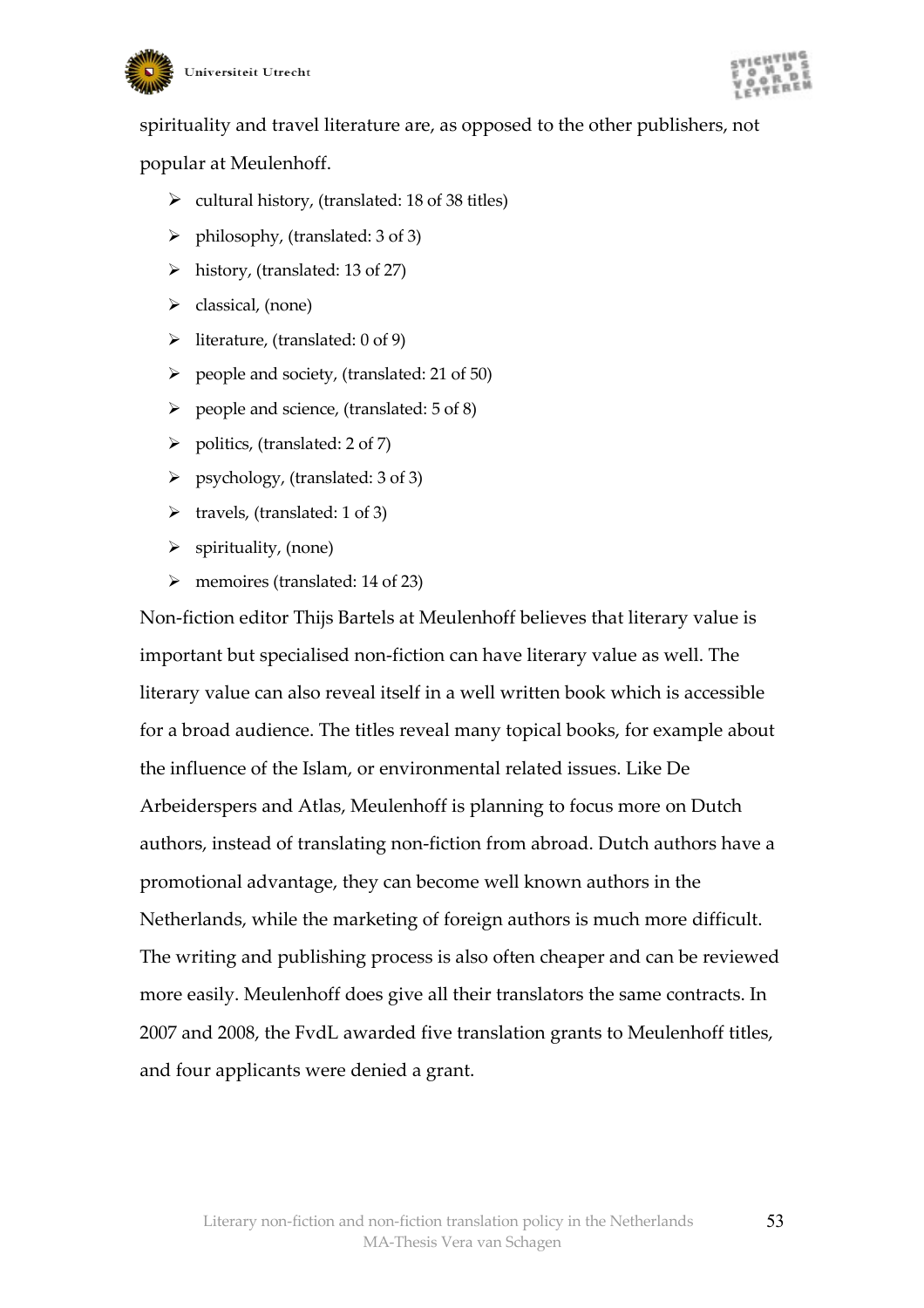

# **De Arbeiderspers**

Because the website of publisher De Arbeiderspers offers a very limited amount of titles, the non-fiction brochure of 2007 was used to make a categorization. 19 originally Dutch non-fiction titles are presented in the brochure and 16 translations, which is almost 50/50. In the 2007 fiction brochure only 25 titles are presented, which makes De Arbeiderspers the only publishers which has more non-fiction than non-fiction titles (59% are nonfiction titles). The title list is, despite being limited, extremely varied and of high quality. The following categories can be distinguished:

- $\triangleright$  cultural history, (translated: 5 of 9 titles)
- $\triangleright$  philosophy, (translated: 2 of 3)
- $\triangleright$  history, (translated: 3 of 5)
- $\blacktriangleright$  classical, (none)
- $\triangleright$  literature, (translated: 2 of 5)
- $\triangleright$  people and society, (translated: 1 of 4)
- $\triangleright$  people and science, (translated: 1 of 4)
- $\triangleright$  politics, (none)
- $\triangleright$  psychology, (none)
- $\triangleright$  travels, (none)
- $\triangleright$  spirituality, (translated: 0 of 1)
- $\triangleright$  memoires (translated: 2 of 4)

In an interview with *Boekblad,* publisher Elik Lettinga of De Arbeiderspers mentions that she focuses on "narrative non-fiction" on the title list of De Arbeiderspers. In this narrative non-fiction, she says, "the voice of the author is more important than the subject" (Romeny, 2009, 12). She also mentions that "without non-fiction it is impossible to have a literary publishers' list, mainly because authors will not be tied down [to one genre]. Non-fiction is also important for the dynamics of the title list"  $(12).^{24}$  $(12).^{24}$  $(12).^{24}$ 

<span id="page-55-0"></span><sup>&</sup>lt;sup>24</sup> "In verhalende non-fictie is de stem van de auteur belangrijker dan het onderwerp. Zonder non-fictie kun je geen literair fonds hebben, alleen al omdat auteurs zich niet laten inperken. Het is ook belangrijk voor de dynamiek van het fonds."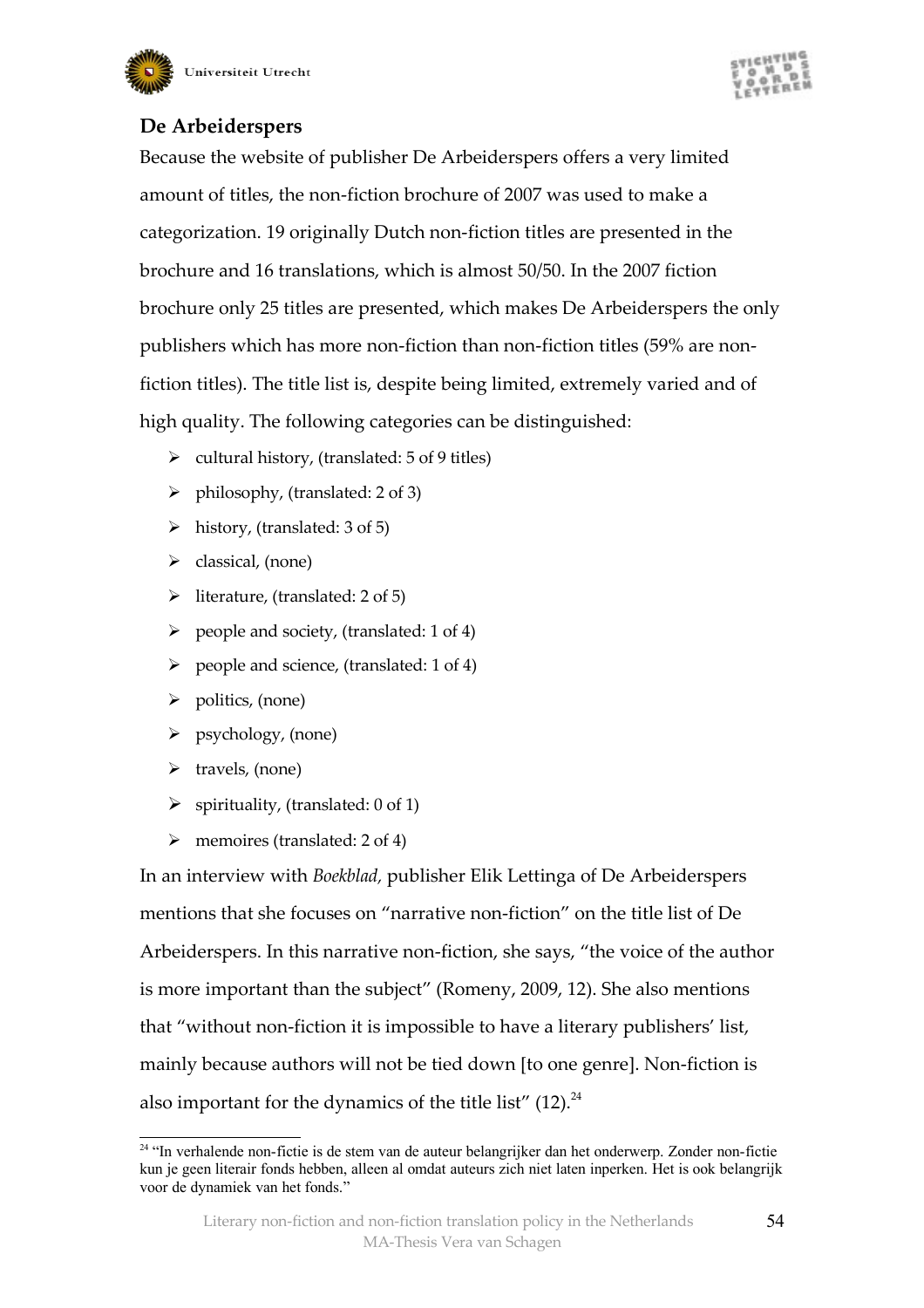

This is reflected in the answers by Michel van de Waart, non-fiction editor of De Arbeiderspers. There are several series, like de 'Privé-domein' series, which consists of autobiographical works and correspondence between authors. Sports is another topic that reoccurs regularly within the publisher's list, but most non-fiction is assessed individually.

A striking development is that De Arbeiderspers will change the presentation of the title list: the brochures will no longer separate fiction from non-fiction, all titles will be presented in one catalogue. This portrays the general trend in literature, Van de Waart explains. The difference between fiction and non-fiction is often difficult to make and fictional books hold nonfictional information while non-fiction books are often very creative and lean heavily on fictional devices. Another development, also referred to at Atlas and Meulenhoff, is that De Arbeiderspers wishes to focus more on Dutch nonfiction authors. This is a promotional decision, because a Dutch author is presented in the media and signing sessions can be organised etc. Both fiction as non-fiction translators are offered the same contracts. The FvdL awarded three titles of De Arbeiderspers with a translation grant in 2007 and 2008, and one request was denied.

#### **Ambo/Anthos**

The ratio fiction/non-fiction on the title list of Ambo/Anthos is nearly 50/50. The non-fiction section consists of 65% translations and 35% originally Dutch works. A categorisation is made as follows on the website of Ambo/Anthos:

- $\triangleright$  cultural history, (translated: 11 of 16 titles)
- $\blacktriangleright$  philosophy, (translated: 15 of 23)
- $\triangleright$  history, (translated: 21 of 30)
- $\triangleright$  classical, (translated: 4 of 5)
- literature, (1: oddly enough they place Dante Alighieri's *Divine Comedy* in this category)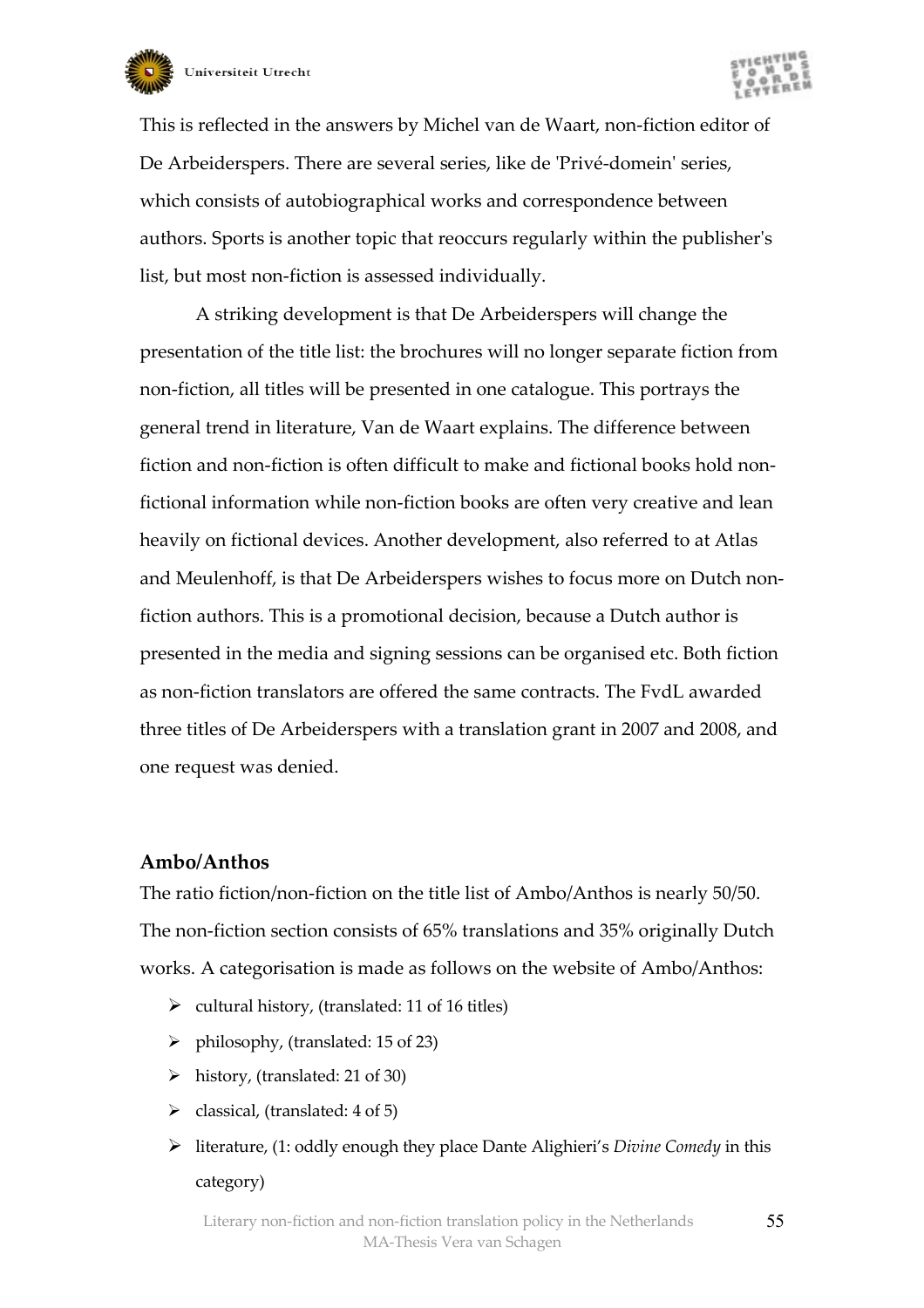

- $\triangleright$  people and society, (translated: 10 of 23)
- $\triangleright$  people and science, (translated: 5 of 5)
- $\triangleright$  politics, (translated: 4 of 5)
- $\triangleright$  psychology, (translated: 7 of 12)
- $\triangleright$  travels, (translated: 2 of 3)
- $\triangleright$  spirituality, (translated: 1 of 1)
- $\triangleright$  memoires (none)

Ambo/Anthos publishes a lot of translations (65%) but non-fiction editor Laurens Ubbink mentions that Ambo/Anthos wants to bring this down to 50%. Works of both fiction and non-fiction are recommended to the publisher by literary agents, American or English scouts and colleague editors. The editors themselves also spot new talent on book fairs, such as the Frankfurt Buchmesse. Traditionally, the Ambo/Anthos' title list features a lot of historical non-fiction, especially about the First World War. Narrative nonfiction about historical or cultural history subjects are often translations, but the narrative non-fiction is also becoming a popular genre by Dutch authors, according to Ubbink. The decision to translate a particular non-fiction book does not differ from a fiction translation. All translators are offered the same literary contracts and often fiction translators are asked to translate nonfiction, Ubbink says. There are also some specialised translators for nonfiction, for example for philosophical books. Translations of literary nonfiction are more often carried out by fiction translators, Ubbink explains, since the style and tone are often more important. They are all offered the same contracts.

Literary non-fiction can be defined by the style and the way in which information is presented, Ubbink says. Information is not presented as straightforward as in 'regular' non-fiction; the reader is seduced by the literary style and it sparks curiosity. Like De Bezige Bij editor Leonoor Broeder, Ubbink considers literary non-fiction a more personal non-fiction.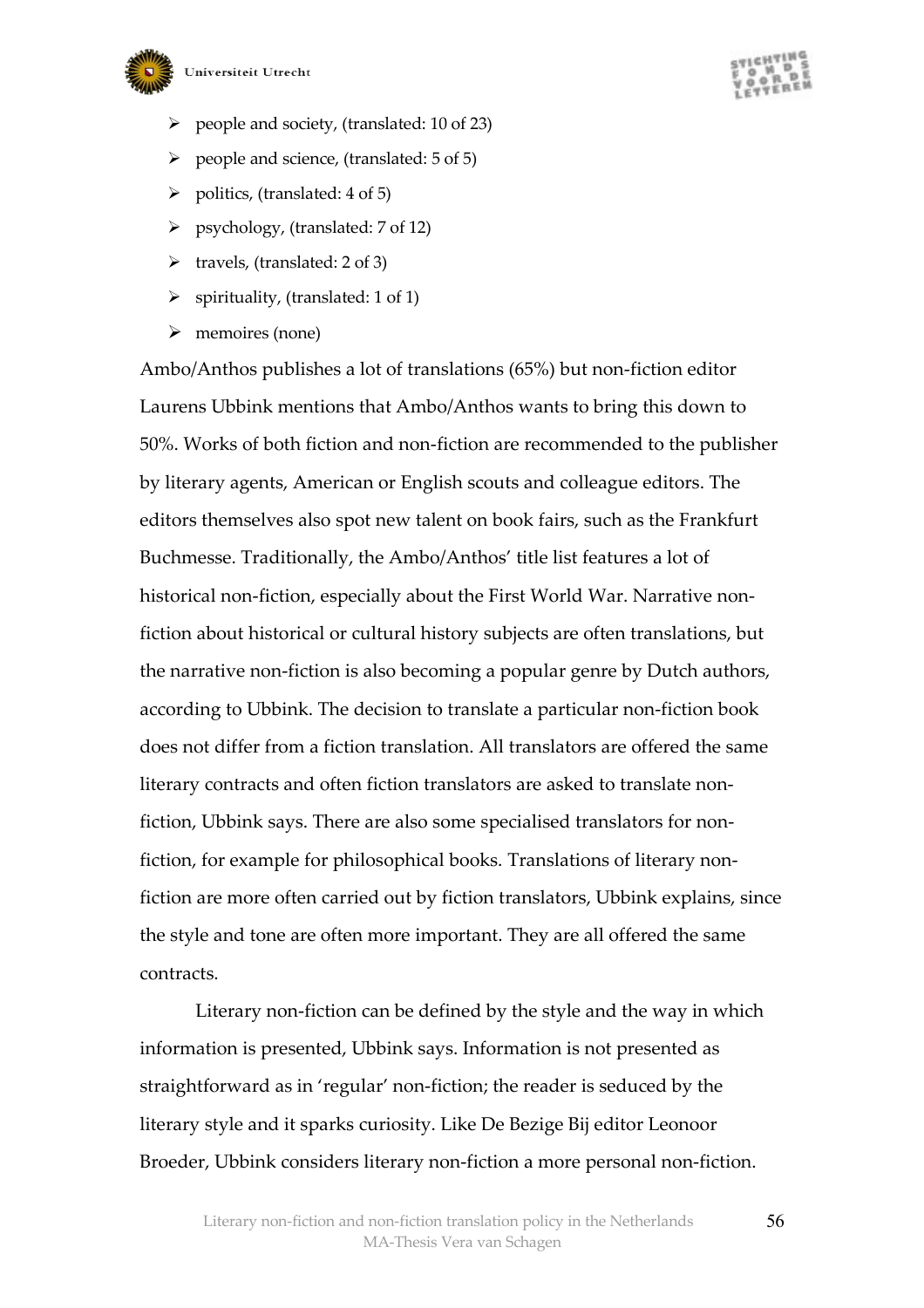

The example he gives is the novel *Stranger to History* by Aatish Taseer, which is a personal account of the author's travels through the Middle East, and his relationship with his father. In 2007 and 2008 only three applicants translating Ambo/Anthos titles were awarded a grant at the FvdL, and one application was denied.

## **Prometheus/Bert Bakker**

The title list of Prometheus/Bert Bakker features 299 fiction titles and 302 nonfiction titles. Of those non-fiction titles, only 48 are translated. With only 16%, this publisher has the fewest translated non-fiction titles of this study. The categorisation is as follows:

- $\triangleright$  cultural history (translated: 11 of 60 titles)
- $\blacktriangleright$  philosophy, (translated: 5 of 16)
- $\triangleright$  history, (translated: 7 of 64)
- $\triangleright$  classical, (translated: 8 of 9, particularly because of Plato series)
- $\triangleright$  literature, (translated: 0 of 4)
- $\geq$  people and society, (translated: 1 of 59)
- $\triangleright$  people and science, (translated: 4 of 19)
- $\triangleright$  politics, (translated: 0 of 16)
- $\triangleright$  psychology, (translated: 1 of 11)
- $\triangleright$  travels, (translated: 3 of 14)
- $\triangleright$  spirituality, (translated: 3 of 9)
- $\triangleright$  memoires (translated: 5 of 21)

'People and society' is, together with 'history', the largest category. 'Classical',

'philosophy' and 'spirituality' have the highest ratio of translations.

Prometheus/Bert Bakker was the only publishers whose non-fiction editor

was not interviewed in the study. Two applicants were awarded a FvdL

translation grant in 2007 and 2008.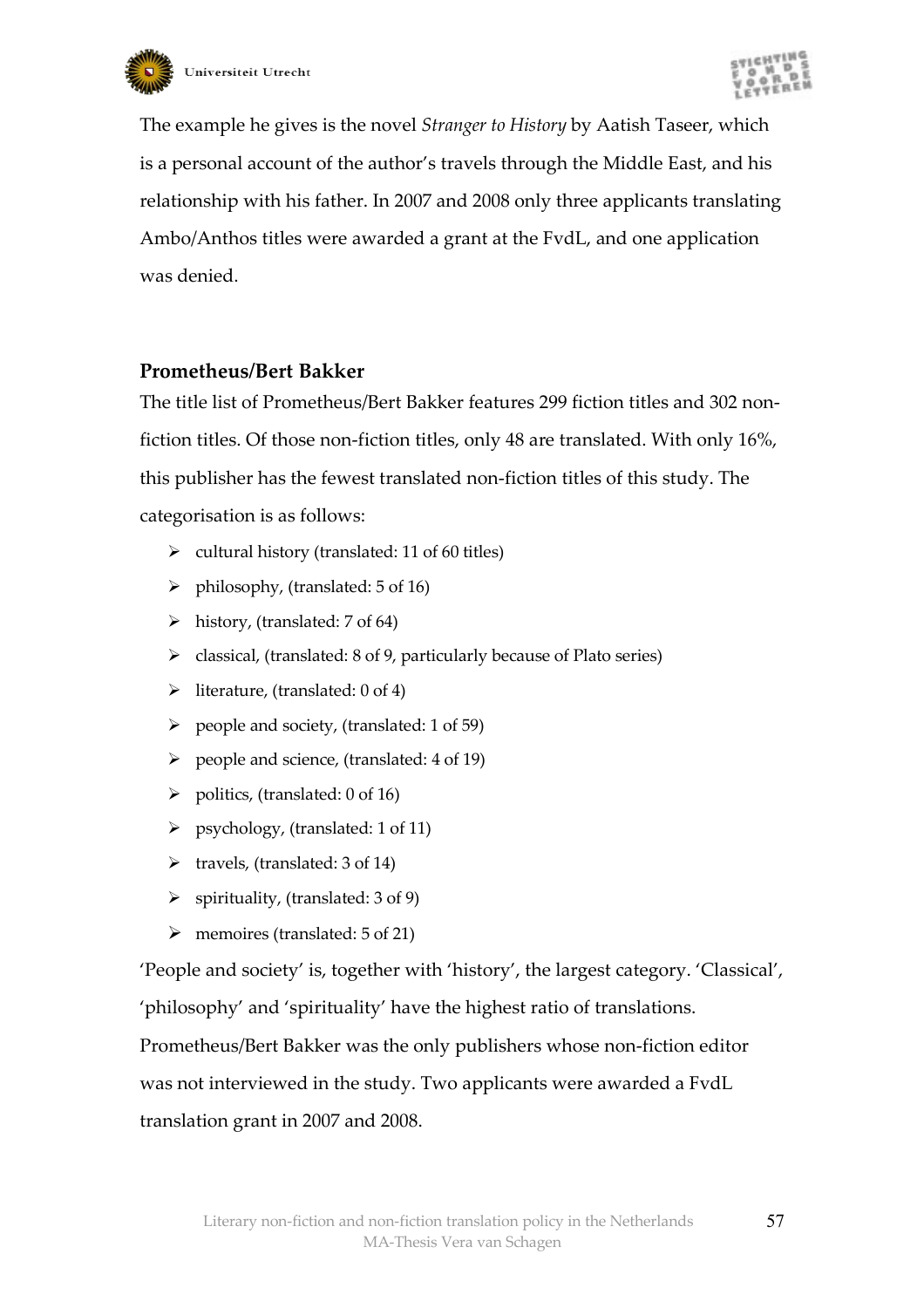

Comparing these publishers and considering the interviews with the non-fiction editors of Atlas, De Bezige Bij, Ambo/Anthos, De Arbeiderspers and Meulenhoff, it can be concluded that non-fiction takes up a large part of every publisher's lists. This is especially true for De Arbeiderspers, where 59% of all titles is non-fiction. For Atlas, Prometheus/Bert Bakker and Ambo/ Anthos, the ratio fiction/non-fiction is almost 50/50. At Meulenhoff, nonfiction takes up 35% of all titles, and De Bezige Bij has the fewest non-fiction titles: 20% of all titles.

The ratio of translations differs from 40% of all non-fiction titles for both Atlas and Meulenhoff, 46% for De Arbeiderspers, 65% for Ambo/Anthos and only 16% for Prometheus/Bert Bakker. Publisher De Bezige Bij translates about 50% of their non-fiction titles, according to Leonoor Broeder. A development to which the editors at Atlas, Meulenhoff, De Arbeiderspers and Ambo/Anthos refer, is that the publishers want to reduce their translated nonfiction. The reason is that the writing process of originally Dutch works is more interesting, the process can be assessed more easily and there is a promotional advantage. Also, the authors could have a professional network of writers or journalists who could be useful for the publisher. All editors mention they offer their non-fiction translators the model contract for literary translations, which is identical to fiction translations. They also mention that despite the fact that although some literary translators have a preference for fiction or non-fiction, they are all regarded highly qualified to translate both.

The chart below visualises the ratio fiction/non-fiction and translation/ originally Dutch non-fiction.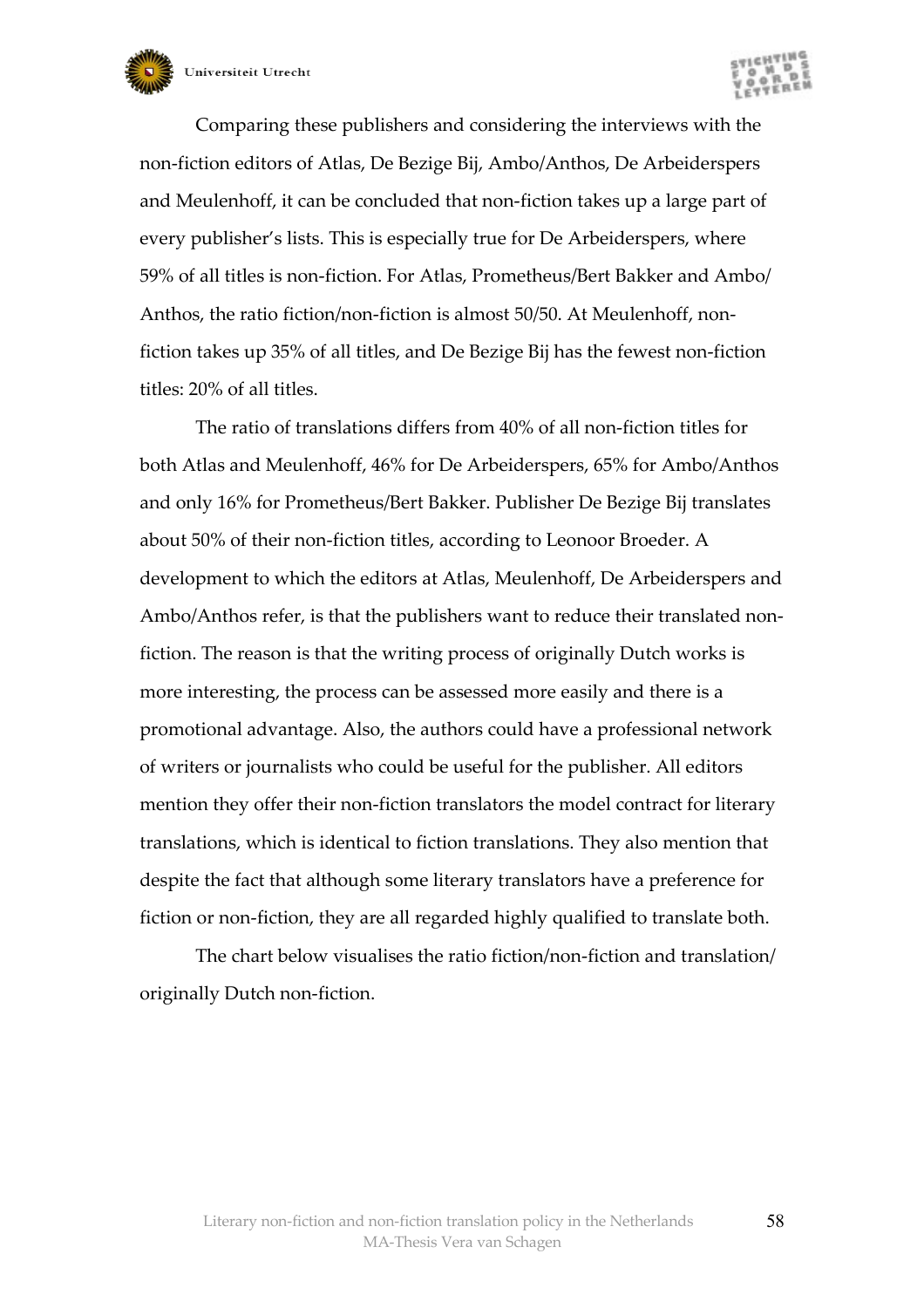

**STICHTING**<br>FOORDE

#### **N o n - f i c t i o n r a t i o D u t c h P u b l i s h e r s**



A complete overview of all publishers is presented on the next page.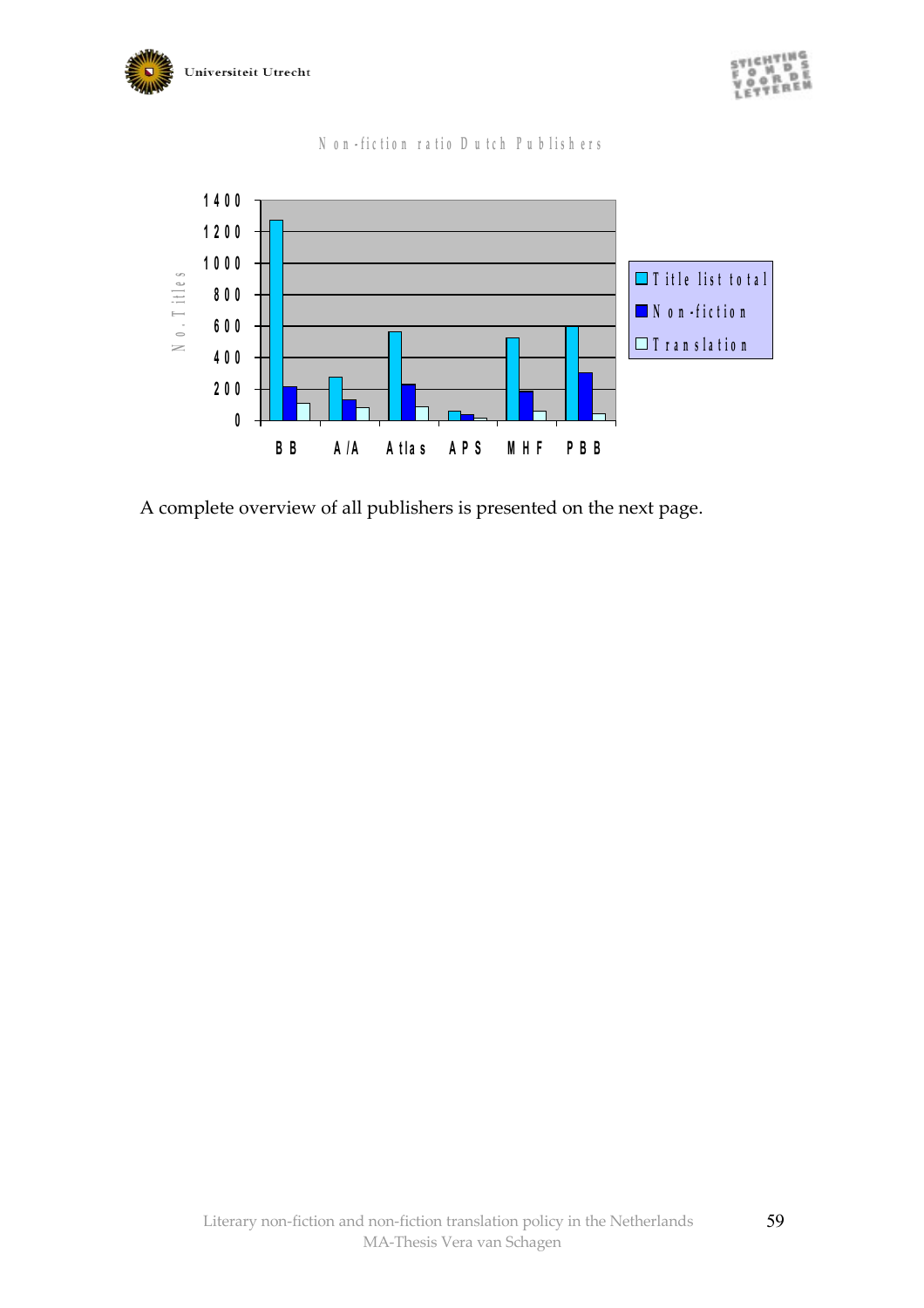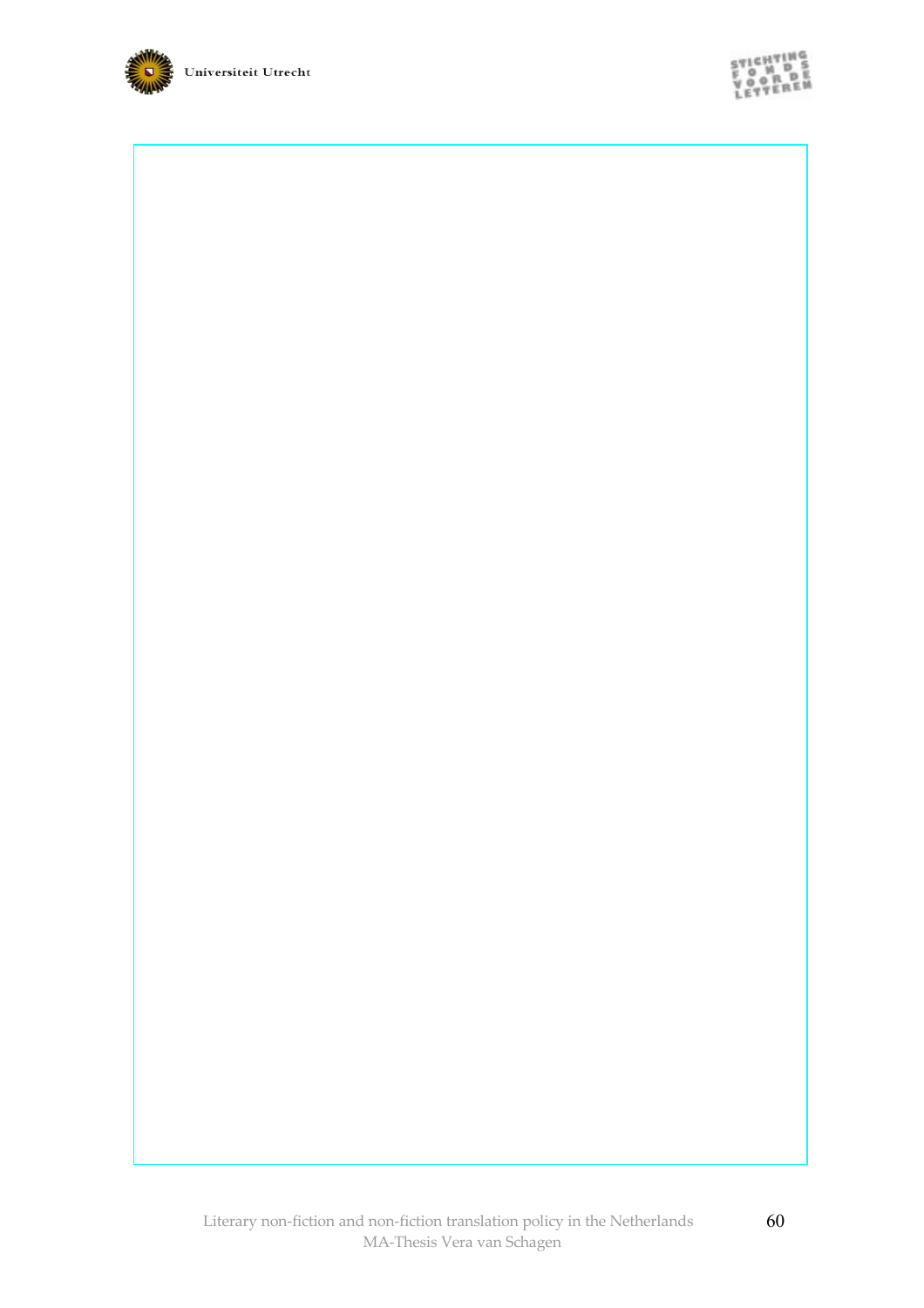

As shown, the ratio translated non-fiction differs from 8% to 30%. The average is 16.9% for all six publishers. At the FvdL, 13.7% of all titles awarded a translation grant are non-fiction titles, which is rather close to the average ratio translated non-fiction at these six literary publishers. These numbers, however, are not really representative because there only six publishers were incorporated in this study, and their percentages differ from 8 to 30%. Also, the numbers of the FvdL are based on the total number of applications in a two year-period (2007-2008), while the title lists of the publishers feature titles which could be published ten years ago. This information, however, cannot be verified. Like sales figures, numbers about the amount of titles or the year of publication are hard to get by. All six publishers did not have easy access to information about year of publication, if the title was a translation, and if so, who the translator was. This does not only demonstrate an unsystematic approach to the way in which the publishers present their titles, but also a limited recognition of the cultural importance of literary translators by the publishing industry.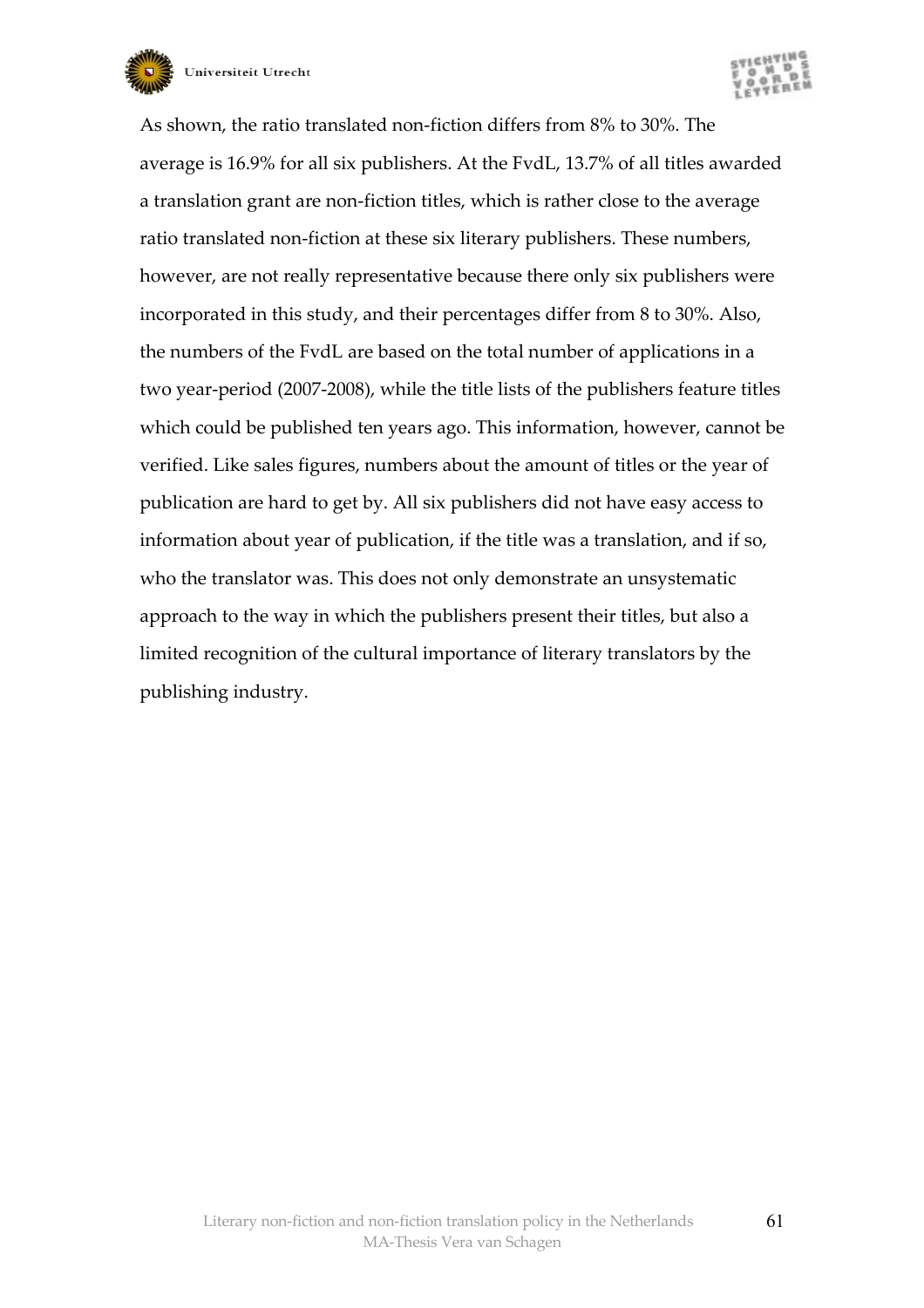

# *Translators*

When a publisher acquires a foreign manuscript, the editors decide who they prefer for the translation of the text. Usually, the publisher works with a selection of translators who have worked with the editors before, and the translators often have their own speciality. This is usually the case with nonfiction, since it can be highly specialised. This was also acknowledged by the non-fiction editors in the five interviews, but they also referred to personal preference of literary translators. Some translators prefer non-fiction to fiction. Kris Humbeeck and Francine Smink carried out a study for the Dutch Language Union titled: "Literair vertalen: van twee kanten bekeken" ("Literary translation: a two-sided observation"), in which they asked nine publishers in the Netherlands and Flanders and several literary translators about the relationship between the publisher and translator. They mention that for non-fiction: "the quality and reputation of the translator is for non-fiction titles of less importance, as opposed to fiction" (Humbeeck, 20).<sup>[25](#page-63-0)</sup> In the study of the FvdL, this could not be concluded. It has to be pointed out, however, that the study of the FvdL only focuses on five publishers of literary work, while other publishers who publish non-literary work may treat their translators differently. No other reference is made to the translation of non-fiction in the study of Humbeeck, since its focus is the translation of fiction.

The degree of difficulty for translating non-fiction is often the same, or even higher than for fiction. Non-fiction editor Laurens Ubbink at Ambo/Anthos mentions that in non-fiction many facts have to be checked, or the use of language influences the degree of difficulty, for example with philosophical texts. Ubbink mentions that for narrative non-fiction, he often

<span id="page-63-0"></span><sup>&</sup>lt;sup>25</sup> "Voor non-fictie geldt dat de kwaliteit en 'naam' van de vertaler minder belangrijk is dan voor literaire titels."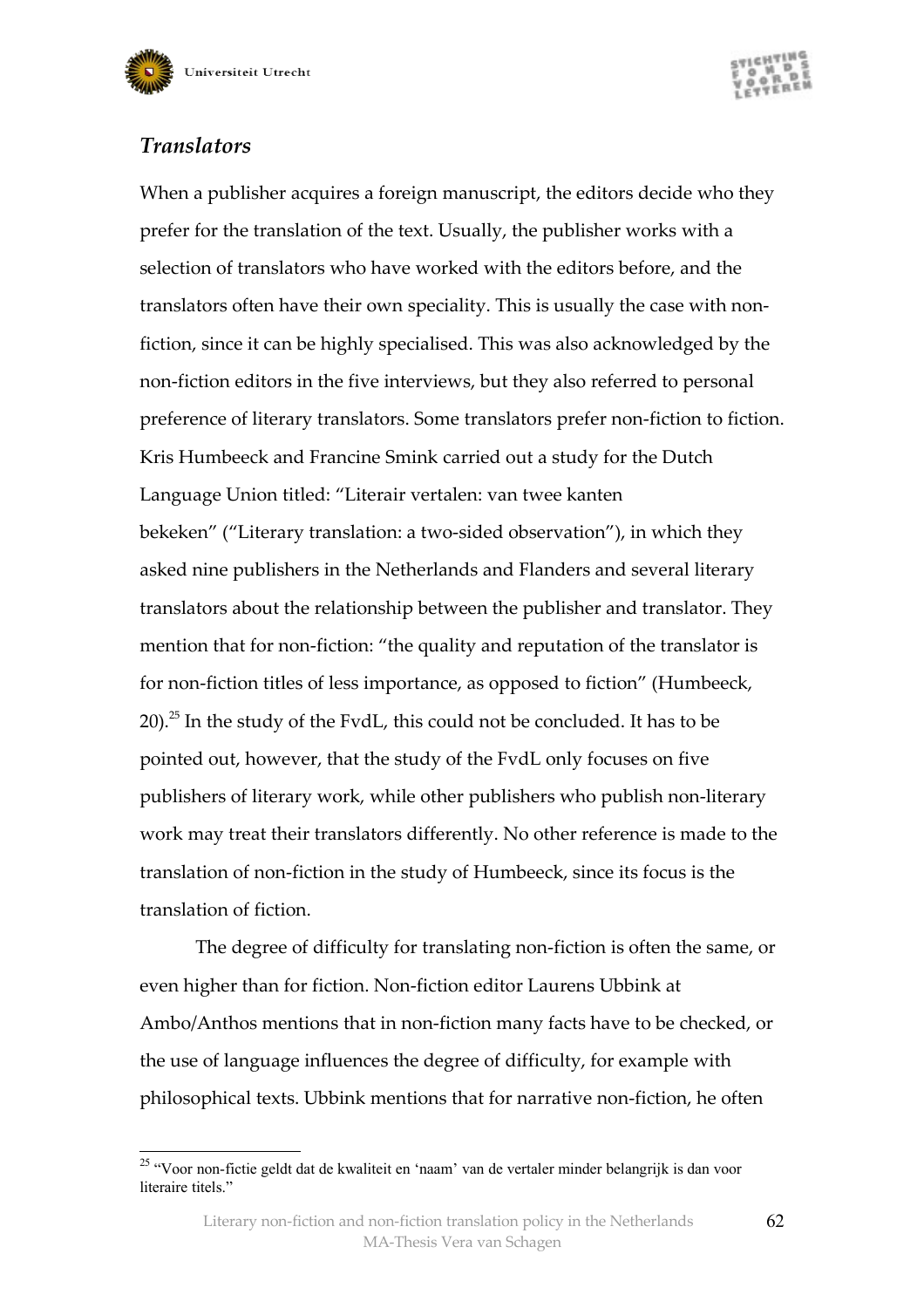

contacts a literary translator who usually translates fiction, because style and tone are important in narrative or literary non-fiction. All editors mention that every translator receives the same payment, as set in the model contract for literary translation. An important observation is that the editors are often confronted with translators declining non-fiction translation projects – despite being offered the model contract for literary translation – because they fear they will be denied a grant at the FvdL. This was pointed out by editors at De Bezige Bij, Meulenhoff and Atlas.

The model contract for literary translations was initiated by the VvL (The Dutch Writers' Guild) in the mid eighties, and was set as a criterion when applying for a translation grant at the VFL and the FvdL. Usually, when the literary quality of the text is acknowledged, the translator receives this standard contract, in which the minimum word-rate in a literary translation is set at 6,2 eurocents. However, when there is doubt about the literary quality of the text, the publisher can offer the translator a much lower word-rate. In this case, the translator is often in no position to negotiate. If they do not accept the contract, the publisher will find someone else.

The Expertise Centre Literary Translation (ELV) mention on their website that these practices occur regularly. They say that the word rate, which is a required minimum as set by the funds, is often used as a maximum by the publishers in the Netherlands and Flanders. When there is doubt about the literary quality of the text, the translators are offered a significantly lower rate. This could often be the case with non-fiction.

Since the editors of the five publishers mention that they offer the model contract for literary translation to their literary translators, the FvdL was very curious if the translators provided the same answer. Twenty-two translators were contacted via correspondence information on the website of the VvL and information of the FvdL itself. The study did want to target translators who were unfamiliar with the FvdL, but their correspondence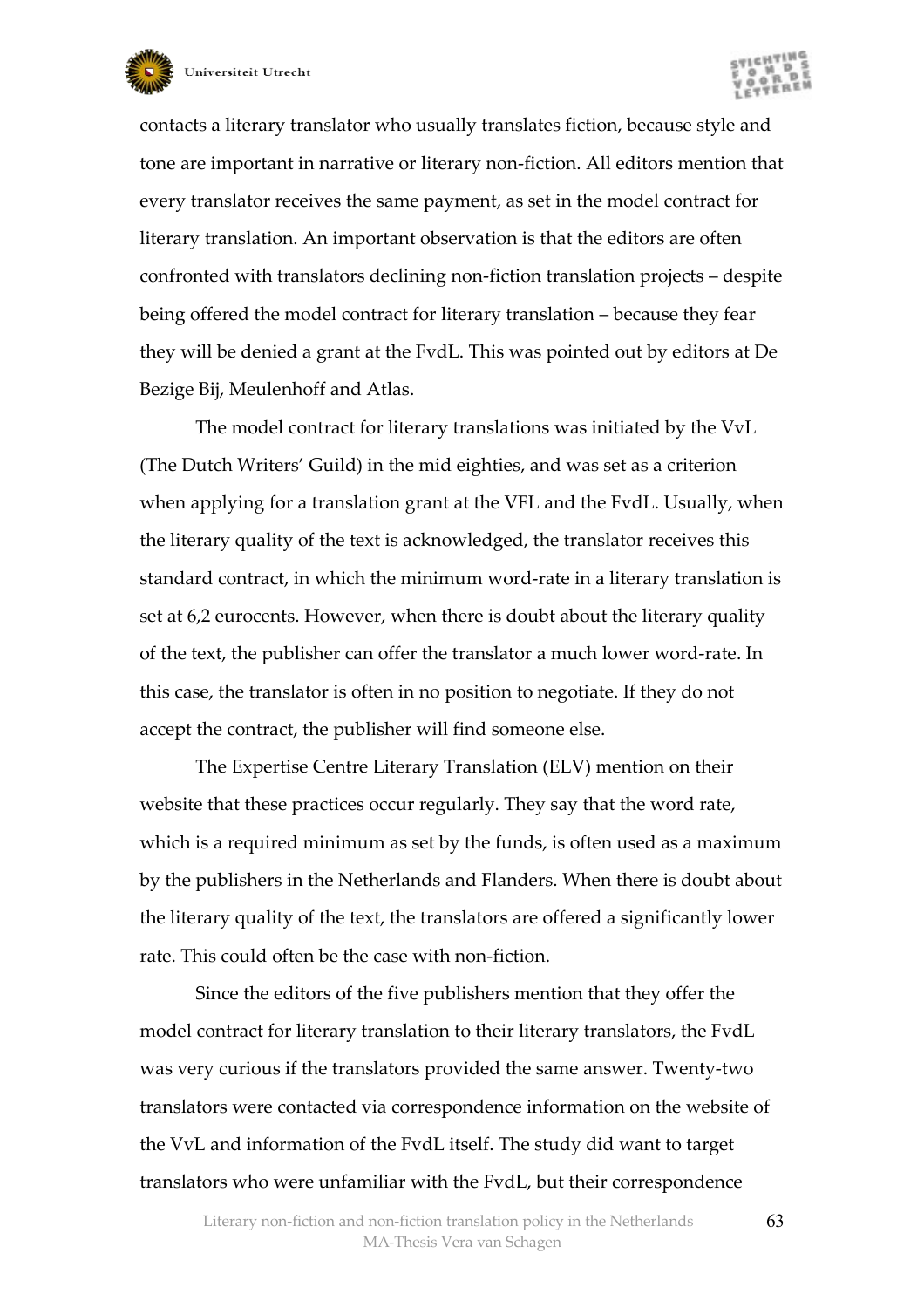

information was unavailable, or these translators did not return the questionnaire. Twelve literary translators eventually returned the questionnaire, of whom eleven had ever applied for a translation grant for a (non-fiction) project. Their answers offer the following information:

The translators were all established translators, with over six years of experience. All translators except one have translated both fiction as nonfiction. One translator has not yet translated fiction, only non-fiction. One translator mentions that he considers literary translating a specialty, while fiction and non-fiction are just different genres, which explains the 'partly' in the first row of the table. Several translators mention assessing the literary quality of their non-fiction project themselves before applying for a grant, and some mention that this has lead to refraining from application.

The degree of difficulty does not differ between fiction and non-fiction, according to five respondents. Seven respondents mention that translating non-fiction is different or even more difficult than fiction, because non-fiction often features a lot of facts and jargon and all sources have to be checked. This sometimes even leads to the identification of faults in the source texts, one translator mentions. Turning a highly specialised text into a stylistically beautiful and accessible text is the major challenge when translating nonfiction, one translator explains. The FvdL should also subsidise non-fiction which has a particular value to the Dutch (literary) culture and which makes scientific information available for a broad audience. The content should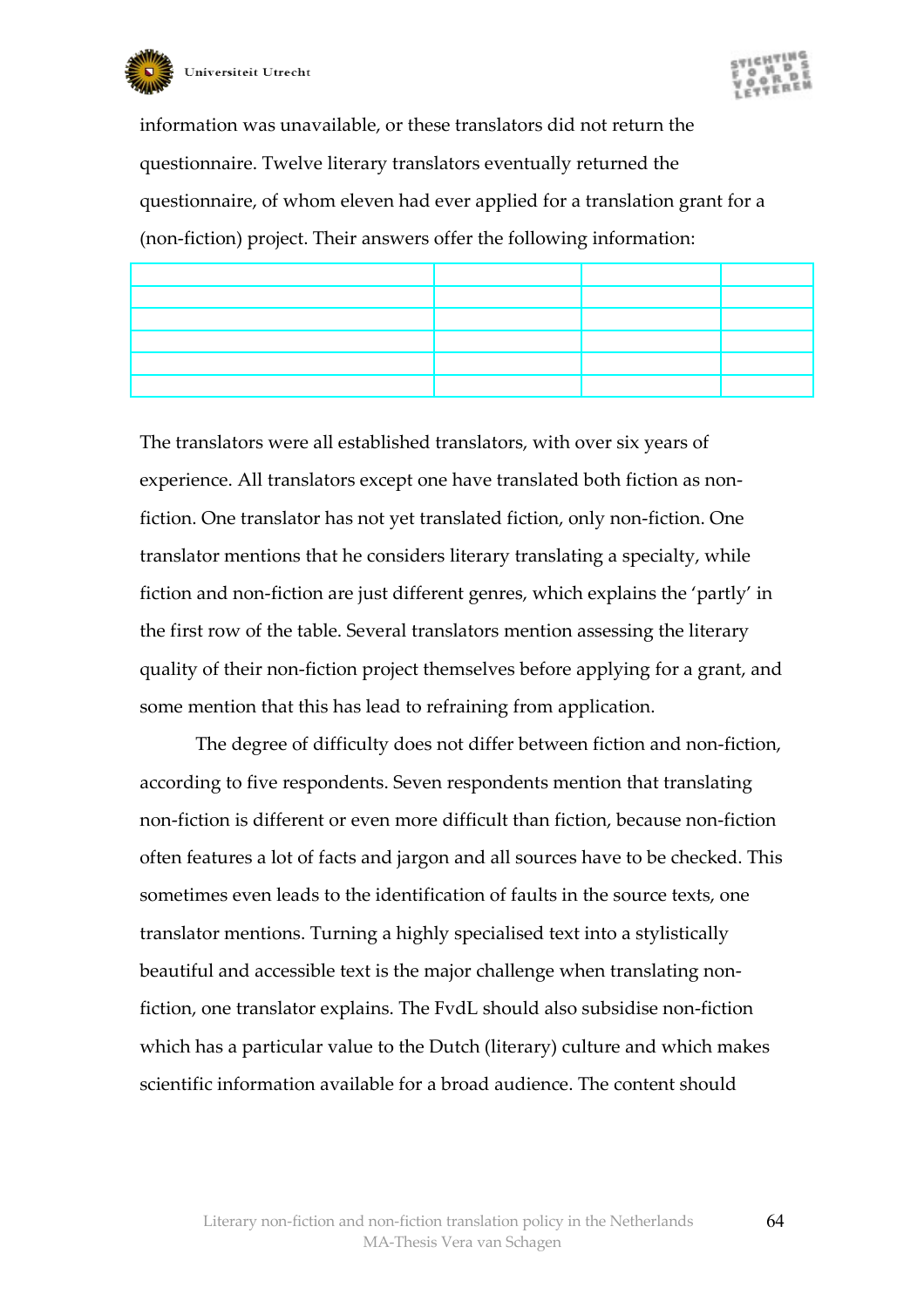

provide a "new insight or surprising point of view",<sup>[26](#page-66-0)</sup> according to a respondent.

### **Comparison publishers and translators**

The most important observation is that both literary translators as publishers – despite having appointed non-fiction editors – do not approach fiction or non-fiction differently. All translators except one have translated both fiction and non-fiction, and publishers have only a slightly different approach, or no different approach at all when acquiring non-fiction titles. The editors of the five publishers mention they all provide their translators with a model contract for literary translation. This leads to the re-evaluation of the three hypotheses by the FvdL:

- the publishers fail to provide their literary translators with a model contract for literary translations, so these translators cannot apply for a subsidiary at the FvdL
- the publishers use different translators for the translation of non-fiction than for fiction, and these translators are unaware of the possibility to apply for a grant at the FvdL

<span id="page-66-0"></span> the publishers use the same translators for both fiction as non-fiction, but translators are unaware they can apply for a grant for non-fiction. The first two hypotheses do not seem to hold up for these particular five publishers and twelve literary translators. Both the editors in the interviews, as the literary translators in the questionnaires, mention working with the model contract, and editors often ask fiction translators for non-fiction translations and the other way around. All translators but one have also translated fiction. There are signs that some translators are indeed unaware of the possibility to apply for a grant for non-fiction, and those who are aware of the possibility asses the literary quality of their projects themselves before  $26$  "(...) de nieuwe inzichten of het verrassende perspectief"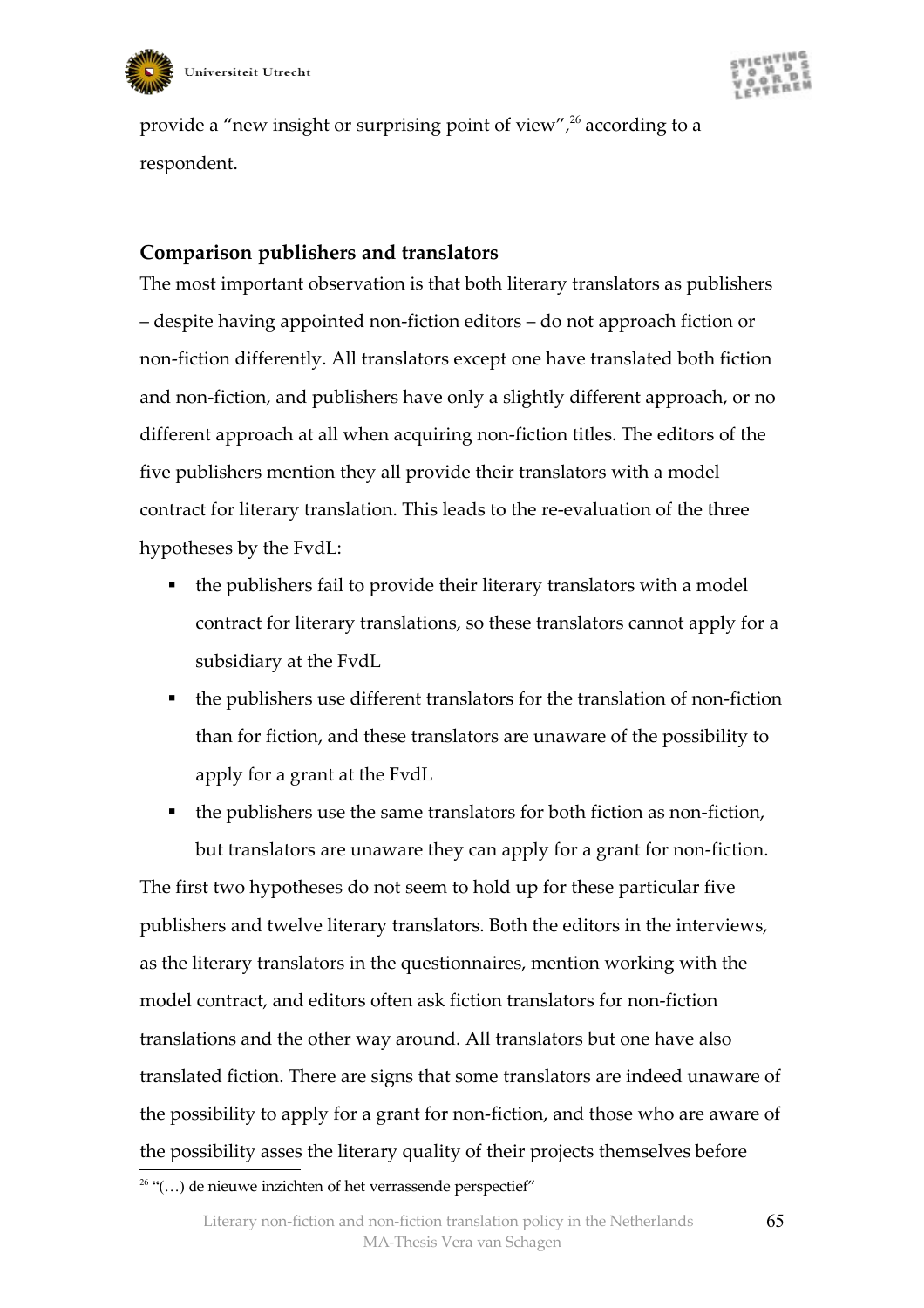

starting the application process. When the translators refrain from applying for a grant it is unclear whether these applications would pass the criteria as set by the FvdL, or whether these translators do indeed assess the (lack of) literary value of their projects correctly.

It has to be mentioned, though, that the publishers in this study were well-established, literary publishers, who focus on quality both in the production of literary texts as well as their translations. The translators were all well-established professional translators, who may have worked without a model contract in the past, but are now experienced enough to have a strong negotiation position. Literary translators who do not work for wellestablished publishers, or publishers who focus on non-literary texts, and translators who are not experienced enough to have a strong negotiation position, often have no other option than to work for a word-rate which is often 30% below the minimum word-rate as set in the model contract. It can not be said that the three hypotheses can be rejected completely, since the scope of this study was limited. The monitoring of the quality and cultural value of literary translators should also focus on these translators and these publishers. Publishers should be made aware of the importance of quality translations, for both fiction and non-fiction, and the need for improved working conditions for literary translators.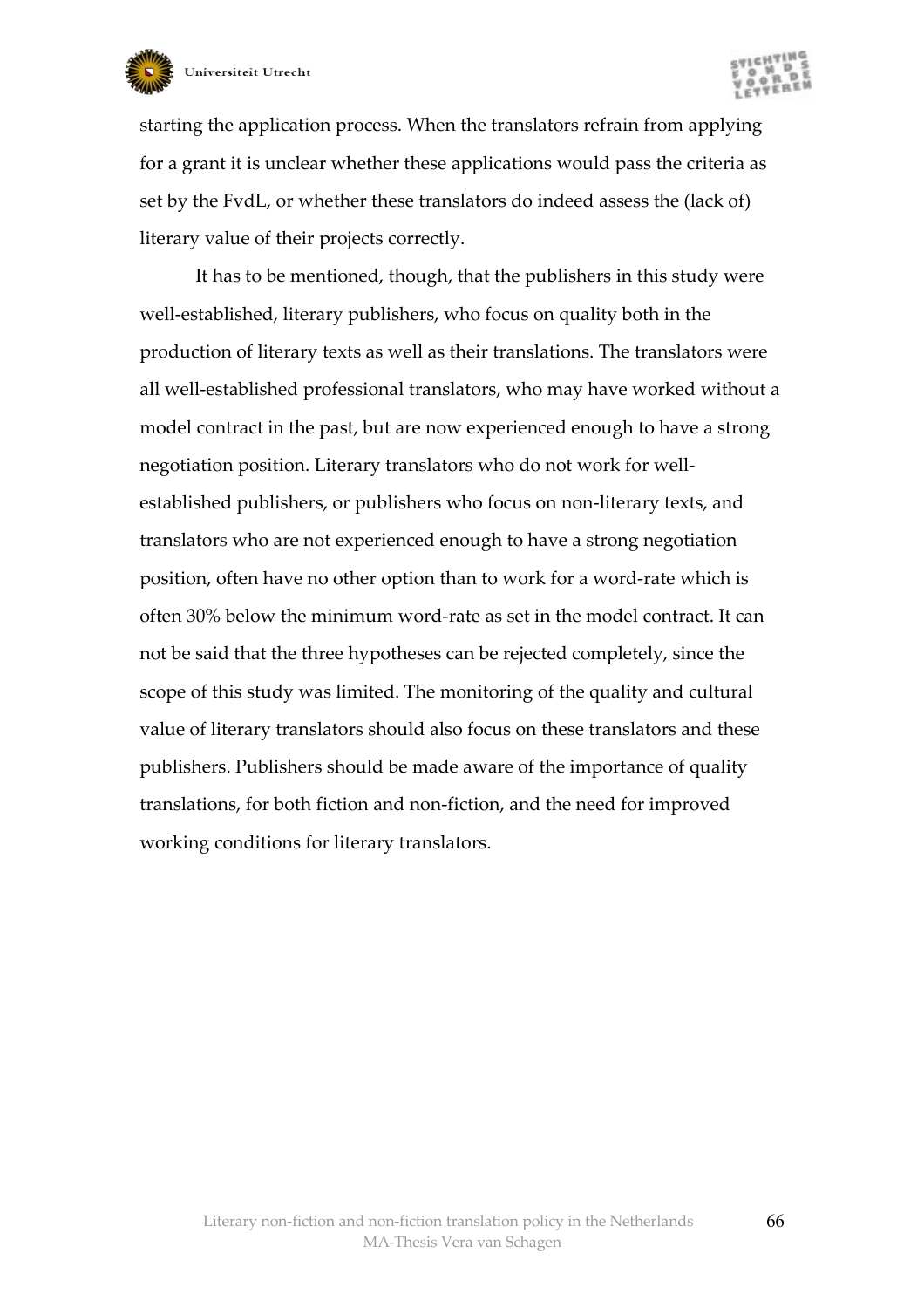

### *Recommendations non-fiction policy*

The FvdL has trouble defining their policy for the subsidisation of culturally important non-fiction. The criteria for non-fiction at different literary funds show that good non-fiction is considered innovative, investigative, and creative and shows a high level of involvement of the author to his or her subject. The FvdL also wants to keep focussing on the literary value of culturally important non-fiction when assessing the source texts. Advisers regard the criteria as vague and applicants express that assessment comes across as arbitrary, which displays a need for a more clear definition of the criteria for non-fiction. The criteria of several literary funds can be combined to help a more clear definition of the criteria and an inventory of the opinions of literary critics, non-fiction editors and literary translators can also be used to specify the criteria of the FvdL. These criteria should be communicated to both advisers, but also to literary translators and even to publishers, since they are often confronted with translators declining non-fiction projects because they fear they will be denied a grant. The criteria should also be published on the website of the FvdL.

The border between literary non-fiction projects and journalistic nonfiction projects is often not clear. Many literary critics reflect on the journalistic properties of many works of literary non-fiction and the question is why these field are kept separate. The FvdL communicates with the FBJP where biographies are involved, since biographies of literary figures are subsidised by the FvdL, while biographies of literary figures who were also active in other cultural fields are subsidised by the FBJP, but the biography might not be the only genre in which overlap is seen between literature and journalism. The FBJP does not subsidise translations, so the FvdL should perhaps be more flexible in the subsidisation of a more journalistic nonfiction.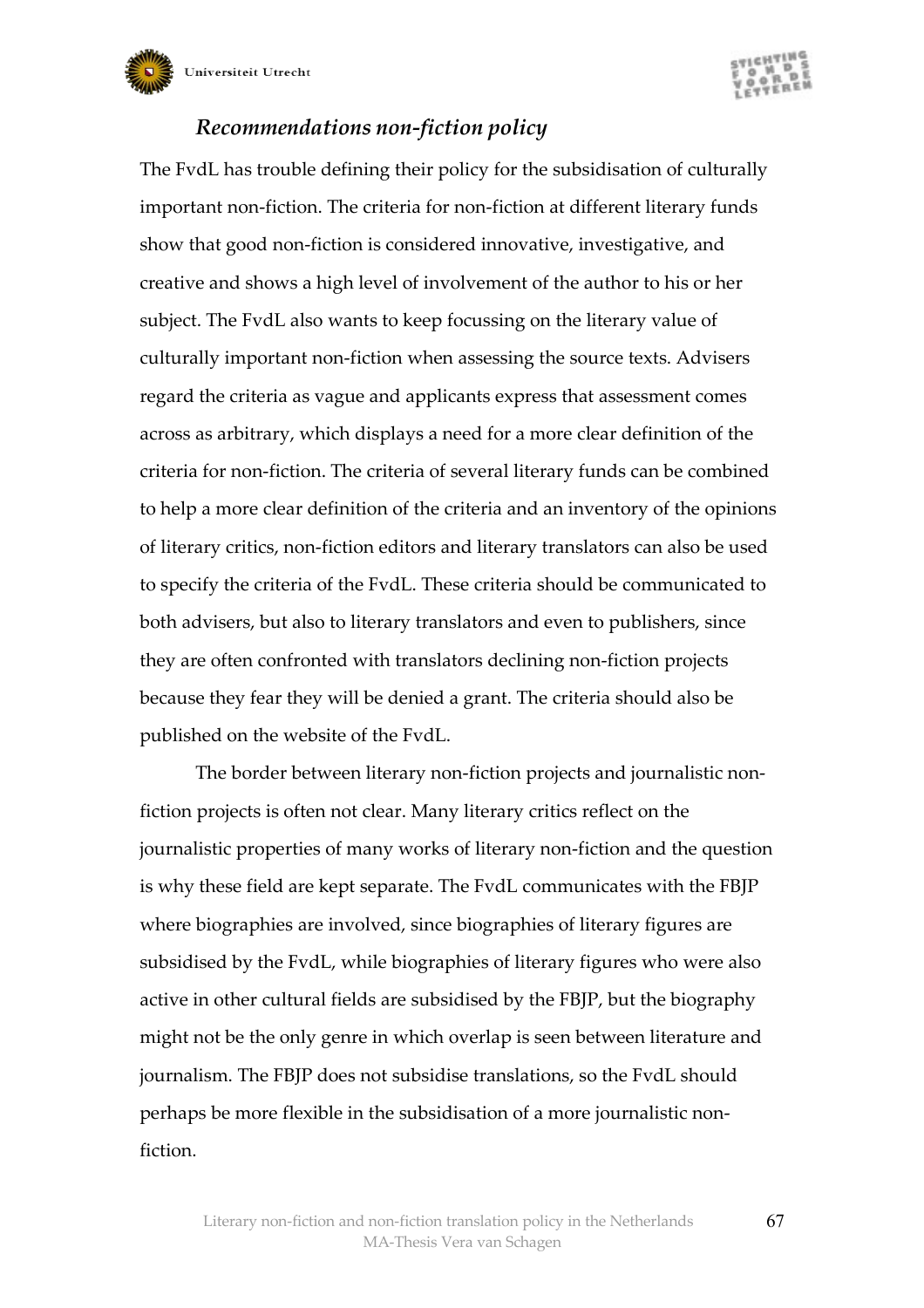

# **Conclusion**

When assessing the non-fiction policy of the FvdL, the notion non-fiction has to be examined to understand the problems involved in defining a clear a manageable policy for the subsidisation of translation projects. This manageable policy is for a large part based on setting clear criteria for culturally important non-fiction. The quality of culturally important nonfiction is mostly based on the literary value, since the FvdL wants to stimulate the quality and availability of Dutch and Frisian literature. When assessing the literary value of non-fiction, the scope can be quickly limited to literary non-fiction. This genre, however, also causes confusion.

Many different terms surround literary non-fiction. Literary non-fiction seems to originate from *new journalism.* New journalism focuses on the development within journalism from the sixties onwards, when authors began displaying fictional devices such as an elaborate narrative or dialogue in non-fiction texts – journalistic articles and non-fiction novels. This development was seen as a reaction to the incomprehensibility of reality: fact was sometimes stranger than fiction. This was for example the case with Truman Capote's *In Cold Blood,* a popular non-fiction book, written in 1966. New journalism lead to the recognition of the non-fiction novel, which is presented as one of four genres within the literary non-fiction. The other three are the essay, the biography and the autobiography.

In the non-fiction novel, journalists and authors alike focus on a more personalistic mode of writing. The stories are about reality, but in a way which was unprecedented. These new novels were not realistic novels, but almost autobiographic. The literary development of writing personalistic books was noticed in both journalistic as in literary circles. In the seventies, many literary scholars paid attention to this new mode of literature, and all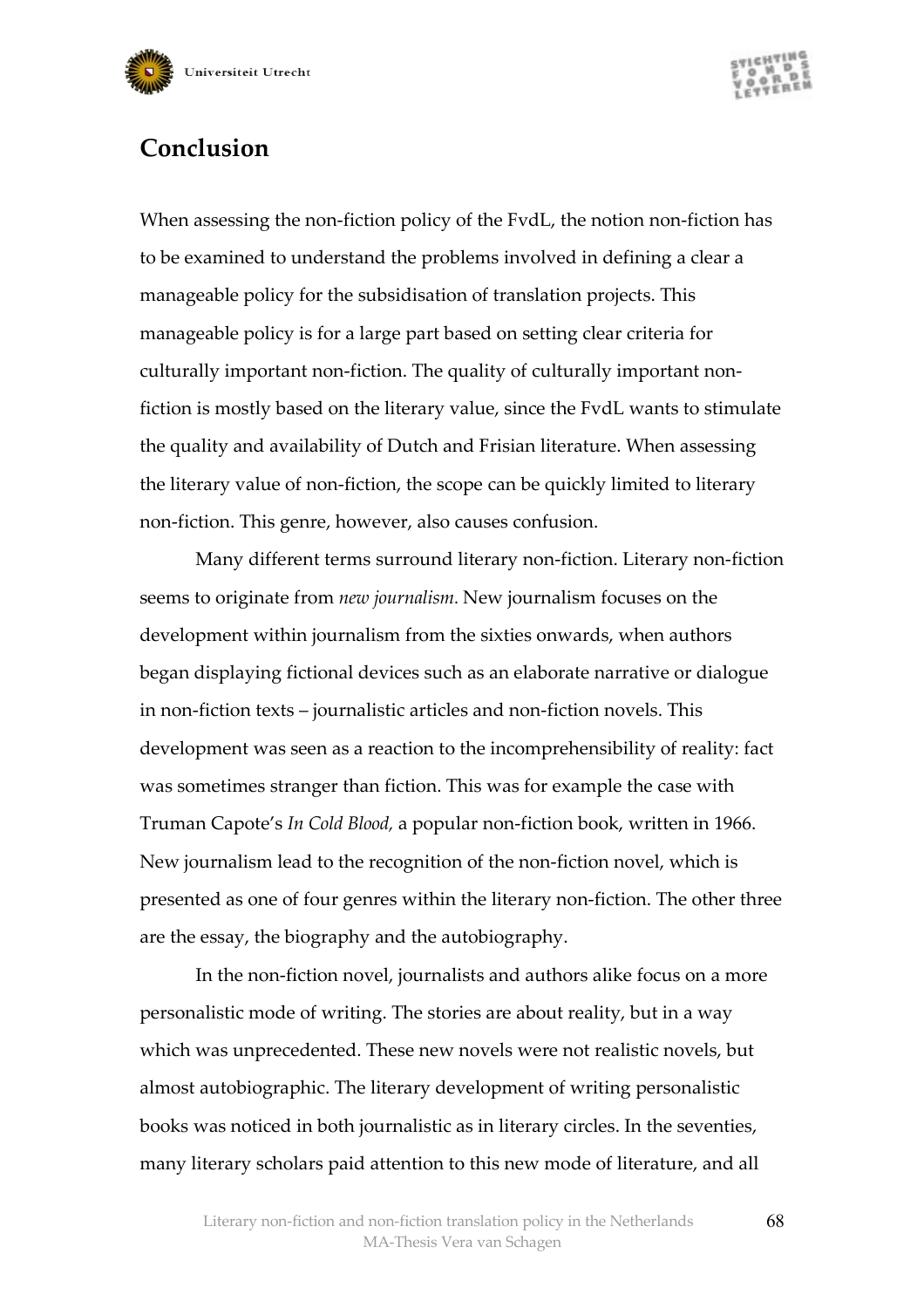

seemed to be searching for a manageable term for this new genre. This search for a manageable term is still visible. Definitions like narrative non-fiction and creative non-fiction are often used when speaking of literary non-fiction. Three subgenres that are a bit less ill-defined within the genre literary nonfiction are the essay, the biography and the autobiography, although both the essay and the biography also often cross the boundary between journalism and literature. All four genres display the problematic hybrid nature of literary non-fiction and their strained relationship with the truth. The ill-fixed boundary between fiction and non-fiction could be seen as a characteristic of literary non-fiction.

The problems surrounding the definition of literary non-fiction form the backdrop of the Dutch study for the Foundation of Literature, in which the non-fiction policies of five literary funds and six publishers were evaluated. The problematic nature of literary non-fiction creates problems when defining the subsidisation policy of the FvdL for both original work and translation, while the interest in non-fiction in the Netherlands is growing. All six publishers display a substantial interest in non-fiction, and at four of those six publishers, translated non-fiction takes up 50% of all non-fiction titles. Although non-fiction translation projects are subsidised at the Dutch Foundation of Literature, it seems that translators are unaware that this is the case. This conclusion can be made after interviews with non-fiction editors at five publishers and the analysis of twelve questionnaires sent to literary (nonfiction) translators.

By clarifying the criteria of the subsidisation of translation projects for non-fiction, the problem is only partly solved. A more important aspect is the communication of those criteria, perhaps not only to (future) applicants, but to (non-fiction) editors at literary publishers as well. Another field of attention is the cooperation with other Dutch funds, like the NLPVF and the FBJP. Since the FvdL merges with the NLPVF in 2011, cooperation with this fund is being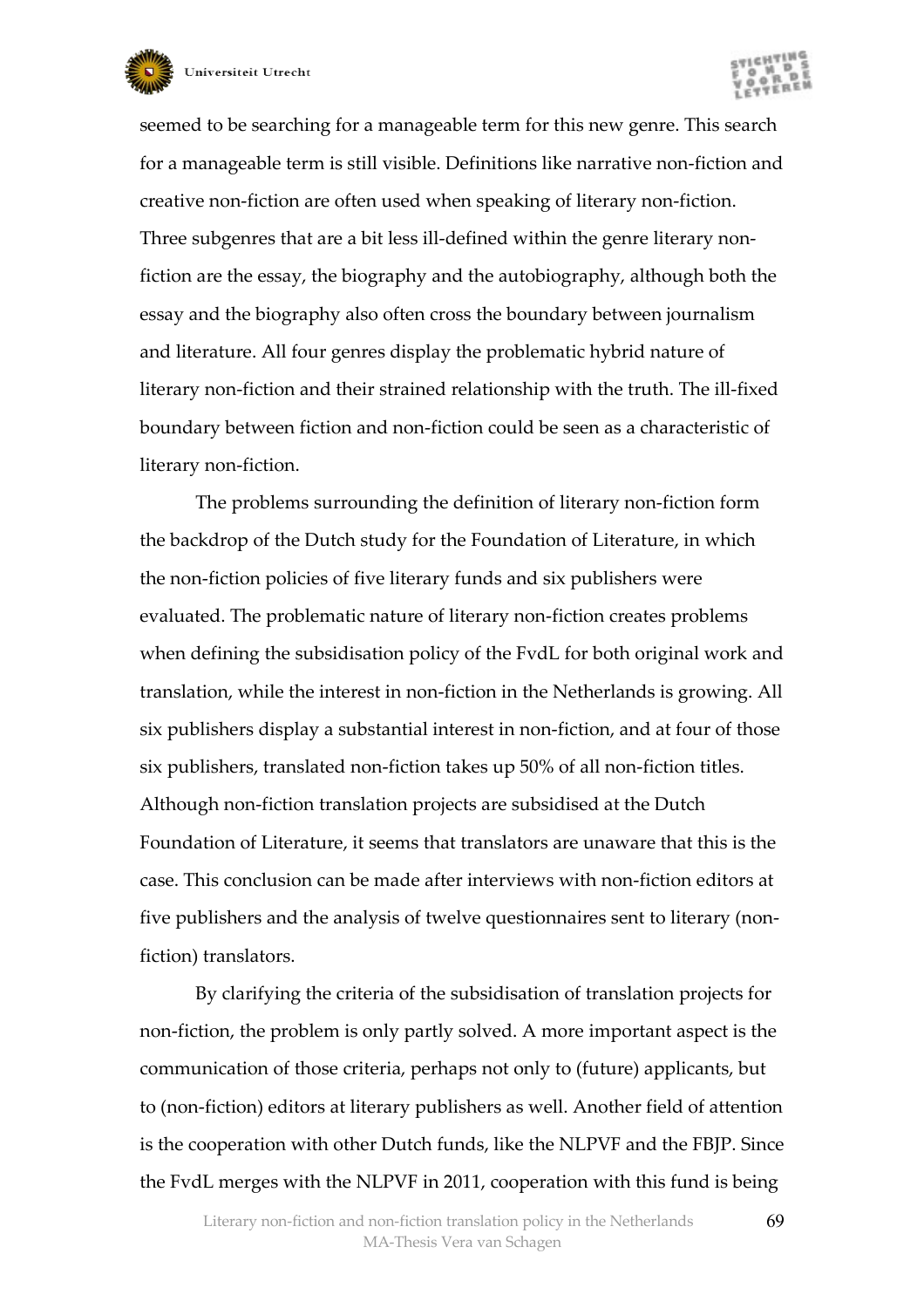

developed, but the FBJP and the FvdL should also reassess the boundaries of their subsidisation scope. Since the FvdL is the only Dutch fund that subsidises the translation of non-fiction texts into Dutch, the subsidisation of translation projects should also include a more journalistic non-fiction.

Cultural classification is an ever changing process and our opinion of what defines literature does not consist of a stable set of criteria. This is what makes the development of policy within the cultural field a difficult process. There are many external factors that have to be taken into consideration when assessing the functionality of a particular policy. In the case of the FvdL, the factors include whether the non-fiction translators receive a model contract for literary translation, whether the publishers use translators for non-fiction projects who are familiar with the possibility of applying for a translation grant, and whether these translators are also aware of the possibility of applying for a translation grant for non-fiction projects. Although the first two did not appear to influence the functionality, all factors should be included in the re-evaluation of the translation policy of non-fiction projects. The rejection of the first two hypotheses can perhaps only be concluded after the assessment of the five publishers and twelve literary translators in this study, but other less-established publishers who focus on non-literary work may work differently and the answers of literary translators with less experience may have given a different image.

In general, the formulation of a clear and manageable policy will benefit from insight in the developments of actors within the field, such as other literary funds, literary publishers and the literary translators themselves. Communication with and to these actors can benefit the quality of literary translation in the Netherlands and the cultural and financial position of literary translators of both fiction and non-fiction.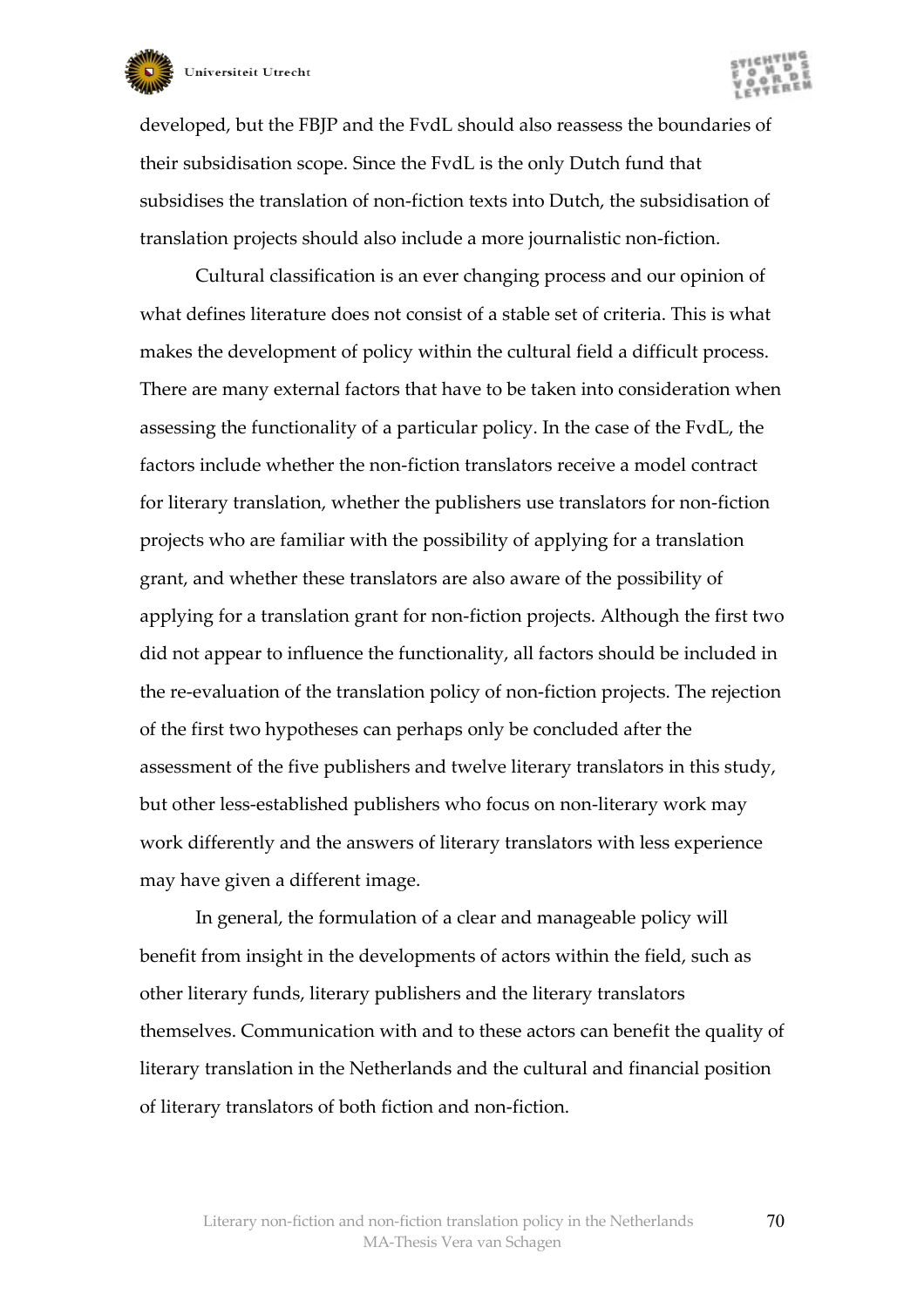



## **Works Cited**

- Anderson, Chris. (ed.) *Literary Nonfiction, Theory, Criticism, Pedagogy*. Carbondale and Edwardsville: Southern Illinois University Press, 1989.
- Baensch, Robert E. (ed.) (no title) *Publishers Research Quaterly*, Vol 14, nr. 2, June 1998. (p. 57-63)

Bloom, Lynn Z. "Living to Tell the Tale: The Complicated Ethics of Creative Nonfiction" in *Creative Nonfiction*. Vol 65, no. 3, January 2003. (p. 276- 289)

Clark, Roy Peter. "The line between fact and fiction" in *Creative Nonfiction*. Issue 16, 2001. <http://www.creativenonfiction.org/thejournal/ articles/issue%2016/16clark\_theline.htm>.

Colwell, Elizabeth. "Subjectivity, Self-representation and the Revealing Twitches of Biography" in *French Historical Studies*. Vol 24, no. 3, summer 2001. (p. 421-437)

Didion, Joan. "On Keeping a Notebook" in *Slouching Towards Bethlehem*. New York: Delta, 1968. (p. 131-41)

- Eggers, Dave. A Heartbreaking Work of Staggering Genius. New York: Simon and Schuster, 2000.
- Expertisecentrum Literair Vertalen: "Wat is het huidige tarief voor literaire vertalingen?" <http://literairvertalen.org/wat\_is\_het\_huidige\_tarie[f\\_](http://literairvertalen.org/wat_is_het_huidige_tarief_voor) voo[r\\_l](http://literairvertalen.org/wat_is_het_huidige_tarief_voor_literaire_vertalingen/?/)iteraire\_vertalingen/?/>

Fonds voor Bijzondere Journalistieke Projecten, annual report 2007: <http://www.fondsbjp.nl/1\_fondsbjp/jaarverslagen/jrverslag07.pdf>.

- Feldmann, Edwin. "Ondoorzichtige verkoopcijfers" in *Twinkle,* 22 February 2008. <http://www.twinkelmagazine.nl/weblog.aspx?id=14046>.
- Filloy, Richard. "Orwell's Political Persuasion: A Rhetoric of Personality" in *Literary Nonfiction, Theory, Criticism, Pedagogy*. Anderson, Chris (ed.). Carbondale and Edwardsville: Southern Illinois University Press, 1989. (p. 51-69)
- Fitzgerald, Mark. "When does creative nonfiction get too creative?" in *Writer*. Vol 115, no. 11, November 2002. (p. 15-18)

Fortuin, Arjen. "Goed geschreven non-fictie" in *De Revisor*. Vol 34, no. 2-3, June 2008. (p. 59-64)

- Hollowell, John. *Fact and Fiction: The New Journalism and the Nonfiction Novel*. Chapel Hill: The University of North Carolina Press, 1977.
- Homberger, Eric & John Charmley. (eds.) Introduction. *The Troubled Face of Biography.* Houndsmills, Basingstoke, Hampshire and London: The Macmillan Press LTD, 1988. (p. ix-xv)
- Humbeeck, Kris en Francine Smink. "Literair vertalen: van twee kanten bekeken". Den Haag, 2008. <http://media.taalunieversum.org/taalunie/ publicaties/Literair\_vertalen.pdf>.